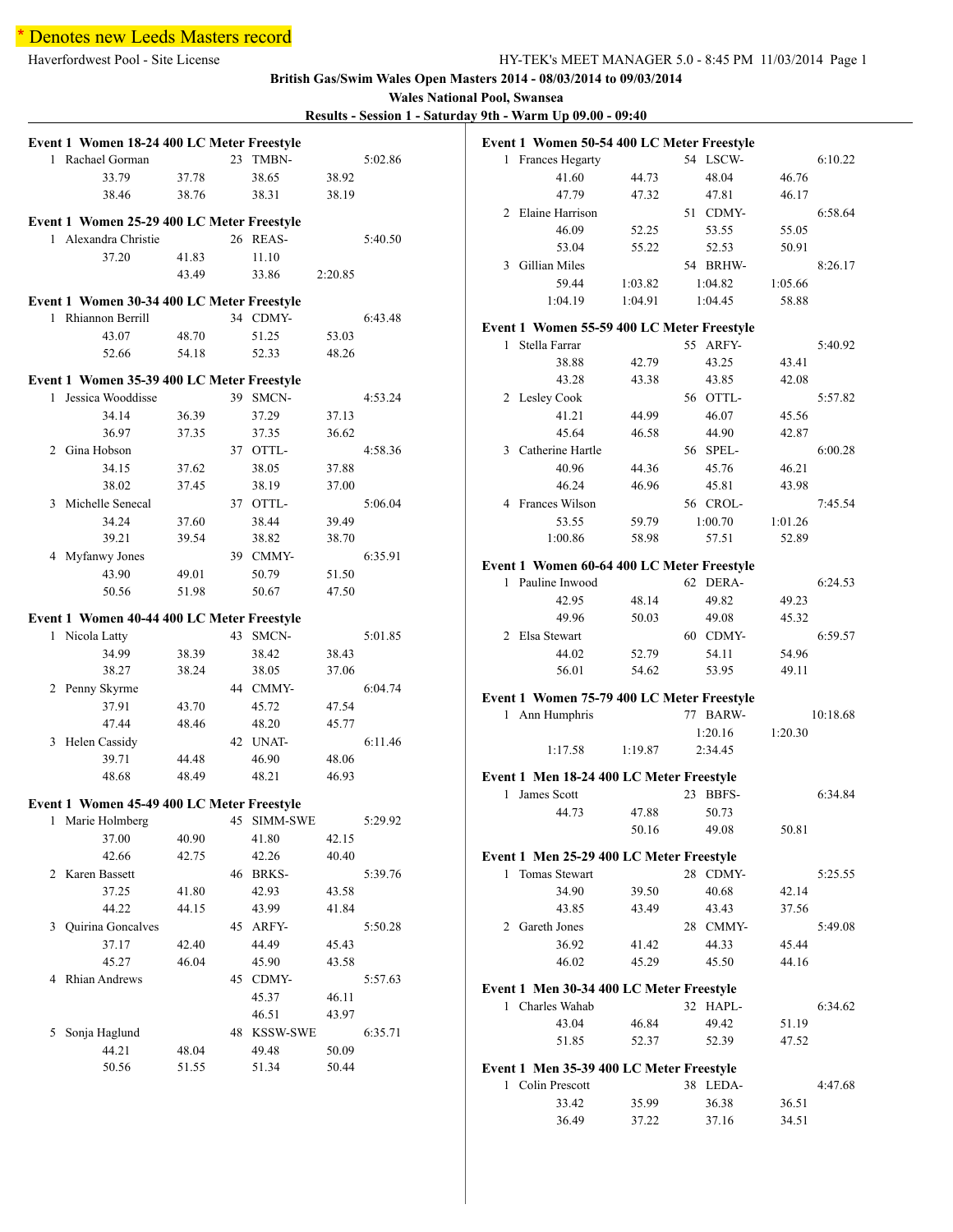Haverfordwest Pool - Site License

| HY-TEK's MEET MANAGER 5.0 - 8:45 PM 11/03/2014 Page 2 |  |
|-------------------------------------------------------|--|
|-------------------------------------------------------|--|

**British Gas/Swim Wales Open Masters 2014 - 08/03/2014 to 09/03/2014**

**Wales National Pool, Swansea**

**Results - Session 1 - Saturday 9th - Warm Up 09.00 - 09:40**

|                |                                            |         |    |                 | <b>INCOURS - DESSION 1</b> |            |
|----------------|--------------------------------------------|---------|----|-----------------|----------------------------|------------|
|                | (Event 1 Men 35-39 400 LC Meter Freestyle) |         |    |                 |                            |            |
|                | 2 Andrew Martin                            |         |    | 39 CDMY-        |                            | 4:59.57    |
|                | 31.78                                      | 35.97   |    | 37.68           | 38.61                      |            |
|                | 39.21                                      | 39.06   |    | 39.20           | 38.06                      |            |
|                |                                            |         |    |                 |                            |            |
|                | Event 1 Men 40-44 400 LC Meter Freestyle   |         |    |                 |                            |            |
| 1              | Les Church                                 |         |    | 42 CAAN-        |                            | 4:42.20    |
|                |                                            |         |    | 36.13           | 36.66                      |            |
|                | 35.67                                      | 36.28   |    | 35.02           | 34.83                      |            |
| $\overline{2}$ | Gary Dressel                               |         |    | 43 BRKS-        |                            | 4:44.22    |
|                | 31.19                                      | 34.68   |    | 37.37           | 36.55                      |            |
|                | 37.18                                      | 36.15   |    | 36.68           | 34.42                      |            |
| 3              | David Stannard                             |         |    | 43 REAS-        |                            | 4:47.16    |
|                |                                            |         |    | 6.64            | 36.53                      |            |
|                | 36.78                                      | 36.85   |    | 36.15           | 1:48.62                    |            |
|                | --- Paul Clemence                          |         |    | <b>44 ELEE-</b> |                            | <b>DNF</b> |
|                | 24.99                                      | 59.49   |    |                 |                            |            |
|                | Allan Cresswell                            |         | 43 | FISY-           |                            | <b>DNF</b> |
|                | 40.21                                      | 48.96   |    |                 |                            |            |
|                | Event 1 Men 55-59 400 LC Meter Freestyle   |         |    |                 |                            |            |
| 1              | Michael Battersby                          |         |    | 56 CDMY-        |                            | 5:46.64    |
|                | 15.44                                      |         |    |                 | 43.38                      |            |
|                | 44.24                                      | 46.03   |    | 44.55           | 2:11.09                    |            |
|                | 2 Keith Williams                           |         |    | 56 GLMW-        |                            | 6:51.04    |
|                | 45.97                                      | 51.61   |    | 52.37           | 53.29                      |            |
|                | 52.63                                      | 52.50   |    | 52.56           | 50.11                      |            |
|                | Event 1 Men 65-69 400 LC Meter Freestyle   |         |    |                 |                            |            |
| 1              | James Arthur                               |         |    | 66 CEDY-        |                            | 5:41.68    |
|                | 37.22                                      | 41.32   |    | 43.90           | 44.13                      |            |
|                | 44.37                                      | 44.19   |    | 44.73           | 41.82                      |            |
| 2              | Stuart McLellan                            |         |    | 65 SUDT-        |                            | 5:56.46    |
|                | 39.92                                      | 44.12   |    | 45.92           | 45.89                      |            |
|                | 45.81                                      | 45.46   |    | 45.32           | 44.02                      |            |
| 3              | Terence Mansi                              |         |    | 65 SUDT-        |                            | 6:32.50    |
|                | 40.77                                      | 48.65   |    | 51.08           | 52.62                      |            |
|                | 50.60                                      | 51.45   |    | 50.79           | 46.54                      |            |
| 4              | Keith Rothwell                             |         |    | 65 ARFY-        |                            | 6:58.43    |
|                | 44.28                                      | 51.61   |    | 54.29           | 55.24                      |            |
|                | 54.91                                      | 54.93   |    | 55.20           | 47.97                      |            |
|                |                                            |         |    |                 |                            |            |
|                | Event 1 Men 70-74 400 LC Meter Freestyle   |         |    |                 |                            |            |
| 1              | Nigel Salsbury                             |         | 74 | SPEL-           |                            | 7:45.19    |
|                | 50.19                                      | 1:00.73 |    | 1:01.23         | 1:03.15                    |            |
|                | 59.17                                      | 1:01.15 |    | 59.08           | 50.49                      |            |
|                | Event 1 Men 75-79 400 LC Meter Freestyle   |         |    |                 |                            |            |
| 1              | <b>Geoff Stokes</b>                        |         |    | 75 RURS-        |                            | 6:09.07    |
|                | 41.44                                      | 46.63   |    | 46.48           | 47.44                      |            |
|                | 47.36                                      | 47.90   |    | 47.47           | 44.35                      |            |
| 2              | John Perks                                 |         | 79 | TEWW-           |                            | 8:14.57    |
|                | 41.35                                      |         |    |                 |                            |            |
| 3              | Richard Skerrett                           |         |    | 79 CMMY-        |                            | 11:32.28   |
|                | 1:19.40                                    | 1:31.61 |    | 1:31.77         | 1:30.69                    |            |
|                | 1:27.24                                    |         |    |                 | 1:15.97                    |            |

|              | Event 2 Women 25-29 200 LC Meter IM |         |                        |         |         |
|--------------|-------------------------------------|---------|------------------------|---------|---------|
| 1            | Jenny Page                          |         | 27<br>SSHM-<br>1:29.88 |         | 2:48.36 |
|              | 2 Camille Vrain                     |         | 26 HAPL-               |         | 3:01.93 |
|              | 37.16                               | 46.74   | 52.07                  | 45.96   |         |
|              | Event 2 Women 30-34 200 LC Meter IM |         |                        |         |         |
|              | 1 Laure Kearns                      |         | 31 TEDL-               |         | 2:41.68 |
|              |                                     |         | 1:25.07                |         |         |
|              | Event 2 Women 35-39 200 LC Meter IM |         |                        |         |         |
| 1            | Elizabeth Bellinger                 |         | 36 OUTL-               |         | 2:41.95 |
|              | 32.09                               | 42.19   | 49.68                  | 37.99   |         |
|              | 2 Ceri Rees                         |         | 36 CMMY-               |         | 2:58.00 |
|              | 37.36                               | 45.01   | 52.66                  | 42.97   |         |
| 3            | Myfanwy Jones                       |         | 39 CMMY-               |         | 3:30.88 |
|              | 48.64                               | 54.80   | 56.32                  | 51.12   |         |
|              | Event 2 Women 40-44 200 LC Meter IM |         |                        |         |         |
| 1            | Helen Gorman                        |         | 42 LEDA-               |         | 2:33.25 |
|              | 34.48                               | 41.40   | 1:17.37                |         |         |
|              | 2 Gillian Hodgson                   |         | 40 OUTL-               |         | 3:04.16 |
|              | 39.67                               | 48.50   | 52.71                  | 43.28   |         |
|              | Event 2 Women 45-49 200 LC Meter IM |         |                        |         |         |
|              | 1 Allie Price                       |         | 49 CDMY-               |         | 2:45.03 |
|              | 35.15                               | 43.54   | 48.01                  | 38.33   |         |
| 2            | Karen Bassett                       |         | 46 BRKS-               |         | 3:04.21 |
|              | 40.32                               | 52.69   | 50.93                  | 40.27   |         |
| 3            | Rhian Andrews                       |         | 45 CDMY-               |         | 3:18.60 |
|              | 41.86                               | 55.34   | 58.84                  | 42.56   |         |
| 4            | Gillian Ellis-Williams              |         | 49 CMMY-               |         | 3:34.27 |
|              | 48.16                               | 58.25   | 1:00.87                | 46.99   |         |
| 5.           | Jane Norris-Hill                    |         | 49 CMMY-               |         | 4:19.92 |
|              | 1:04.10                             | 1:17.24 | 1:01.02                | 57.56   |         |
|              | Event 2 Women 50-54 200 LC Meter IM |         |                        |         |         |
| 1            | Rebecca Jenkinson                   |         | 51<br>EXCW-            |         | 3:02.94 |
|              | 41.48                               |         |                        | 1:57.13 |         |
|              | 2 Kathleen Anne Raymond             |         | 51 CROL-               |         | 3:25.56 |
|              | 49.08                               | 57.74   | 53.59                  | 45.15   |         |
| 3            | <b>Lesley Davies</b>                |         | $54$ OTTL-             |         | 4:09.27 |
|              |                                     |         | 1:03.60                | 56.96   |         |
|              | Event 2 Women 55-59 200 LC Meter IM |         |                        |         |         |
|              | 1 Caryn Kiellor                     |         | 55<br>CDMY-            |         | 3:07.33 |
|              | 38.39                               | 50.79   | 57.11                  | 41.04   |         |
| 2            | Lesley Cook                         |         | 56 OTTL-               |         | 3:23.92 |
|              |                                     |         | 24.03                  | 2:39.71 |         |
| 3            | Stella Farrar                       |         | 55 ARFY-               |         | 3:24.14 |
|              | 47.21                               | 53.34   | 1:02.23                | 41.36   |         |
|              | Event 2 Women 60-64 200 LC Meter IM |         |                        |         |         |
| $\mathbf{1}$ | Susan Haigh                         |         | 62<br>TIVW-            |         | 3:12.67 |
|              | 41.15                               | 52.71   | 58.13                  | 40.68   |         |
|              | Event 2 Women 65-69 200 LC Meter IM |         |                        |         |         |
| 1            | Patricia Jackson                    |         | 67 EANT-               |         | 3:38.68 |
|              | 47.13                               | 59.84   | 1:02.57                | 49.14   |         |
|              |                                     |         |                        |         |         |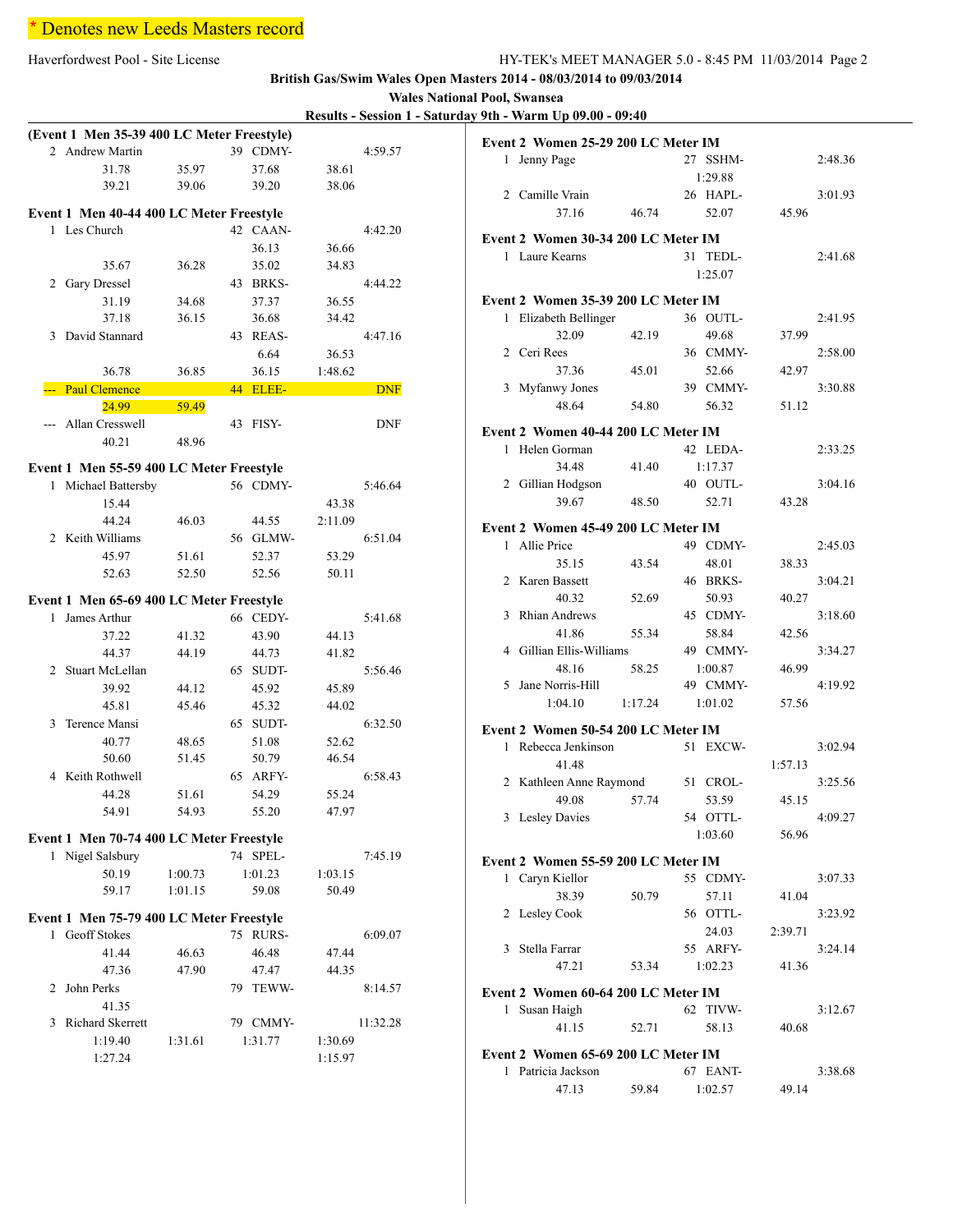| Results - Session 1 - Saturday 9th - Warm Up 09.00 - 09:40 |  |  |
|------------------------------------------------------------|--|--|
|                                                            |  |  |

|                                                       |         |             |       | Results - Session I |
|-------------------------------------------------------|---------|-------------|-------|---------------------|
| Event 3 Men 18-24 200 LC Meter IM                     |         |             |       |                     |
| 1 Kieran Mackenzie                                    |         | 20 LLTY-    |       | 2:31.65             |
|                                                       |         | 1:19.70     |       |                     |
|                                                       |         |             |       |                     |
| Event 3 Men 35-39 200 LC Meter IM                     |         |             |       |                     |
| 1 Andrew Martin                                       |         | 39 CDMY-    |       | 2:43.03             |
| 33.65                                                 | 43.64   | 47.59       | 38.15 |                     |
| Event 3 Men 40-44 200 LC Meter IM                     |         |             |       |                     |
| 1 Richard Symons                                      |         | 40 TMBN-    |       | 2:37.86             |
| 31.81                                                 | 42.74   | 48.03       | 35.28 |                     |
| 2 Stuart Colston                                      |         | 43 CDMY-    |       | 2:45.58             |
|                                                       |         | 47.51       | 38.66 |                     |
| 3 Jamie McNeil                                        |         | 40 GLMW-    |       | 2:46.27             |
| 35.72                                                 | 43.41   | 49.04       | 38.10 |                     |
|                                                       |         |             |       |                     |
| Event 3 Men 45-49 200 LC Meter IM<br>1 Henik Holmberg |         | 45 KSSW-SWE |       | 2:59.53             |
| 37.51                                                 | 50.74   | 51.61       | 39.67 |                     |
| 2 Dylan Tanner                                        |         | 48 HAPL-    |       | 3:10.66             |
|                                                       |         | 1:38.76     |       |                     |
|                                                       |         |             |       |                     |
| Event 3 Men 50-54 200 LC Meter IM                     |         |             |       |                     |
| <b>Brian Armstrong</b><br>$\mathbf{1}$                |         | 52 GLMW-    |       | 3:01.97             |
| 37.84                                                 | 51.95   | 51.67       | 40.51 |                     |
| 2 David Fallon                                        |         | 50 HAPL-    |       | 3:40.39             |
| 43.39                                                 | 1:06.91 | 1:50.09     |       |                     |
| <b>Event 3 Men 55-59 200 LC Meter IM</b>              |         |             |       |                     |
| 1 Vladimirs Sveds                                     |         | 58 CDMY-    |       | 3:17.55             |
|                                                       |         | 54.64       | 45.26 |                     |
|                                                       |         |             |       |                     |
| Event 3 Men 65-69 200 LC Meter IM                     |         |             |       |                     |
| $\mathbf{1}$<br>Stuart McLellan                       |         | 65 SUDT-    |       | 3:14.19             |
| 42.16                                                 | 50.32   | 58.48       | 43.23 |                     |
| Event 3 Men 70-74 200 LC Meter IM                     |         |             |       |                     |
| 1 Paul Clarke                                         |         | 72 LUTT-    |       | 4:13.34             |
| 33.78                                                 |         |             | 55.59 |                     |
| Event 4 Women 18-24 50 LC Meter Breaststroke          |         |             |       |                     |
| Philippa Audley<br>1                                  |         | 20 FOXM-    |       | 36.57               |
| Rachael Gorman<br>$\overline{2}$                      |         | 23 TMBN-    |       | 42.40               |
|                                                       |         |             |       |                     |
| Event 4 Women 25-29 50 LC Meter Breaststroke          |         |             |       |                     |
| Jenny Page<br>1.                                      |         | SSHM-<br>27 |       | 40.51               |
| Event 4 Women 30-34 50 LC Meter Breaststroke          |         |             |       |                     |
| 1 Michelle Austin                                     |         | 33 HOVY-    |       | 41.76               |
| 2 Rhiannon Berrill                                    |         | 34 CDMY-    |       | 47.08               |
| Event 4 Women 35-39 50 LC Meter Breaststroke          |         |             |       |                     |
| 1 Ceri Rees                                           |         | 36 CMMY-    |       | 41.90               |
| 2 Anne Crane                                          |         | 37 ARFY-    |       | 45.88               |
| 3 Olatz Beitia                                        |         | 35 HAPL-    |       | 54.03               |
|                                                       |         |             |       |                     |
| Event 4 Women 40-44 50 LC Meter Breaststroke          |         |             |       |                     |
| Helen Gorman<br>1                                     |         | 42 LEDA-    |       | 35.82               |
| 2 Quirina Zumbach                                     |         | 44 SVB-SAM  |       | 47.48               |
| 3 Helen Cassidy                                       |         | 42 UNAT-    |       | 53.36               |
| Event 4 Women 45-49 50 LC Meter Breaststroke          |         |             |       |                     |
| Sharon Lock<br>$\mathbf{1}$                           |         | 45 MEMA-    |       | 39.76               |
|                                                       |         |             |       |                     |

| 2 Marja Haglund                                                | 46 KSSW-SWE | 40.23          |
|----------------------------------------------------------------|-------------|----------------|
| 3 Y Carpenter-Warren                                           | 46 TAVW-    | 41.33          |
| Joanna Collins<br>4                                            | 48 CHIY-    | 41.93          |
| 5 Caroline Hunt                                                | 49 HOVY-    | 44.74          |
| 6 Claire Watson                                                | 45 HOVY-    | 51.30          |
| 7 Jane Norris-Hill                                             | 49 CMMY-    | 54.78          |
| Event 4 Women 50-54 50 LC Meter Breaststroke                   |             |                |
| 1 Ninette Hibbs                                                | 52 STAW-    | 43.29          |
| 2 Kathleen Anne Raymond                                        | 51 CROL-    | 46.13          |
| 3 Bridget Edwards                                              | 54 ARFY-    | 57.45          |
|                                                                |             |                |
| Event 4 Women 55-59 50 LC Meter Breaststroke                   |             |                |
| 1 Anne Williams                                                | 57 INDY-    | 47.53          |
| 2 Frances Wilson                                               | 56 CROL-    | 56.08          |
| Event 4 Women 60-64 50 LC Meter Breaststroke                   |             |                |
| 1 Elsa Stewart                                                 | 60 CDMY-    | 55.54          |
| 2 Alison Varley                                                | 62 CALY-    | 1:01.96        |
| Event 4 Women 65-69 50 LC Meter Breaststroke                   |             |                |
| 1 Marilyn Dinsdale                                             | 68 HOVY-    | 55.34          |
|                                                                |             |                |
| Event 4 Women 70-74 50 LC Meter Breaststroke                   |             |                |
| 1 Diane Ford                                                   | 71 SPEL-    | 46.82          |
| 2 Helen Hughes                                                 | 72 ARFY-    | 59.35          |
| Event 4 Women 75-79 50 LC Meter Breaststroke                   |             |                |
| 1 Muriel Hitchcock                                             | 76 SPEL-    | 51.73          |
|                                                                |             |                |
| Event 5 Men 25-29 50 LC Meter Breaststroke                     |             |                |
| 1 Tomas Stewart                                                | 28 CDMY-    | 40.93          |
| Event 5 Men 35-39 50 LC Meter Breaststroke                     |             |                |
| 1 Andrew Martin                                                | 39 CDMY-    | 39.11          |
|                                                                |             |                |
| Event 5 Men 40-44 50 LC Meter Breaststroke<br>1 Stuart Colston | 43 CDMY-    |                |
| 2 Jamie McNeil                                                 | 40 GLMW-    | 37.05<br>37.41 |
|                                                                |             |                |
| Event 5 Men 45-49 50 LC Meter Breaststroke                     |             |                |
| 1 Henik Holmberg                                               | 45 KSSW-SWE | 39.71          |
| 2 Oggy East                                                    | 47 ARFY-    | 45.91          |
| Event 5 Men 50-54 50 LC Meter Breaststroke                     |             |                |
| 1 Peter Long                                                   | 51 STAW-    | 34.73          |
| 2 David Fallon                                                 | 50 HAPL-    | 47.56          |
|                                                                |             |                |
| Event 5 Men 55-59 50 LC Meter Breaststroke                     |             |                |
| Michael Battersby<br>1                                         | 56 CDMY-    | 39.35          |
| 2 Vladimirs Sveds                                              | 58 CDMY-    | 43.36          |
| Event 5 Men 60-64 50 LC Meter Breaststroke                     |             |                |
| 1 Nicholas McDowall                                            | 62 GLMW-    | 47.91          |
|                                                                |             |                |
| Event 5 Men 65-69 50 LC Meter Breaststroke<br>1 Keith Rothwell | 65 ARFY-    | 43.76          |
| 2 George Jackson                                               | 69 EANT-    | 47.41          |
|                                                                |             |                |
| Event 5 Men 70-74 50 LC Meter Breaststroke                     |             |                |
| Henry Dick<br>1                                                | 72 SPEL-    | 44.82          |
| 2 Paul Clarke                                                  | 72 LUTT-    | 48.81          |
| Event 5 Men 75-79 50 LC Meter Breaststroke                     |             |                |
| 1 Richard Skerrett                                             | 79 CMMY-    | 1:05.91        |
|                                                                |             |                |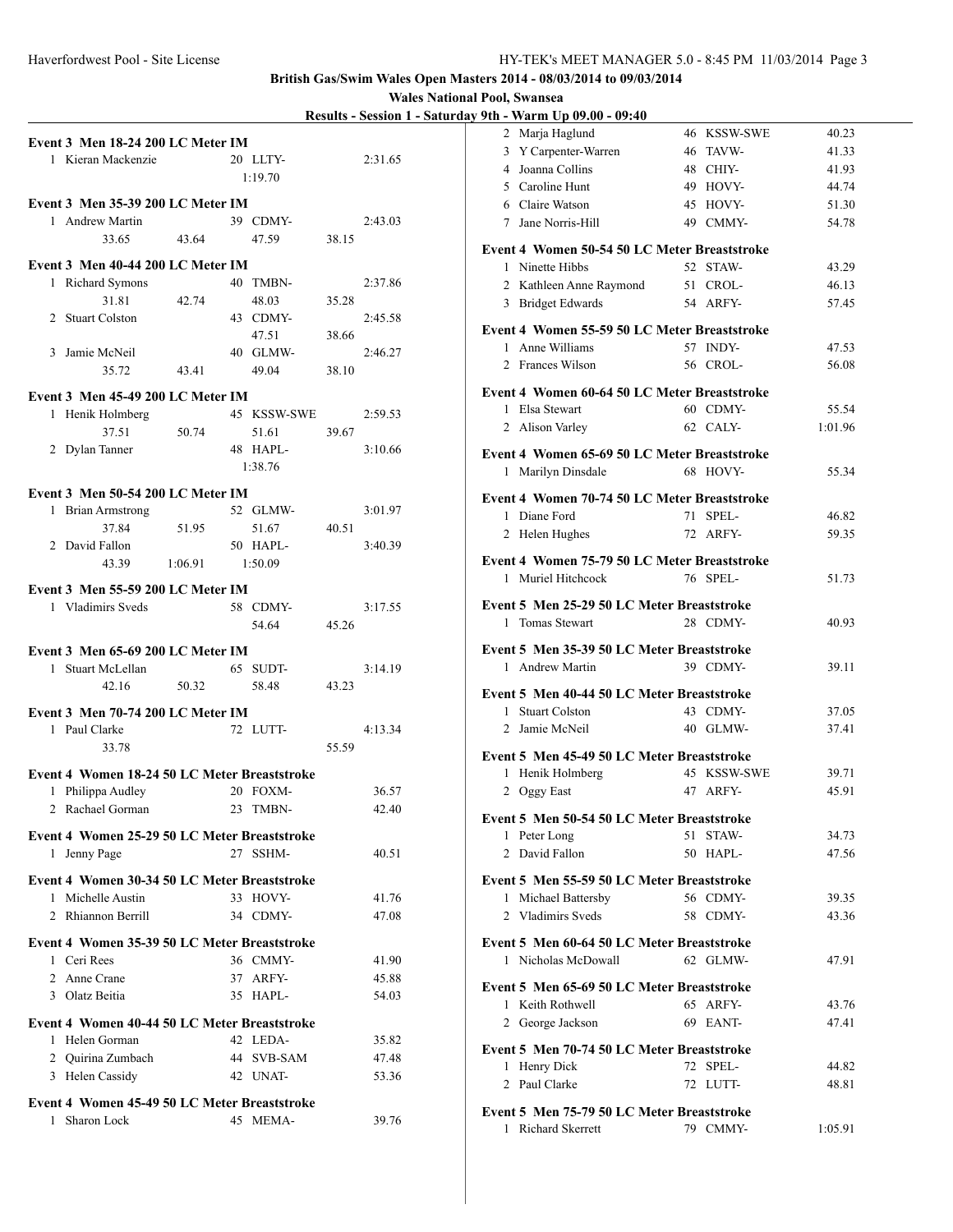**Wales National Pool, Swansea**

**Results - Session 1 - Saturday 9th - Warm Up 09.00 - 09:40**

|                | Event 6 Mixed 120-159 200 LC Meter Medley Relay |       |                               |                         |  |
|----------------|-------------------------------------------------|-------|-------------------------------|-------------------------|--|
| $\mathbf{1}$   | HAPL                                            |       | A                             | 2:46.24                 |  |
|                | 1) Olatz Beitia W35                             |       |                               | 2) Camille Vrain W26    |  |
|                | 3) David Fallon M50                             |       |                               | 4) Richard Royal M34    |  |
|                | 39.82                                           | 53.55 | 1:12.87                       |                         |  |
|                | Event 6 Mixed 160-199 200 LC Meter Medley Relay |       |                               |                         |  |
|                | 1 CMMY-GBR                                      |       | A                             | 2:33.79                 |  |
|                | 1) Ceri Rees W36                                |       | 2) Myfanwy Jones W39          |                         |  |
|                | 3) Ewan Ellis-Williams M54                      |       |                               | 4) Tim Howells M45      |  |
|                | 37.75                                           | 45.56 | 21.86                         | 48.62                   |  |
|                | Event 6 Mixed 200-239 200 LC Meter Medley Relay |       |                               |                         |  |
| $\mathbf{1}$   | <b>STAW</b>                                     |       | A                             | 2:14.85                 |  |
|                | 1) Kerri Cardenas East W37                      |       | 2) Peter Long M51             |                         |  |
|                | 3) Graeme Milne M60                             |       | 4) Ninette Hibbs W52          |                         |  |
|                | 37.22                                           | 35.02 | 30.21                         | 32.40                   |  |
| $\mathfrak{D}$ | ARFY                                            |       | $\mathsf{A}$                  | 2:55.14                 |  |
|                | 1) Helen Hughes W72                             |       | 2) Keith Rothwell M65         |                         |  |
|                | 3) Stella Farrar W55                            |       | 4) Oggy East M47              |                         |  |
|                | 50.49                                           | 44.03 | 1:10.73                       | 9.89                    |  |
| 3              | <b>CMMY-GBR</b>                                 |       | A                             | 3:20.63                 |  |
|                | 1) Richard Skerrett M79                         |       |                               | 2) Jane Norris-Hill W49 |  |
|                | 3) Gareth Jones M28                             |       | 4) Gillian Ellis-Williams W49 |                         |  |
|                | 1:14.15                                         |       |                               | 38.68                   |  |
|                | Event 6 Mixed 280-319 200 LC Meter Medley Relay |       |                               |                         |  |
| $\mathbf{1}$   | SPEL.                                           |       | A                             | 2:49.13                 |  |
|                | 1) Nigel Salsbury M74                           |       | 2) Henry Dick M72             |                         |  |

| 1) Nigel Salsbury M74 |       | 2) Henry Dick M72        |       |  |  |
|-----------------------|-------|--------------------------|-------|--|--|
| 3) Diane Ford W71     |       | 4) Jean Howard-Jones W71 |       |  |  |
| 41.93                 | 44.55 | 47.19                    | 35.46 |  |  |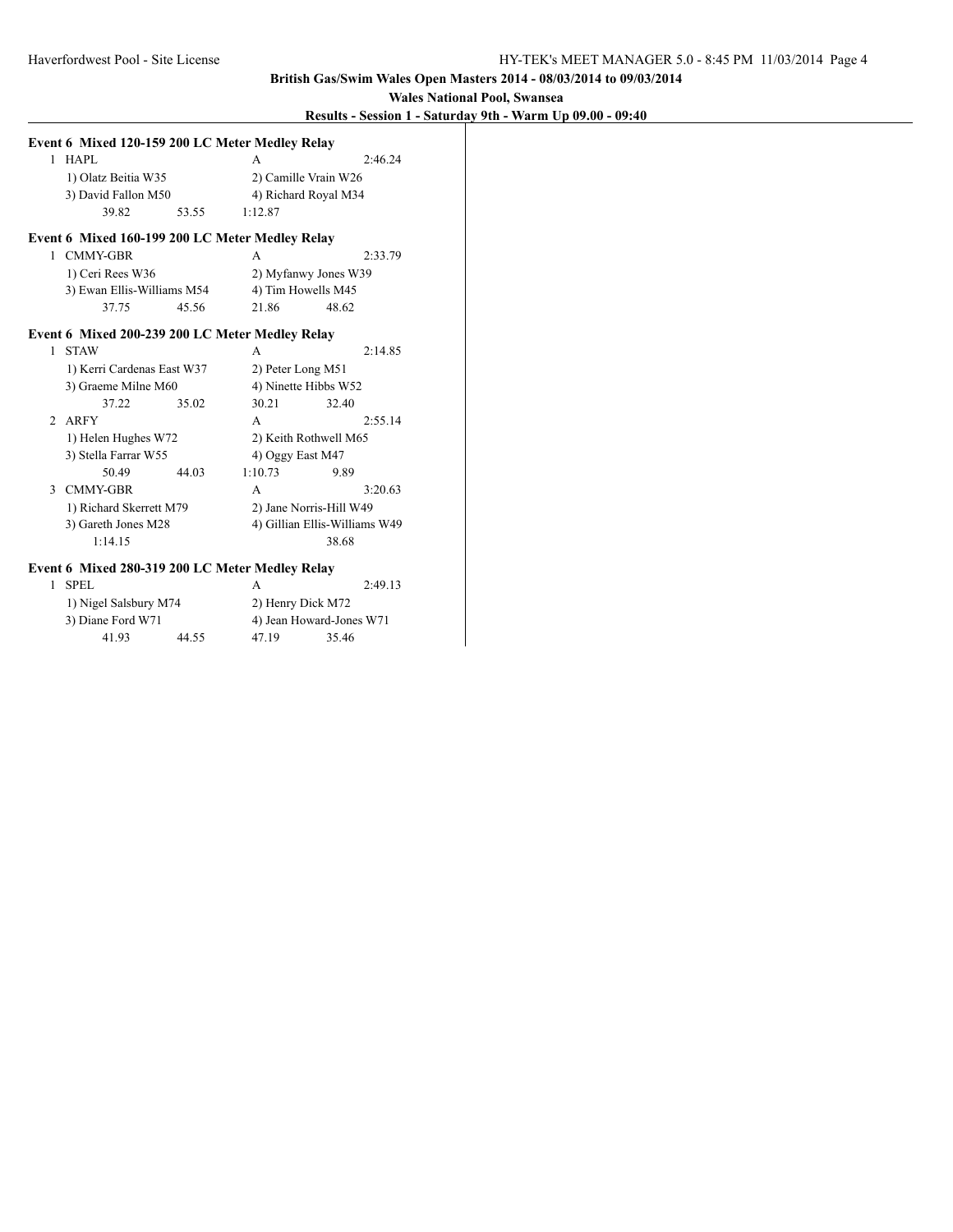| Results - Session 2 - Saturday 9th - Warm Up 11:30 - 12:10 |  |  |  |
|------------------------------------------------------------|--|--|--|
|------------------------------------------------------------|--|--|--|

|                                             | Event 7 Women 18-24 200 LC Meter Backstroke |         |  |            |         |         |  |  |
|---------------------------------------------|---------------------------------------------|---------|--|------------|---------|---------|--|--|
| $\mathbf{1}$                                | Rebecca Cole                                |         |  | 20 LCLA-   |         | 2:29.03 |  |  |
|                                             | 34.20                                       | 36.54   |  | 1:18.29    |         |         |  |  |
|                                             | Event 7 Women 25-29 200 LC Meter Backstroke |         |  |            |         |         |  |  |
|                                             | 1 Alexandra Christie                        |         |  | 26 REAS-   |         | 2:59.83 |  |  |
|                                             |                                             |         |  | 1:31.50    |         |         |  |  |
|                                             |                                             |         |  |            |         |         |  |  |
|                                             | Event 7 Women 35-39 200 LC Meter Backstroke |         |  |            |         |         |  |  |
| 1                                           | Gina Hobson                                 |         |  | 37 OTTL-   |         | 2:40.17 |  |  |
|                                             | 37.78                                       | 40.27   |  | 41.27      | 40.85   |         |  |  |
| 2                                           | Jessica Wooddisse                           |         |  | 39 SMCN-   |         | 2:56.11 |  |  |
|                                             | 42.39                                       | 44.41   |  | 44.89      | 44.42   |         |  |  |
| 3                                           | Amy Mellor                                  |         |  | 35 OUNA-   |         | 3:00.07 |  |  |
|                                             | 40.96                                       | 45.23   |  | 48.05      | 45.83   |         |  |  |
|                                             | Event 7 Women 40-44 200 LC Meter Backstroke |         |  |            |         |         |  |  |
| 1                                           | Gillian Hodgson                             |         |  | 40 OUTL-   |         | 3:08.19 |  |  |
|                                             |                                             |         |  | 1:37.12    |         |         |  |  |
|                                             |                                             |         |  |            |         |         |  |  |
|                                             | 2 Helen Cassidy                             |         |  | 42 UNAT-   |         | 3:26.05 |  |  |
|                                             | 46.85                                       | 52.69   |  | 53.31      | 53.20   |         |  |  |
|                                             | 3 Zoe Sadler                                |         |  | 41 REAS-   |         | 3:46.88 |  |  |
|                                             | 50.94                                       | 56.51   |  | 1:00.26    | 59.17   |         |  |  |
|                                             | Event 7 Women 45-49 200 LC Meter Backstroke |         |  |            |         |         |  |  |
|                                             | 1 Allie Price                               |         |  | 49 CDMY-   |         | 2:51.04 |  |  |
|                                             | 40.55                                       | 43.67   |  | 43.83      | 42.99   |         |  |  |
|                                             |                                             |         |  |            |         |         |  |  |
|                                             | Event 7 Women 50-54 200 LC Meter Backstroke |         |  |            |         |         |  |  |
| $\mathbf{1}$                                | Rebecca Jenkinson                           |         |  | 51 EXCW-   |         | 3:00.81 |  |  |
|                                             | 43.53                                       | 46.67   |  | 47.94      | 42.67   |         |  |  |
| 2                                           | Carolyn Fox                                 |         |  | 53 REAS-   |         | 3:16.20 |  |  |
|                                             | 47.77                                       | 49.01   |  | 50.32      | 49.10   |         |  |  |
| 3                                           | Frances Hegarty                             |         |  | 54 LSCW-   |         | 3:21.88 |  |  |
|                                             | 49.05                                       | 50.78   |  | 52.27      | 49.78   |         |  |  |
| $\overline{4}$                              | Elaine Harrison                             |         |  | 51 CDMY-   |         | 3:56.17 |  |  |
|                                             | 56.47                                       | 1:00.09 |  | 1:01.92    | 57.69   |         |  |  |
| 5                                           | <b>Bridget Edwards</b>                      |         |  | 54 ARFY-   |         | 4:13.48 |  |  |
|                                             | 59.24                                       | 1:04.57 |  | 1:05.76    | 1:03.91 |         |  |  |
| 6                                           | <b>Gillian Miles</b>                        |         |  | 54 BRHW-   |         | 5:10.31 |  |  |
|                                             |                                             |         |  | 1:20.46    | 1:13.62 |         |  |  |
|                                             |                                             |         |  |            |         |         |  |  |
|                                             | Event 7 Women 55-59 200 LC Meter Backstroke |         |  |            |         |         |  |  |
| $\mathbf{1}$                                | Stella Farrar                               |         |  | 55 ARFY-   |         | 3:22.98 |  |  |
|                                             | 49.92                                       | 51.02   |  | 51.62      | 50.42   |         |  |  |
|                                             | 2 Lesley Cook                               |         |  | 56 OTTL-   |         | 3:36.84 |  |  |
|                                             | 51.61                                       | 55.24   |  | 55.54      | 54.45   |         |  |  |
| Event 7 Women 60-64 200 LC Meter Backstroke |                                             |         |  |            |         |         |  |  |
|                                             | 1 Pauline Inwood                            |         |  | 62 DERA-   |         | 3:21.09 |  |  |
|                                             | 48.67                                       | 51.24   |  | 52.10      | 49.08   |         |  |  |
|                                             |                                             |         |  |            |         |         |  |  |
|                                             | Event 7 Women 70-74 200 LC Meter Backstroke |         |  |            |         |         |  |  |
| 1                                           | Janet Brown                                 |         |  | $73$ SPEL- |         | 3:52.89 |  |  |
|                                             | 54.11                                       | 59.86   |  | 59.63      | 59.29   |         |  |  |
|                                             | Event 8 Men 18-24 200 LC Meter Backstroke   |         |  |            |         |         |  |  |
|                                             | 1 Kieran Mackenzie                          |         |  | 20 LLTY-   |         | 2:26.34 |  |  |
|                                             | 34.78                                       | 37.10   |  | 38.17      | 36.29   |         |  |  |

|   | Event 8 Men 40-44 200 LC Meter Backstroke                          |         |    |          |         |         |
|---|--------------------------------------------------------------------|---------|----|----------|---------|---------|
|   | 1 Les Church                                                       |         |    | 42 CAAN- |         | 2:27.71 |
|   | 35.14                                                              | 37.45   |    | 38.45    | 36.67   |         |
|   | 2 Richard Symons                                                   |         |    | 40 TMBN- |         | 2:40.15 |
|   | 37.51                                                              | 40.38   |    | 41.29    | 40.97   |         |
|   | 3 Allan Cresswell                                                  |         |    | 43 FISY- |         | 3:15.13 |
|   | 2:24.12                                                            | 51.01   |    |          |         |         |
|   | Event 8 Men 45-49 200 LC Meter Backstroke                          |         |    |          |         |         |
|   | 1 Martin Bradford                                                  |         |    | 47 OUTL- |         | 2:43.87 |
|   |                                                                    |         |    | 1:24.26  |         |         |
|   | 2 Dylan Tanner                                                     |         |    | 48 HAPL- |         | 3:10.80 |
|   | 43.73                                                              | 49.16   |    | 51.69    | 46.22   |         |
|   | 3 Oggy East                                                        |         |    | 47 ARFY- |         | 3:52.09 |
|   | 56.33                                                              | 59.00   |    | 59.92    | 56.84   |         |
|   | Event 8 Men 55-59 200 LC Meter Backstroke                          |         |    |          |         |         |
|   | 1 Vladimirs Sveds                                                  |         |    | 58 CDMY- |         | 3:43.83 |
|   | 53.71                                                              |         |    |          | 56.92   |         |
|   | 2 Keith Williams                                                   |         |    | 56 GLMW- |         | 4:28.14 |
|   | 1:04.70                                                            | 1:07.51 |    | 1:10.47  | 1:05.46 |         |
|   | Event 8 Men 65-69 200 LC Meter Backstroke                          |         |    |          |         |         |
|   | 1 Stuart McLellan                                                  |         |    | 65 SUDT- |         | 3:22.71 |
|   | 47.67                                                              | 51.50   |    | 52.41    | 51.13   |         |
|   | 2 Keith Rothwell                                                   |         |    | 65 ARFY- |         | 4:06.31 |
|   |                                                                    |         |    | 2:04.19  |         |         |
|   |                                                                    |         |    |          |         |         |
|   | Event 8 Men 70-74 200 LC Meter Backstroke                          |         |    |          |         |         |
|   | 1 Nigel Salsbury<br>52.15                                          |         |    | 74 SPEL- |         | 3:44.63 |
|   |                                                                    | 2:52.45 |    | 0.03     |         |         |
|   | Event 8 Men 75-79 200 LC Meter Backstroke                          |         |    |          |         |         |
|   | 1 Richard Skerrett                                                 |         |    | 79 CMMY- |         | 5:44.62 |
|   | 1:22.90                                                            | 1:29.87 |    | 1:26.72  | 1:25.13 |         |
|   | Event 9 Women 18-24 100 LC Meter Breaststroke                      |         |    |          |         |         |
|   | 1 Philippa Audley                                                  |         |    | 20 FOXM- |         | 1:22.04 |
|   | 38.33                                                              | 43.71   |    |          |         |         |
|   | 2 Jennifer Jones                                                   |         |    | 24 CDMY- |         | 1:26.83 |
|   | 40.15                                                              | 46.68   |    |          |         |         |
| 3 | Rachael Gorman                                                     |         | 23 | TMBN-    |         | 1:31.86 |
|   | 44.00                                                              | 47.86   |    |          |         |         |
|   | Event 9 Women 25-29 100 LC Meter Breaststroke                      |         |    |          |         |         |
|   | 1 Camille Vrain                                                    |         |    | 26 HAPL- |         | 1:31.31 |
|   | 42.99                                                              | 48.32   |    |          |         |         |
|   |                                                                    |         |    |          |         |         |
|   | Event 9 Women 30-34 100 LC Meter Breaststroke<br>1 Michelle Austin |         |    | 33 HOVY- |         | 1:29.53 |
|   | 43.20                                                              | 46.33   |    |          |         |         |
|   | 2 Rhiannon Berrill                                                 |         |    | 34 CDMY- |         | 1:42.78 |
|   | 48.58                                                              | 54.20   |    |          |         |         |
|   |                                                                    |         |    |          |         |         |
|   | Event 9 Women 35-39 100 LC Meter Breaststroke                      |         |    |          |         |         |
|   | 1 Ceri Rees                                                        |         |    | 36 CMMY- |         | 1:31.94 |
|   | 2 Myfanwy Jones                                                    |         |    | 39 CMMY- |         | 1:43.83 |
|   | 49.52                                                              | 54.31   |    |          |         |         |
| 3 | Olatz Beitia                                                       |         |    | 35 HAPL- |         | 1:59.86 |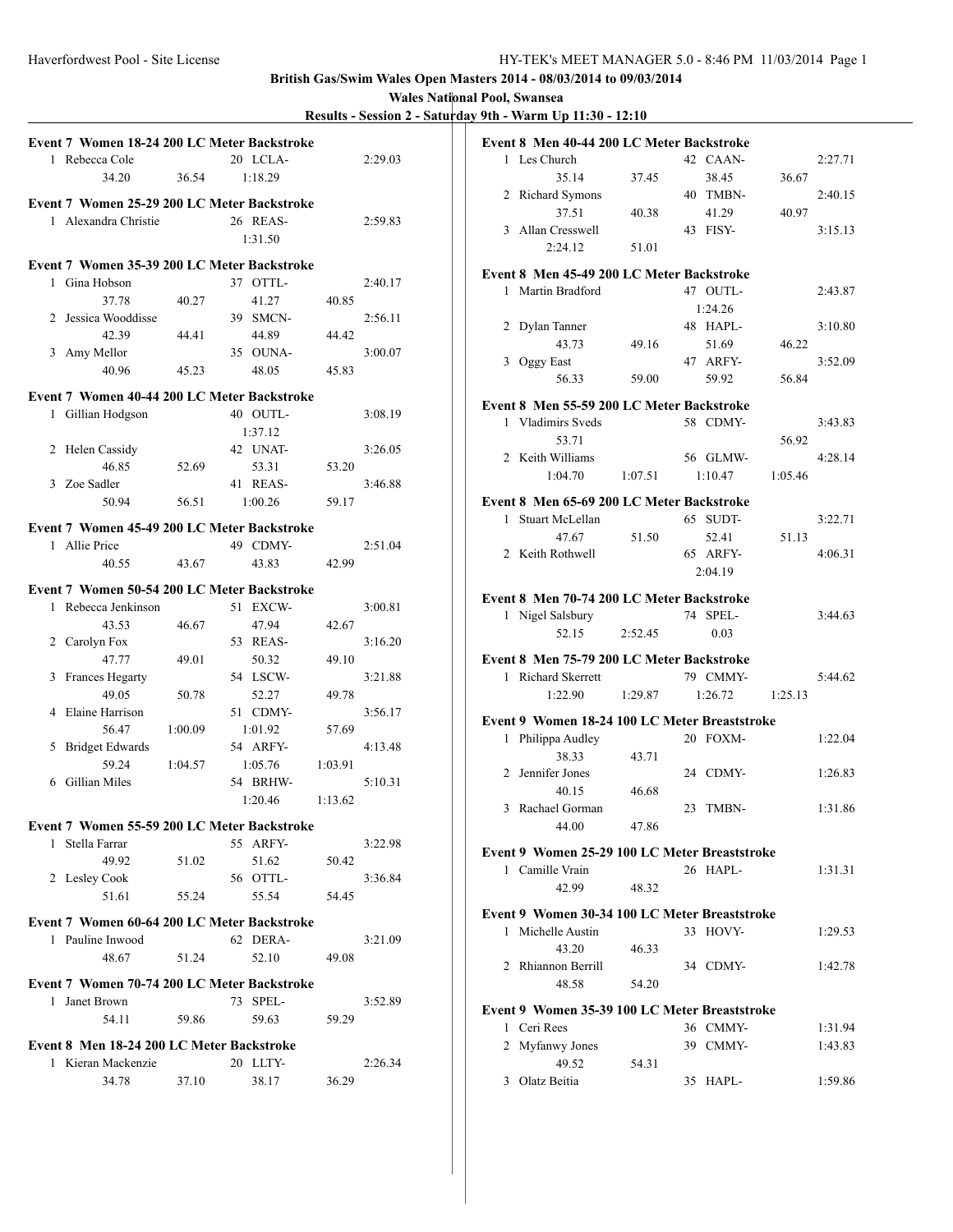| Results - Session 2 - Saturday 9th - Warm Up 11:30 - 12:10 |
|------------------------------------------------------------|
|------------------------------------------------------------|

|              | Event 9 Women 40-44 100 LC Meter Breaststroke |         |    |            |         |
|--------------|-----------------------------------------------|---------|----|------------|---------|
| 1            | Helen Gorman                                  |         |    | 42 LEDA-   | 1:16.35 |
|              |                                               |         |    |            |         |
|              | 36.28                                         | 40.07   |    |            |         |
|              | 2 Quirina Zumbach                             |         |    | 44 SVB-SAM | 1:42.81 |
|              | 49.35                                         | 53.46   |    |            |         |
|              | 3 Helen Cassidy                               |         |    | 42 UNAT-   | 1:56.28 |
|              | 55.36                                         | 1:00.92 |    |            |         |
|              |                                               |         |    |            |         |
|              | Event 9 Women 45-49 100 LC Meter Breaststroke |         |    |            |         |
| $\mathbf{1}$ | Sharon Lock                                   |         |    | 45 MEMA-   | 1:23.89 |
|              | 39.36                                         | 44.53   |    |            |         |
|              |                                               |         |    | 46 TAVW-   | 1:31.36 |
|              | 2 Y Carpenter-Warren                          |         |    |            |         |
|              | 42.91                                         | 48.45   |    |            |         |
| 3            | Joanna Collins                                |         |    | 48 CHIY-   | 1:34.37 |
|              | 45.20                                         | 49.17   |    |            |         |
|              | 4 Jane Norris-Hill                            |         |    | 49 CMMY-   | 1:52.27 |
|              | 54.81                                         | 57.46   |    |            |         |
|              |                                               |         |    |            |         |
|              | Event 9 Women 50-54 100 LC Meter Breaststroke |         |    |            |         |
| 1.           | Ninette Hibbs                                 |         |    | 52 STAW-   | 1:34.03 |
|              | 44.89                                         | 49.14   |    |            |         |
|              | 2 Kathleen Anne Raymond                       |         |    | 51 CROL-   | 1:42.22 |
|              |                                               |         |    |            |         |
|              | 49.07                                         | 53.15   |    |            |         |
|              | 3 Bridget Edwards                             |         |    | 54 ARFY-   | 2:08.22 |
|              | 1:00.85                                       | 1:07.37 |    |            |         |
|              | Event 9 Women 55-59 100 LC Meter Breaststroke |         |    |            |         |
|              |                                               |         |    |            |         |
|              | 1 Anne Williams                               |         |    | 57 INDY-   | 1:43.76 |
|              | 49.10                                         | 54.66   |    |            |         |
|              | 2 Frances Wilson                              |         |    | 56 CROL-   | 2:06.45 |
|              | 1:01.80                                       | 1:04.65 |    |            |         |
|              |                                               |         |    |            |         |
|              | Event 9 Women 60-64 100 LC Meter Breaststroke |         |    |            |         |
|              | 1 Elsa Stewart                                |         |    | 60 CDMY-   | 2:01.74 |
|              | 58.02                                         | 1:03.72 |    |            |         |
|              |                                               |         |    |            |         |
|              | Event 9 Women 65-69 100 LC Meter Breaststroke |         |    |            |         |
| 1            | Marilyn Dinsdale                              |         |    | 68 HOVY-   | 2:02.05 |
|              | 55.63                                         | 1:06.42 |    |            |         |
|              |                                               |         |    |            |         |
|              | Event 9 Women 70-74 100 LC Meter Breaststroke |         |    |            |         |
| 1            | Diane Ford                                    |         | 71 | SPEL-      | 1:41.55 |
|              | 2 Valerie Palmer                              |         |    | 72 CALY-   | 2:40.47 |
|              |                                               |         |    |            |         |
|              | Event 9 Women 75-79 100 LC Meter Breaststroke |         |    |            |         |
|              | 1 Muriel Hitchcock                            |         |    | 76 SPEL-   | 2:03.98 |
|              |                                               |         |    |            |         |
|              | Event 10 Men 40-44 100 LC Meter Breaststroke  |         |    |            |         |
|              | 1 Gary Dressel                                |         |    | 43 BRKS-   | 1:18.75 |
|              | 36.28                                         | 42.47   |    |            |         |
|              | 2 Stuart Colston                              |         |    | 43 CDMY-   | 1:22.50 |
|              | 39.04                                         | 43.46   |    |            |         |
| 3            | Jamie McNeil                                  |         |    | 40 GLMW-   | 1:24.14 |
|              |                                               |         |    |            |         |
|              | Event 10 Men 45-49 100 LC Meter Breaststroke  |         |    |            |         |
| $\mathbf{1}$ | Michael Hodgson                               |         |    | 47 GUIS-   | 1:11.12 |
|              | 32.75                                         | 38.37   |    |            |         |
|              |                                               |         |    |            |         |
|              | Event 10 Men 50-54 100 LC Meter Breaststroke  |         |    |            |         |
|              | 1 Peter Long                                  |         |    | 51 STAW-   | 1:22.14 |
|              |                                               |         |    |            |         |

| Event 10 Men 55-59 100 LC Meter Breaststroke      |                       |         |
|---------------------------------------------------|-----------------------|---------|
| 1 Michael Battersby                               | 56 CDMY-              | 1:30.49 |
| 42.20<br>48.29                                    |                       |         |
|                                                   |                       |         |
| Event 10 Men 65-69 100 LC Meter Breaststroke      |                       |         |
| Keith Rothwell<br>1                               | 65 ARFY-              | 1:42.65 |
| 49.49<br>53.16                                    |                       |         |
| 2 George Jackson                                  | 69 EANT-              | 1:54.41 |
| 53.46<br>1:00.95                                  |                       |         |
| Event 10 Men 70-74 100 LC Meter Breaststroke      |                       |         |
| Henry Dick<br>1                                   | SPEL-<br>72           | 1:40.94 |
| 48.73<br>52.21                                    |                       |         |
| 2 Paul Clarke                                     | 72 LUTT-              | 1:58.78 |
|                                                   |                       |         |
| Event 11 Women 18-24 50 LC Meter Butterfly        |                       |         |
| 1 Philippa Audley                                 | 20 FOXM-              | 33.71   |
| Event 11 Women 25-29 50 LC Meter Butterfly        |                       |         |
| 1 Jenny Page                                      | 27 SSHM-              | 34.28   |
|                                                   |                       |         |
| Event 11 Women 30-34 50 LC Meter Butterfly        |                       |         |
| Laure Kearns<br>$\mathbf{1}$                      | 31<br>TEDI-           | 33.37   |
| Event 11 Women 35-39 50 LC Meter Butterfly        |                       |         |
| Elizabeth Bellinger<br>$\mathbf{1}$               | 36 OUTL-              | 29.72   |
| 2 Gina Hobson                                     | OTTL-<br>37           | 30.79   |
| 3 Michelle Senecal                                | OTTL-<br>37           | 33.02   |
| 4 Ceri Rees                                       | 36 CMMY-              | 35.17   |
| 5 Anne Crane                                      | 37 ARFY-              | 37.69   |
| 6 Myfanwy Jones                                   | 39 CMMY-              | 47.48   |
|                                                   |                       |         |
| Event 11 Women 40-44 50 LC Meter Butterfly        |                       |         |
| Penny Skyrme<br>$\mathbf{1}$                      | 44<br>CMMY-           | 35.65   |
| 2 Rhian Evans                                     | 41<br>HOVY-           | 48.04   |
| 3 Zoe Sadler                                      | REAS-<br>41           | 49.81   |
|                                                   |                       |         |
| Event 11 Women 45-49 50 LC Meter Butterfly        | 46 KSSW-SWE           | 34.01   |
| Marja Haglund<br>$\mathbf{1}$<br>2 Marie Holmberg | SIMM-SWE<br>45        | 34.88   |
| 3 Catherine Shearn                                | 45<br>BBFS-           | 36.33   |
| 4 Caroline Hunt                                   | 49 HOVY-              |         |
|                                                   | 45<br>ARFY-           | 36.81   |
| 5<br>Quirina Goncalves                            |                       | 37.19   |
| 6 Sonja Haglund                                   | <b>KSSW-SWE</b><br>48 | 43.91   |
| 7 Claire Watson                                   | 45<br>HOVY-           | 44.36   |
| Jane Norris-Hill<br>8.                            | CMMY-<br>49           | 1:00.04 |
| Event 11 Women 50-54 50 LC Meter Butterfly        |                       |         |
| Ninette Hibbs<br>$\mathbf{1}$                     | 52 STAW-              | 35.45   |
|                                                   |                       |         |
| Event 11 Women 55-59 50 LC Meter Butterfly        | 55 CDMY-              |         |
| 1 Caryn Kiellor                                   | 56 OTTL-              | 35.21   |
| 2 Lesley Cook                                     |                       | 43.46   |
| Event 11 Women 60-64 50 LC Meter Butterfly        |                       |         |
| Susan Haigh<br>1                                  | 62 TIVW-              | 37.88   |
| 2 Alison Varley                                   | 62 CALY-              | 59.39   |
|                                                   |                       |         |
| Event 11 Women 65-69 50 LC Meter Butterfly        |                       |         |
| Patricia Jackson<br>1                             | 67 EANT-              | 42.19   |
| Event 11 Women 70-74 50 LC Meter Butterfly        |                       |         |
| Helen Hughes<br>1                                 | 72 ARFY-              | 55.32   |
|                                                   |                       |         |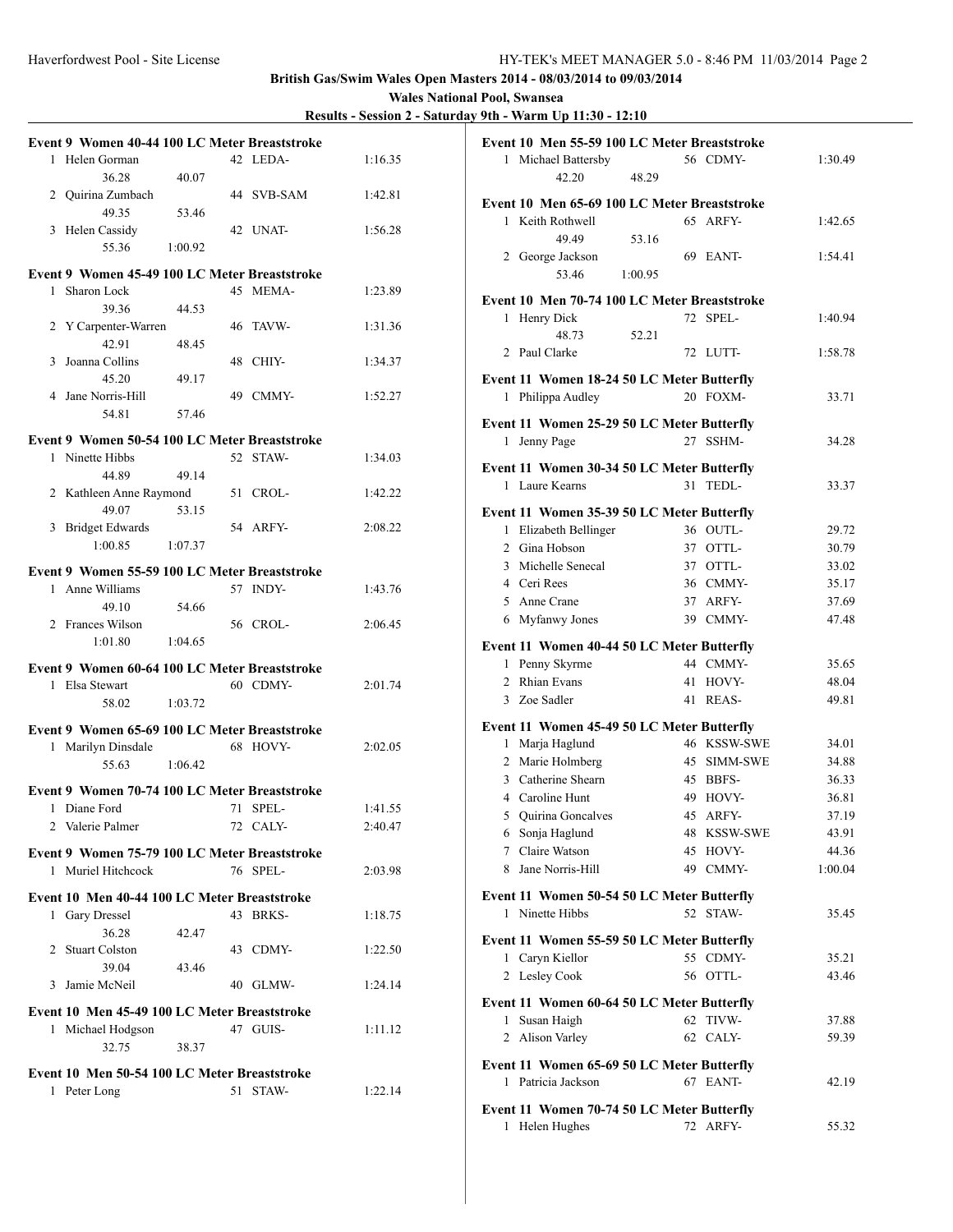|                                                             |                                   |          | Results - Session 2 - Saturday 9th - Warm Up 11:30 - 12:10 |                         |
|-------------------------------------------------------------|-----------------------------------|----------|------------------------------------------------------------|-------------------------|
|                                                             |                                   |          | 2 TENY                                                     | 2:12.60<br>A            |
| Event 12 Men 18-24 50 LC Meter Butterfly<br>1 Bradley Price | 22 COCY-                          | 25.85    | 1) Austyn Shortman M42                                     | 2) Jeffrey Richards M56 |
| 2 Aden King                                                 | 21 NEPA-                          | 27.32    | 3) Martyn James M45                                        | 4) Norman Goddard M62   |
|                                                             |                                   |          | 30.65<br>38.80                                             | 30.31<br>32.84          |
| Event 12 Men 25-29 50 LC Meter Butterfly                    |                                   |          |                                                            |                         |
| 1 Gareth Cocks                                              | 25 CDMY-                          | 26.86    |                                                            |                         |
| 2 Tomas Stewart                                             | 28 CDMY-                          | 33.94    |                                                            |                         |
| 3 Gareth Jones                                              | 28 CMMY-                          | 34.16    |                                                            |                         |
| Event 12 Men 30-34 50 LC Meter Butterfly                    |                                   |          |                                                            |                         |
| 1 Stephen Barton                                            | 32 LPLN-                          | 29.18    |                                                            |                         |
|                                                             |                                   |          |                                                            |                         |
| Event 12 Men 35-39 50 LC Meter Butterfly<br>1 Swen Schubert | 37 SVB-                           | 36.46    |                                                            |                         |
|                                                             |                                   |          |                                                            |                         |
| Event 12 Men 40-44 50 LC Meter Butterfly                    |                                   |          |                                                            |                         |
| 1 Paul Clemence                                             | <b>44 ELEE-</b>                   | $27.56*$ |                                                            |                         |
| 2 Les Church                                                | 42 CAAN-                          | 30.44    |                                                            |                         |
| 3 David Stannard                                            | 43 REAS-                          | 31.84    |                                                            |                         |
| 4 Jamie McNeil                                              | 40 GLMW-                          | 33.50    |                                                            |                         |
| Event 12 Men 45-49 50 LC Meter Butterfly                    |                                   |          |                                                            |                         |
| 1 Michael Hodgson                                           | 47 GUIS-                          | 27.91    |                                                            |                         |
| 2 Martin Bradford                                           | 47 OUTL-                          | 32.87    |                                                            |                         |
| 3 Oggy East                                                 | 47 ARFY-                          | 40.22    |                                                            |                         |
| 4 Tim Howells                                               | 45 CMMY-                          | 40.54    |                                                            |                         |
|                                                             |                                   |          |                                                            |                         |
| Event 12 Men 50-54 50 LC Meter Butterfly<br>1 David Fallon  | 50 HAPL-                          | 41.27    |                                                            |                         |
|                                                             |                                   |          |                                                            |                         |
| Event 12 Men 55-59 50 LC Meter Butterfly                    |                                   |          |                                                            |                         |
| 1 John Anderson                                             | 55 GLMW-                          | 33.57    |                                                            |                         |
| 2 Antony Scott                                              | 55 BBFS-                          | 34.41    |                                                            |                         |
| Event 12 Men 60-64 50 LC Meter Butterfly                    |                                   |          |                                                            |                         |
| 1 Graeme Milne                                              | 60 STAW-                          | 30.00    |                                                            |                         |
|                                                             |                                   |          |                                                            |                         |
| Event 12 Men 65-69 50 LC Meter Butterfly                    |                                   |          |                                                            |                         |
| 1 Keith Rothwell                                            | 65 ARFY-                          | 45.59    |                                                            |                         |
| Event 13 Women 200-239 200 LC Meter Medley Relay            |                                   |          |                                                            |                         |
| 1 HOVY                                                      | A                                 | 2:45.08  |                                                            |                         |
| 1) Claire Watson W45                                        | 2) Michelle Austin W33            |          |                                                            |                         |
| 3) Caroline Hunt W49                                        | 4) Rhian Evans W41                |          |                                                            |                         |
| 49.39<br>41.92                                              | 1:13.77                           |          |                                                            |                         |
| 2 ARFY                                                      | A                                 | 2:55.51  |                                                            |                         |
| 1) Helen Hughes W72                                         | 2) Anne Crane W37                 |          |                                                            |                         |
| 3) Stella Farrar W55                                        | 4) Quirina Goncalves W45<br>45.37 | 32.39    |                                                            |                         |
|                                                             |                                   |          |                                                            |                         |
| Event 13 Women 280-319 200 LC Meter Medley Relay            |                                   |          |                                                            |                         |
| 1 SPEL                                                      | A                                 | 3:02.78  |                                                            |                         |
| 1) Janet Brown W73                                          | 2) Muriel Hitchcock W76           |          |                                                            |                         |
| 3) Diane Ford W71                                           | 4) Jean Howard-Jones W71          |          |                                                            |                         |
| 47.00<br>52.65                                              | 47.63                             | 35.50    |                                                            |                         |
| Event 14 Men 120-159 200 LC Meter Medley Relay              |                                   |          |                                                            |                         |
| 1 CDMY                                                      | A                                 | 2:12.05  |                                                            |                         |
| 1) Tomas Stewart M28                                        | 2) Michael Battersby M56          |          |                                                            |                         |
| 3) Gareth Cocks M25                                         | 4) Stuart Colston M43             |          |                                                            |                         |
| 36.72<br>39.38                                              | 27.24                             | 28.71    |                                                            |                         |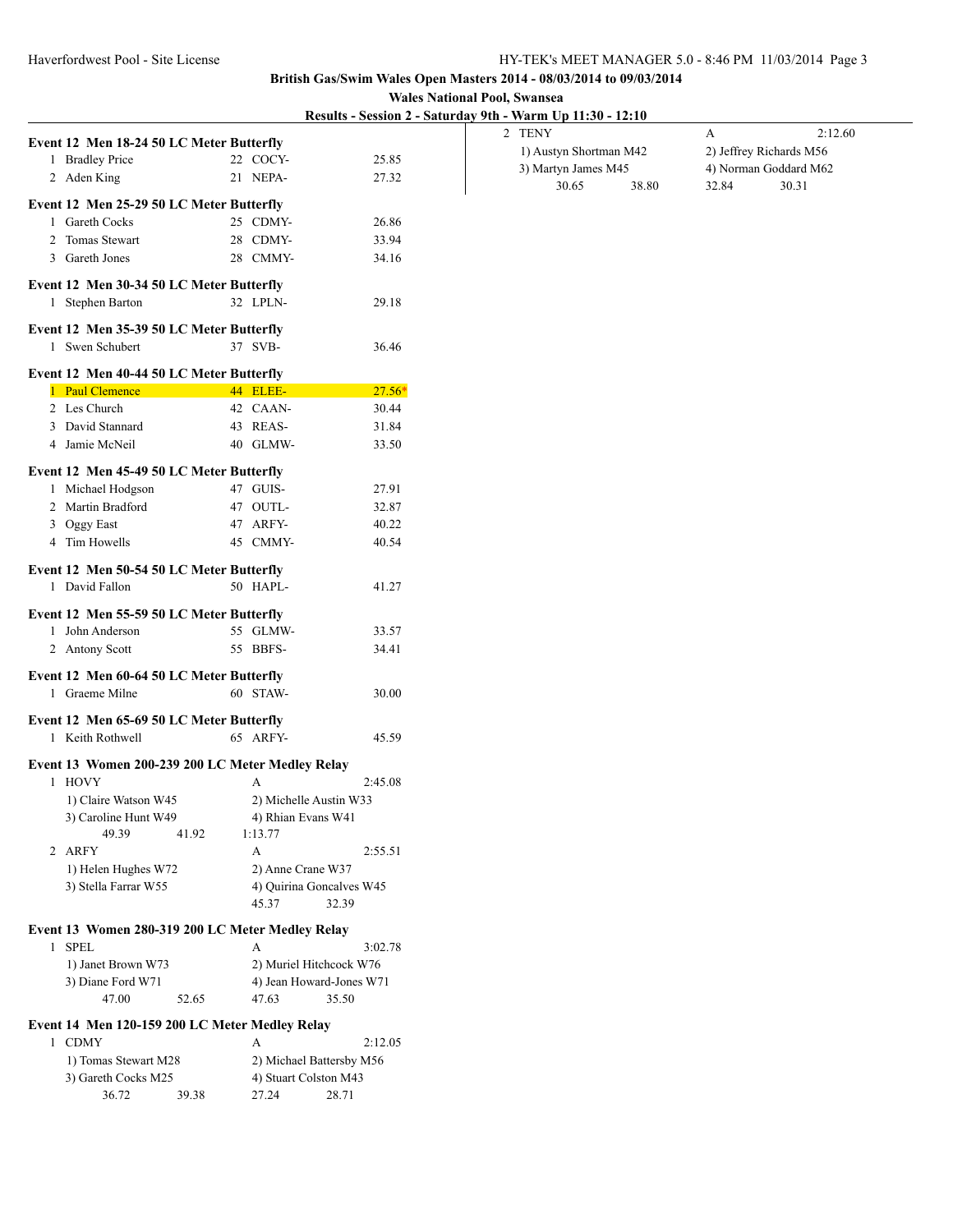**Wales National Pool, Swansea**

| Event 15 Women 40-44 200 LC Meter Butterfly |         |                                       | 2              |
|---------------------------------------------|---------|---------------------------------------|----------------|
| 1 Nicola Latty                              |         | 43 SMCN-<br>2:34.57                   |                |
| 36.24                                       | 38.38   | 40.18<br>39.77                        | 3              |
| 2 Judith McGregor-Harper                    |         | 44 TIVW-<br>3:27.16                   | 4              |
|                                             |         | 54.67<br>59.61                        |                |
|                                             |         |                                       | 5              |
| Event 15 Women 45-49 200 LC Meter Butterfly |         |                                       |                |
| 1 Ana Paula Grilo                           |         | 45 NDCO-POR<br>3:00.72                | Event          |
| 40.77                                       | 46.71   | 47.80<br>45.44                        | 1              |
| 2 Catherine Shearn                          |         | 45 BBFS-<br>3:10.52                   |                |
| 1:17.02                                     | 14.38   | 1:39.12                               | 2              |
| 3 Sonja Haglund                             |         | 48 KSSW-SWE<br>3:52.39                |                |
| 51.44                                       |         | 57.95 1:02.30<br>1:00.70              | 3              |
| Event 15 Women 50-54 200 LC Meter Butterfly |         |                                       |                |
| 1 Ninette Hibbs                             |         | 52 STAW-<br>3:06.28                   | $\overline{4}$ |
| 40.92                                       | 46.46   | 51.16<br>47.74                        |                |
| Event 15 Women 60-64 200 LC Meter Butterfly |         |                                       | Event          |
| 1 Susan Haigh                               |         | 62 TIVW-<br>3:23.58                   | 1              |
| 44.23                                       | 54.48   | 56.45<br>48.42                        |                |
| 2 Lorraine Crook                            |         | 60 CALY-<br>4:36.24                   | 2              |
| 1:04.19                                     |         | $1:10.02$ $1:13.41$ $1:08.62$         | 3              |
|                                             |         |                                       |                |
| Event 15 Women 65-69 200 LC Meter Butterfly |         |                                       | 4              |
| 1 Patricia Jackson<br>50.64                 | 58.71   | 67 EANT-<br>3:44.08<br>58.89<br>55.84 |                |
|                                             |         |                                       | 5              |
| Event 16 Men 25-29 200 LC Meter Butterfly   |         |                                       |                |
| 1 Gareth Cocks                              |         | 25 CDMY-<br>2:18.83                   | Event          |
| 29.74                                       | 34.73   | 38.12<br>36.24                        | 1              |
| Event 16 Men 40-44 200 LC Meter Butterfly   |         |                                       |                |
| 1 Richard Symons                            |         | 40 TMBN-<br>2:39.99                   | 2              |
| 32.05                                       | 42.94   | 43.43<br>41.57                        |                |
|                                             |         |                                       |                |
| Event 16 Men 55-59 200 LC Meter Butterfly   |         |                                       | Event          |
| 1 Vladimirs Sveds<br>51.02                  | 55.52   | 58 CDMY-<br>3:46.06                   | $\mathbf{1}$   |
|                                             |         | 12.05<br>1:47.47                      |                |
| Event 16 Men 65-69 200 LC Meter Butterfly   |         |                                       | Event          |
| 1 Keith Rothwell                            |         | 65 ARFY-<br>4:10.03                   | 1              |
| 55.42                                       | 1:04.20 | 1:05.75<br>1:04.66                    |                |
| Event 17 Women 18-24 100 LC Meter Freestyle |         |                                       | 2              |
| 1 Rebecca Cole                              |         | 20 LCLA-<br>1:01.29                   |                |
| 29.91                                       | 31.38   |                                       | Event          |
| 2 Jennifer Jones                            |         | 24 CDMY-<br>1:03.95                   | 1              |
| 30.81                                       | 33.14   |                                       |                |
| 3 Rachael Gorman                            |         | 23 TMBN-<br>1:06.40                   | 2              |
| 32.18                                       | 34.22   |                                       |                |
| Event 17 Women 30-34 100 LC Meter Freestyle |         |                                       | 3              |
| 1 Laure Kearns                              |         | 31 TEDL-<br>1:06.31                   |                |
| 31.96                                       | 34.35   |                                       | 4              |
| 2 Michelle Austin                           |         | 33 HOVY-<br>1:14.87                   |                |
| 35.33                                       | 39.54   |                                       | 5              |
|                                             |         |                                       |                |
| Event 17 Women 35-39 100 LC Meter Freestyle |         |                                       | Event          |
| 1 Gina Hobson                               |         | 37 OTTL-<br>1:02.42                   | 1              |
| 30.43                                       | 31.99   |                                       |                |

| , , , ,      | танш ор толто                               | <b>11.40</b> |    |             |         |
|--------------|---------------------------------------------|--------------|----|-------------|---------|
|              | 2 Elizabeth Bellinger                       |              |    | 36 OUTL-    | 1:04.71 |
|              | 31.25                                       | 33.46        |    |             |         |
|              | 3 Michelle Senecal                          |              |    | 37 OTTL-    | 1:07.00 |
|              | 4 Jessica Wooddisse                         |              |    | 39 SMCN-    | 1:08.63 |
|              | 33.77                                       | 34.86        |    |             |         |
|              | 5 Olatz Beitia                              |              |    | 35 HAPL-    | 1:47.74 |
|              | 50.26                                       | 57.48        |    |             |         |
|              |                                             |              |    |             |         |
|              | Event 17 Women 40-44 100 LC Meter Freestyle |              |    |             |         |
|              | 1 Nicola Latty                              |              |    | 43 SMCN-    | 1:05.84 |
|              | 32.34                                       | 33.50        |    |             |         |
| 2            | Penny Skyrme                                |              |    | 44 CMMY-    | 1:17.02 |
|              | 35.42                                       | 41.60        |    |             |         |
| 3            | Quirina Zumbach                             |              |    | 44 SVB-SAM  | 1:21.63 |
|              | 38.25                                       | 43.38        |    |             |         |
|              | 4 Rhian Evans                               |              | 41 | HOVY-       | 1:24.22 |
|              | 38.95                                       | 45.27        |    |             |         |
|              |                                             |              |    |             |         |
|              | Event 17 Women 45-49 100 LC Meter Freestyle |              |    |             |         |
| 1            | Marja Haglund                               |              |    | 46 KSSW-SWE | 1:08.61 |
|              | 32.26                                       | 36.35        |    |             |         |
|              | 2 Marie Holmberg                            |              |    | 45 SIMM-SWE | 1:11.97 |
|              | 3 Quirina Goncalves                         |              | 45 | ARFY-       | 1:12.14 |
|              | 33.68                                       | 38.46        |    |             |         |
|              | 4 Caroline Hunt                             |              |    | 49 HOVY-    | 1:15.76 |
|              | 36.31                                       | 39.45        |    |             |         |
|              | 5 Claire Watson                             |              |    | 45 HOVY-    | 1:22.96 |
|              | 39.22                                       | 43.74        |    |             |         |
|              |                                             |              |    |             |         |
|              | Event 17 Women 50-54 100 LC Meter Freestyle |              |    |             |         |
| 1            | Rebecca Jenkinson                           |              |    | 51 EXCW-    | 1:10.48 |
|              | 33.17                                       | 37.31        |    |             |         |
|              | 2 Gillian Miles                             |              |    | 54 BRHW-    | 1:54.38 |
|              | 55.56                                       | 58.82        |    |             |         |
|              | Event 17 Women 55-59 100 LC Meter Freestyle |              |    |             |         |
|              | 1 Caryn Kiellor                             |              |    | 55 CDMY-    | 1:13.70 |
|              | 35.23                                       | 38.47        |    |             |         |
|              |                                             |              |    |             |         |
|              | Event 17 Women 70-74 100 LC Meter Freestyle |              |    |             |         |
| 1            | Jean Howard-Jones                           |              | 71 | SPEL-       | 1:20.45 |
|              | 37.52                                       | 42.93        |    |             |         |
|              | 2 Valerie Palmer                            |              |    | 72 CALY-    | 2:17.22 |
|              | 1:08.09                                     | 1:09.13      |    |             |         |
|              |                                             |              |    |             |         |
|              | Event 18 Men 18-24 100 LC Meter Freestyle   |              |    |             |         |
| $\mathbf{1}$ | Daniel Shorthouse                           |              |    | 22 SPCY-    | 53.22   |
|              | 25.39                                       | 27.83        |    |             |         |
| 2            | <b>Bradley Price</b>                        |              |    | 22 COCY-    | 53.41   |
|              | 26.01                                       | 27.40        |    |             |         |
| 3            | Aden King                                   |              | 21 | NEPA-       | 58.78   |
|              | 27.96                                       | 30.82        |    |             |         |
| 4            | Dan Lee                                     |              | 23 | SPCY-       | 1:01.03 |
|              | 28.88                                       | 32.15        |    |             |         |
| 5            | James Scott                                 |              | 23 | BBFS-       | 1:26.31 |
|              | 42.00                                       | 44.31        |    |             |         |
|              |                                             |              |    |             |         |
|              | Event 18 Men 30-34 100 LC Meter Freestyle   |              |    |             |         |
| $\mathbf{1}$ | Stephen Barton                              |              |    | 32 LPLN-    | 1:01.91 |
|              | 29.71                                       | 32.20        |    |             |         |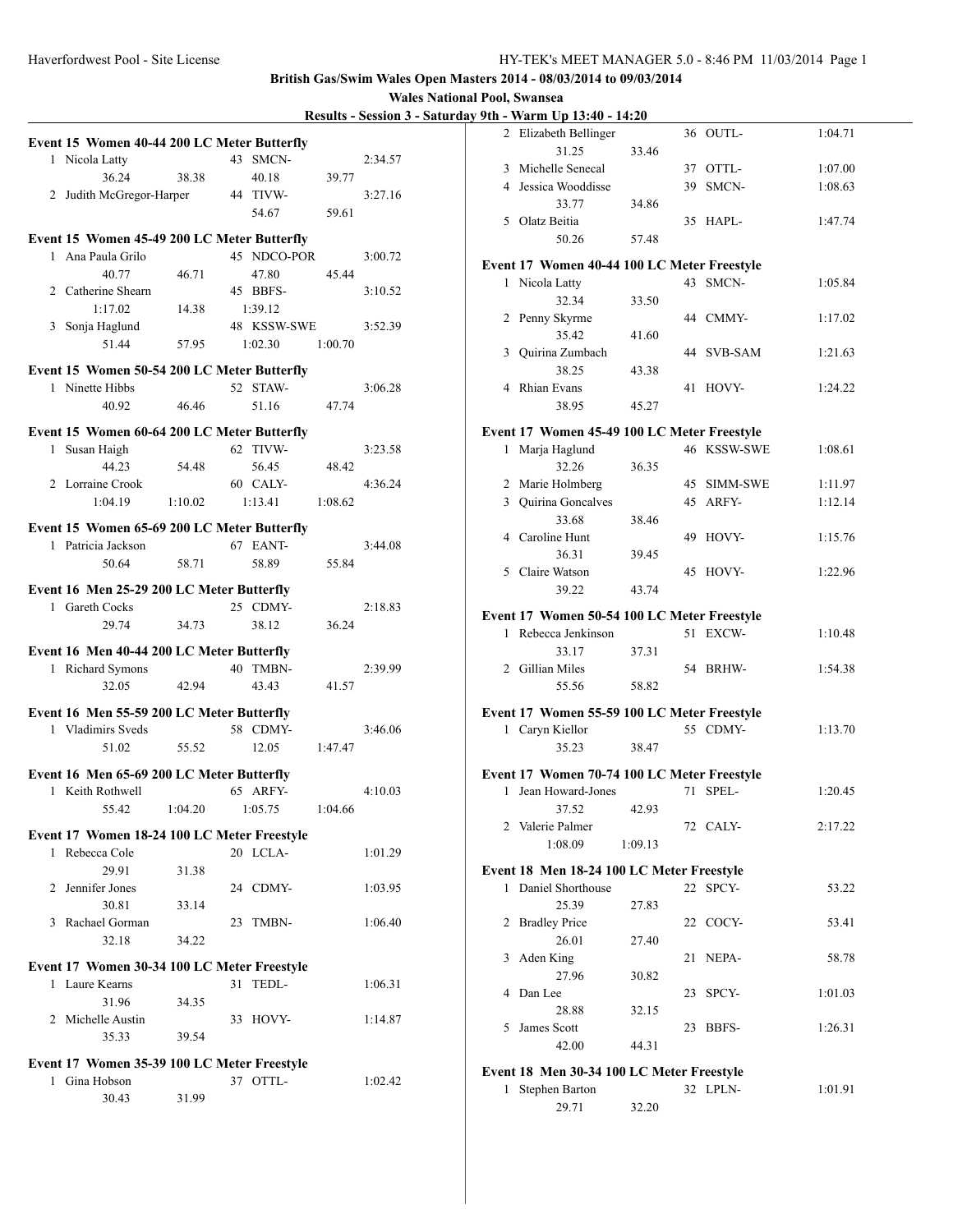| Results - Session 3 - Saturday 9th - Warm Up 13:40 - 14:20 |  |  |  |
|------------------------------------------------------------|--|--|--|
|                                                            |  |  |  |

|   | (Event 18 Men 30-34 100 LC Meter Freestyle) |         |    |                 |         |
|---|---------------------------------------------|---------|----|-----------------|---------|
| 2 | Richard Royal                               |         |    | 34 HAPL-        | 1:09.64 |
|   | 32.49                                       | 37.15   |    |                 |         |
|   | 3 Charles Wahab                             |         |    | 32 HAPL-        | 1:17.84 |
|   |                                             |         |    |                 |         |
|   | Event 18 Men 35-39 100 LC Meter Freestyle   |         |    |                 |         |
|   | 1 Matt Leach                                |         |    | 38 LEDA-        | 58.92   |
|   | 2 Colin Prescott                            |         | 38 | LEDA-           | 1:01.02 |
|   | 29.60                                       | 31.42   |    |                 |         |
| 3 | Swen Schubert                               |         |    | 37 SVB-         | 1:10.55 |
|   | 47.24                                       | 23.31   |    |                 |         |
|   | Event 18 Men 40-44 100 LC Meter Freestyle   |         |    |                 |         |
| 1 | David Stannard                              |         |    | 43 REAS-        | 1:02.18 |
|   | 30.73                                       | 31.45   |    |                 |         |
| 2 | Jamie McNeil                                |         | 40 | GLMW-           | 1:07.74 |
|   | 32.64                                       | 35.10   |    |                 |         |
| 3 | <b>Paul Clemence</b>                        |         |    | <b>44 ELEE-</b> | 1:11.31 |
|   | $25.02*$                                    | 46.29   |    |                 |         |
| 4 | Robin Baker                                 |         |    | 44 FISY-        | 1:34.55 |
|   | 42.68                                       | 51.87   |    |                 |         |
|   |                                             |         |    |                 |         |
|   | Event 18 Men 45-49 100 LC Meter Freestyle   |         |    |                 |         |
| 1 | Michael Hodgson                             |         |    | 47 GUIS-        | 57.18   |
|   | 27.31                                       | 29.87   |    |                 |         |
|   | 2 Martin Bradford                           |         | 47 | OUTL-           | 1:04.49 |
|   | 31.12                                       | 33.37   |    |                 |         |
|   | 3 Dylan Tanner                              |         | 48 | HAPL-           | 1:07.06 |
|   | 4 Oggy East                                 |         | 47 | ARFY-           | 1:18.04 |
|   | 37.98                                       | 40.06   |    |                 |         |
|   | Event 18 Men 50-54 100 LC Meter Freestyle   |         |    |                 |         |
| 1 | Peter Long                                  |         | 51 | STAW-           | 1:11.18 |
|   | 27.42                                       | 43.76   |    |                 |         |
|   | 2 Daryl Lynch                               |         |    | 52 HOVY-        | 1:20.29 |
| 3 | David Fallon                                |         | 50 | HAPL-           | 1:23.32 |
|   | 38.01                                       | 45.31   |    |                 |         |
|   | 4 Nicholas Chilton                          |         |    | 50 FISY-        | 1:26.82 |
|   | 41.51                                       | 45.31   |    |                 |         |
|   |                                             |         |    |                 |         |
|   | Event 18 Men 55-59 100 LC Meter Freestyle   |         |    |                 |         |
| 1 | John Anderson                               |         | 55 | GLMW-           | 1:11.59 |
|   | 34.78                                       | 36.81   |    |                 |         |
|   | Event 18 Men 60-64 100 LC Meter Freestyle   |         |    |                 |         |
|   | 1 Graeme Milne                              |         |    | 60 STAW-        | 1:07.35 |
|   | 33.14                                       | 34.21   |    |                 |         |
|   | 2 Nicholas McDowall                         |         |    | 62 GLMW-        | 1:24.58 |
|   | 40.01                                       | 44.57   |    |                 |         |
|   |                                             |         |    |                 |         |
|   | Event 18 Men 65-69 100 LC Meter Freestyle   |         |    |                 |         |
|   | 1 Stuart McLellan                           |         |    | 65 SUDT-        | 1:15.11 |
|   | 35.32                                       | 39.79   |    |                 |         |
|   | Event 18 Men 75-79 100 LC Meter Freestyle   |         |    |                 |         |
|   | 1 Richard Skerrett                          |         |    | 79 CMMY-        | 2:26.97 |
|   | 1:07.89                                     | 1:19.08 |    |                 |         |
|   |                                             |         |    |                 |         |
|   | Event 19 Women 18-24 50 LC Meter Backstroke |         |    |                 |         |
|   | 1 Rebecca Cole                              |         |    | 20 LCLA-        | 31.07   |

| 2 Philippa Audley                                             | 20 FOXM-             | 36.59 |
|---------------------------------------------------------------|----------------------|-------|
| Event 19 Women 25-29 50 LC Meter Backstroke                   |                      |       |
| 1 Jenny Page                                                  | 27 SSHM-             | 34.41 |
|                                                               |                      |       |
| Event 19 Women 30-34 50 LC Meter Backstroke                   |                      |       |
| 1 Laure Kearns                                                | 31 TEDL-             | 36.56 |
| Event 19 Women 35-39 50 LC Meter Backstroke                   |                      |       |
| 1 Gina Hobson                                                 | 37 OTTL-             | 33.60 |
| 2 Kerri Cardenas East                                         | 37 STAW-             | 37.04 |
| 3 Ceri Rees                                                   | 36 CMMY-             |       |
|                                                               |                      | 37.65 |
| 4 Amy Mellor                                                  | 35 OUNA-             | 40.92 |
| Event 19 Women 40-44 50 LC Meter Backstroke                   |                      |       |
| 1 Gillian Hodgson                                             | 40 OUTL-             | 40.47 |
| 2 Helen Cassidy                                               | 42 UNAT-             | 44.75 |
| 3 Zoe Sadler                                                  | 41 REAS-             | 49.29 |
|                                                               |                      |       |
| Event 19 Women 45-49 50 LC Meter Backstroke                   |                      |       |
| 1 Allie Price                                                 | 49 CDMY-             | 36.21 |
| 2 Marie Holmberg                                              | 45 SIMM-SWE          | 39.50 |
| Event 19 Women 50-54 50 LC Meter Backstroke                   |                      |       |
| 1 Bridget Edwards                                             | 54 ARFY-             | 56.00 |
|                                                               |                      |       |
| Event 19 Women 55-59 50 LC Meter Backstroke                   |                      |       |
| 1 Caryn Kiellor                                               | 55 CDMY-             | 42.18 |
| Event 19 Women 60-64 50 LC Meter Backstroke                   |                      |       |
| 1 Alison Varley                                               | 62 CALY-             | 56.89 |
|                                                               |                      |       |
|                                                               |                      |       |
| Event 19 Women 70-74 50 LC Meter Backstroke                   |                      |       |
| 1 Janet Brown                                                 | $73$ SPEL-           | 46.35 |
|                                                               |                      |       |
| Event 19 Women 75-79 50 LC Meter Backstroke                   |                      |       |
| 1 Muriel Hitchcock                                            | 76 SPEL-             | 54.94 |
| Event 20 Men 30-34 50 LC Meter Backstroke                     |                      |       |
|                                                               | 33 OTTL-             | 34.21 |
| 1 Pip Bennett                                                 | 34 HAPL-             | 38.44 |
| 2 Richard Royal                                               |                      |       |
| Event 20 Men 35-39 50 LC Meter Backstroke                     |                      |       |
| Swen Schubert<br>1                                            | 37 SVB-              | 39.25 |
|                                                               |                      |       |
| Event 20 Men 40-44 50 LC Meter Backstroke<br>1 Les Church     |                      |       |
| 2 Jamie McNeil                                                | 42 CAAN-<br>40 GLMW- | 32.27 |
|                                                               |                      | 35.25 |
| Event 20 Men 45-49 50 LC Meter Backstroke                     |                      |       |
| 1 Michael Hodgson                                             | 47 GUIS-             | 31.85 |
| 2 Henik Holmberg                                              | 45 KSSW-SWE          | 39.52 |
| 3 Oggy East                                                   | 47 ARFY-             | 49.91 |
|                                                               |                      |       |
| Event 20 Men 55-59 50 LC Meter Backstroke                     |                      |       |
| 1 Vladimirs Sveds                                             | 58 CDMY-             | 43.98 |
| 2 Keith Williams                                              | 56 GLMW-             | 57.22 |
| Event 20 Men 65-69 50 LC Meter Backstroke                     |                      |       |
| 1 Keith Rothwell                                              | 65 ARFY-             | 49.59 |
|                                                               |                      |       |
| Event 20 Men 70-74 50 LC Meter Backstroke<br>1 Nigel Salsbury | 74 SPEL-             | 41.63 |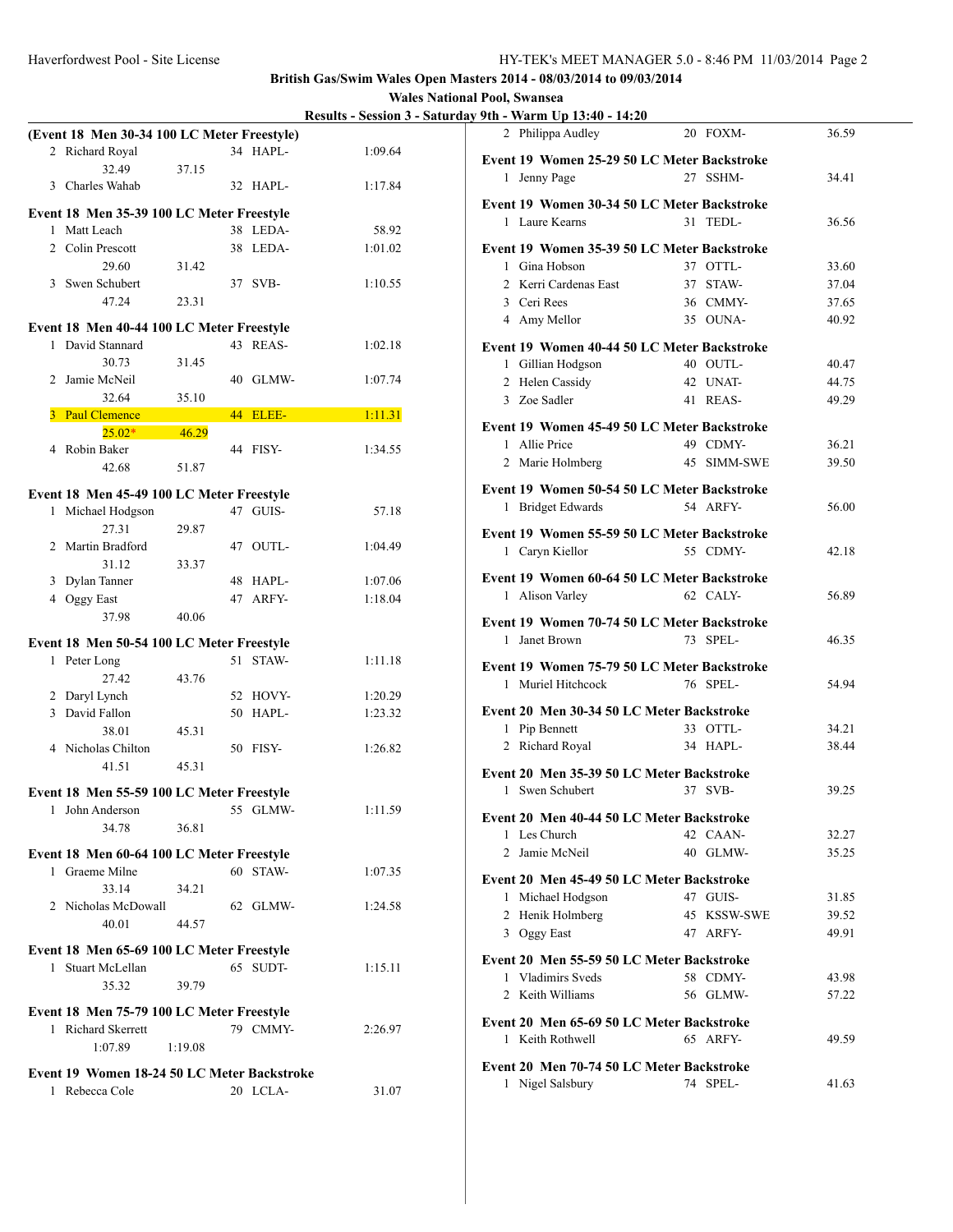|--|

| Event 21 Women 18-24 1500 LC Meter Freestyle |       |          |          | 2 Helen Cassidy                              |       |    | 42 UNAT-    |       | 24:04.81 |
|----------------------------------------------|-------|----------|----------|----------------------------------------------|-------|----|-------------|-------|----------|
| 1 Rachael Gorman                             |       | 23 TMBN- | 19:49.67 | 42.76                                        | 46.51 |    | 47.45       | 48.16 |          |
| 34.86                                        | 39.00 | 39.76    | 40.00    | 48.73                                        | 48.61 |    | 49.16       | 48.63 |          |
| 39.70                                        | 40.06 | 39.90    | 40.10    | 48.15                                        | 48.60 |    | 47.87       | 48.16 |          |
| 40.01                                        | 40.66 | 39.65    | 40.59    | 48.49                                        | 48.77 |    | 47.94       | 49.26 |          |
| 39.72                                        | 40.21 | 39.49    | 40.32    | 48.62                                        | 48.68 |    | 48.76       | 49.29 |          |
| 39.77                                        | 39.80 | 39.42    | 39.99    | 48.72                                        | 49.50 |    | 48.67       | 49.37 |          |
| 39.59                                        | 40.03 | 39.64    | 40.28    | 49.13                                        | 48.63 |    | 47.79       | 48.06 |          |
| 39.73                                        | 40.23 | 39.11    | 39.78    | 48.17                                        | 44.17 |    |             |       |          |
| 39.44                                        | 38.83 |          |          | 3 Zoe Sadler                                 |       |    | 41 REAS-    |       | 27:11.00 |
|                                              |       |          |          | 44.93                                        | 50.25 |    | 52.19       | 52.73 |          |
| Event 21 Women 25-29 1500 LC Meter Freestyle |       |          |          | 53.22                                        | 53.45 |    | 54.39       | 54.78 |          |
| 1 Alexandra Christie                         |       | 26 REAS- | 22:13.78 | 54.96                                        | 54.97 |    | 55.42       | 55.07 |          |
| 37.58                                        | 41.00 | 43.78    | 43.36    | 55.68                                        | 55.04 |    | 55.78       | 54.86 |          |
| 43.65                                        | 44.50 | 44.64    | 44.61    | 55.70                                        | 55.21 |    | 55.70       | 56.10 |          |
| 44.44                                        | 44.70 | 44.74    | 44.36    | 56.07                                        | 54.71 |    | 55.39       | 55.23 |          |
| 45.29                                        | 44.58 | 44.97    | 45.02    | 55.90                                        | 55.16 |    | 55.85       | 55.36 |          |
| 44.97                                        | 44.64 | 45.30    | 44.81    | 53.79                                        | 53.11 |    |             |       |          |
| 45.90                                        | 45.34 | 46.49    | 45.14    |                                              |       |    |             |       |          |
| 45.62                                        | 44.89 | 45.66    | 44.91    | Event 21 Women 45-49 1500 LC Meter Freestyle |       |    |             |       |          |
| 45.35                                        | 43.54 |          |          | 1 Ana Paula Grilo                            |       |    | 45 NDCO-POR |       | 20:49.12 |
|                                              |       |          |          | 39.75                                        | 41.74 |    | 42.10       | 41.75 |          |
| Event 21 Women 30-34 1500 LC Meter Freestyle |       |          |          | 42.06                                        | 41.91 |    | 41.72       | 42.53 |          |
| 1 Michelle Austin                            |       | 33 HOVY- | 24:06.26 | 42.07                                        | 42.01 |    | 42.27       | 41.86 |          |
| 39.82                                        | 43.88 | 47.02    | 48.02    | 41.83                                        |       |    |             | 41.44 |          |
| 48.83                                        | 49.34 | 49.33    | 48.26    | 41.48                                        | 41.47 |    | 41.83       | 41.98 |          |
| 49.21                                        | 49.04 | 49.51    | 48.69    | 41.61                                        | 41.66 |    | 41.58       | 41.90 |          |
| 49.97                                        | 48.52 | 49.26    | 48.40    | 41.64                                        | 41.64 |    | 42.11       | 41.51 |          |
| 48.73                                        | 48.15 | 48.99    | 48.10    | 41.29                                        | 39.36 |    |             |       |          |
|                                              |       | 49.28    | 48.29    | 2 Karen Bassett                              |       |    | 46 BRKS-    |       | 22:00.61 |
| 49.14                                        | 48.18 | 48.70    | 48.27    | 37.35                                        | 42.53 |    | 44.12       | 44.08 |          |
| 49.05                                        | 46.69 |          |          | 44.29                                        | 44.34 |    | 44.09       | 43.83 |          |
| Event 21 Women 35-39 1500 LC Meter Freestyle |       |          |          | 44.43                                        | 44.24 |    | 44.65       | 44.02 |          |
| 1 Amy Mellor                                 |       | 35 OUNA- | 22:59.03 | 44.64                                        | 44.22 |    | 43.97       | 44.43 |          |
| 38.79                                        | 43.99 | 45.39    | 45.16    | 43.83                                        | 44.49 |    | 44.89       | 44.65 |          |
| 45.68                                        | 45.52 | 45.68    | 46.20    | 44.66                                        | 44.68 |    | 44.80       | 44.98 |          |
| 45.90                                        | 45.87 | 45.88    | 45.90    | 45.10                                        | 44.91 |    | 44.72       | 44.62 |          |
| 46.92                                        | 46.31 | 46.42    | 45.73    | 43.64                                        | 41.41 |    |             |       |          |
| 46.59                                        | 45.61 | 47.28    | 46.09    | 3 Rhian Andrews                              |       |    | 45 CDMY-    |       | 23:40.17 |
| 46.27                                        | 47.19 | 47.42    | 46.03    | 39.83                                        | 44.24 |    | 46.32       | 47.35 |          |
| 47.59                                        | 46.63 | 47.33    | 47.49    | 47.62                                        | 47.61 |    | 48.60       | 47.74 |          |
| 46.63                                        | 45.54 |          |          | 47.91                                        | 47.36 |    | 47.67       |       |          |
|                                              |       |          |          |                                              | 47.61 |    | 48.44       | 48.32 |          |
| Event 21 Women 40-44 1500 LC Meter Freestyle |       |          |          | 48.12                                        | 47.46 |    | 48.68       | 47.82 |          |
| 1 Judith McGregor-Harper                     |       | 44 TIVW- | 22:07.84 | 48.55                                        | 47.96 |    | 48.65       | 47.97 |          |
| 39.27                                        | 43.28 | 43.94    | 44.47    | 48.99                                        | 47.53 |    | 48.84       | 47.31 |          |
| 44.10                                        | 43.64 | 43.79    | 44.34    | 47.19                                        | 43.10 |    |             |       |          |
| 44.08                                        | 43.55 | 44.36    | 44.36    | 4 Gillian Ellis-Williams                     |       | 49 | CMMY-       |       | 25:28.69 |
| 44.64                                        | 43.91 | 44.51    | 43.94    | 46.38                                        | 49.20 |    | 51.66       | 50.81 |          |
| 45.21                                        | 44.29 | 44.60    | 44.74    | 51.50                                        | 51.47 |    | 52.70       | 50.33 |          |
| 45.29                                        | 44.75 | 45.86    | 45.69    | 51.78                                        | 51.84 |    | 52.35       | 51.42 |          |
| 45.71                                        | 45.32 | 45.11    | 44.73    | 51.66                                        | 51.08 |    | 52.18       | 51.27 |          |
| 44.49                                        | 41.87 |          |          | 52.49                                        | 51.54 |    | 52.78       | 51.50 |          |
|                                              |       |          |          | 52.02                                        | 50.86 |    | 52.42       | 50.42 |          |
|                                              |       |          |          | 51.70                                        | 49.68 |    | 51.11       | 49.94 |          |
|                                              |       |          |          | 48.55                                        | 46.05 |    |             |       |          |
|                                              |       |          |          |                                              |       |    |             |       |          |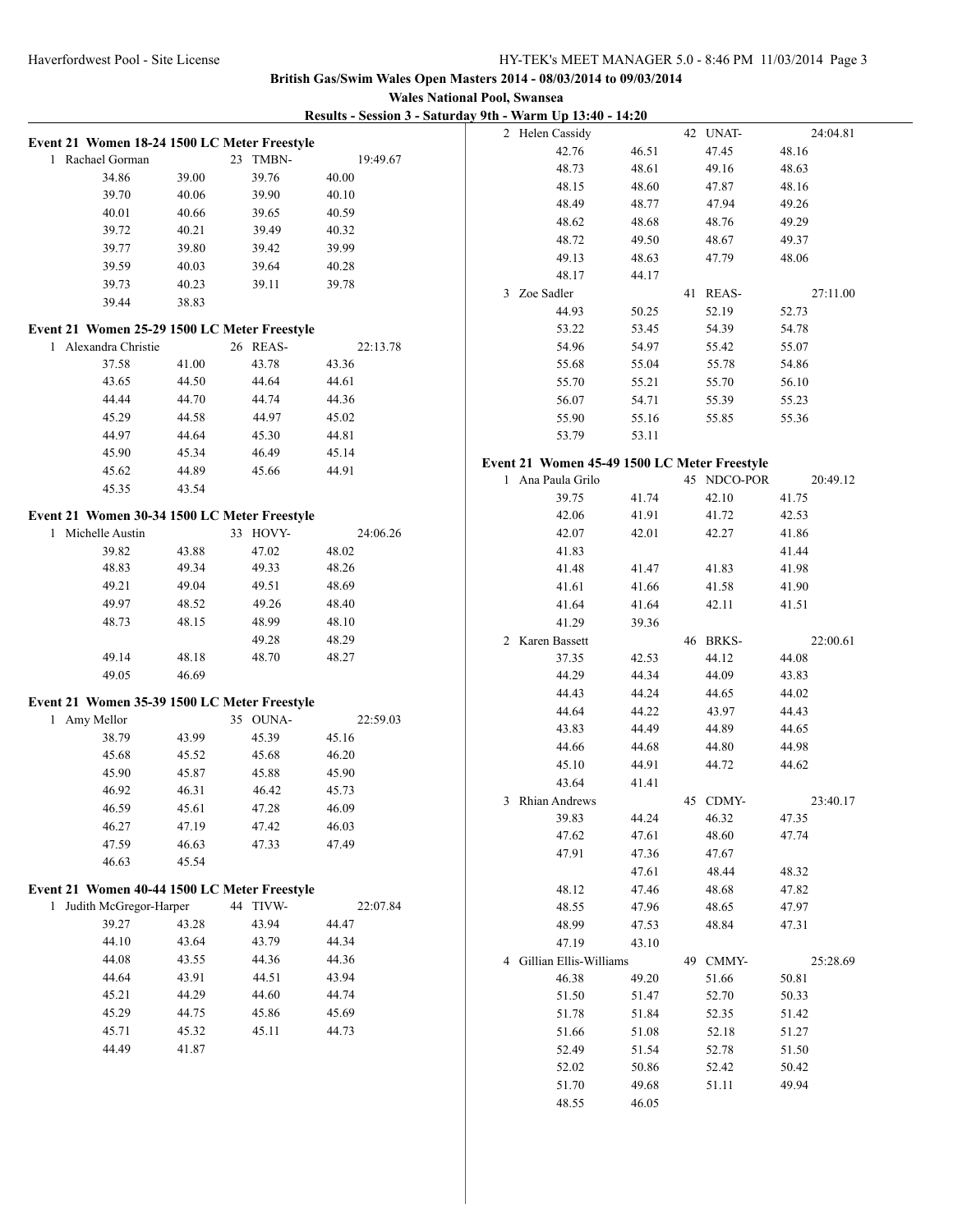**Wales National Pool, Swansea Results - Session 3 - Saturday 9th - Warm Up 13:40 - 14:20**

| Event 21 Women 50-54 1500 LC Meter Freestyle |         |          |          | 3 Catherine Hartle                           |         | 56 SPEL- | 23:36.32 |
|----------------------------------------------|---------|----------|----------|----------------------------------------------|---------|----------|----------|
| 1 Frances Hegarty                            |         | 54 LSCW- | 23:11.23 | 41.75                                        | 45.95   | 45.96    | 46.82    |
| 40.55                                        | 44.53   | 46.02    | 47.00    | 46.54                                        | 46.78   | 46.50    | 46.61    |
| 46.95                                        | 47.79   | 46.25    | 47.21    | 46.24                                        | 47.08   | 46.82    | 46.88    |
| 46.80                                        | 46.57   | 46.39    | 46.32    | 46.86                                        | 47.02   | 47.36    | 47.25    |
| 46.04                                        | 46.89   | 46.12    | 47.46    | 47.55                                        | 47.64   | 47.76    | 47.65    |
| 46.43                                        | 47.11   | 46.90    | 46.69    | 48.13                                        | 48.17   | 48.19    | 48.56    |
| 47.00                                        | 46.25   | 46.59    | 46.31    | 48.28                                        | 48.53   | 48.97    | 48.69    |
| 46.98                                        | 45.89   | 47.37    | 47.28    | 48.69                                        | 47.09   |          |          |
| 46.42                                        | 45.12   |          |          | 4 Sharon McLellan                            |         | 56 SUDT- | 26:13.63 |
|                                              |         |          |          | 45.28                                        | 50.98   | 51.24    | 52.07    |
| 2 Carolyn Fox                                |         | 53 REAS- | 23:27.74 | 51.82                                        | 52.77   | 51.22    | 53.60    |
| 40.07                                        | 44.95   | 46.70    | 47.10    | 52.44                                        | 53.34   | 52.16    | 53.80    |
| 47.63                                        | 47.00   | 47.31    | 47.01    | 53.00                                        | 53.75   | 52.96    | 53.62    |
| 47.14                                        | 47.41   | 46.85    | 47.20    | 52.93                                        | 53.41   | 53.93    | 53.44    |
| 47.20                                        | 47.33   | 47.37    | 46.64    | 53.38                                        | 52.96   | 52.76    | 53.34    |
| 47.40                                        | 46.88   | 46.59    | 47.22    | 53.04                                        | 53.44   | 52.96    | 52.73    |
| 47.36                                        | 47.66   | 47.84    | 47.67    | 51.09                                        | 50.17   |          |          |
| 47.77                                        | 47.38   | 47.55    | 47.70    |                                              |         |          |          |
| 47.44                                        | 46.37   |          |          | Event 21 Women 60-64 1500 LC Meter Freestyle |         |          |          |
| 3 Elaine Harrison                            |         | 51 CDMY- | 27:55.28 | 1 Janet Wood                                 |         | 64 MEMA- | 25:59.52 |
| 46.13                                        | 51.25   | 53.95    | 54.65    | 45.16                                        | 49.53   | 52.41    | 52.80    |
| 56.38                                        | 55.58   | 57.59    | 54.88    | 53.10                                        | 52.86   | 52.99    | 52.77    |
| 55.71                                        | 57.03   | 56.71    | 56.08    | 52.56                                        | 53.04   | 53.35    | 51.84    |
| 56.54                                        | 55.92   | 57.39    | 56.21    | 53.11                                        | 52.95   | 52.72    | 52.55    |
| 57.11                                        | 56.24   | 57.24    | 56.31    | 53.16                                        | 52.72   | 52.95    | 52.11    |
| 57.10                                        | 56.14   | 56.85    | 57.68    | 53.45                                        | 52.54   | 53.31    | 52.51    |
| 56.64                                        | 57.40   | 56.88    | 56.26    | 52.23                                        | 51.58   | 52.37    | 51.88    |
| 57.46                                        | 53.97   |          |          | 50.14                                        | 44.83   |          |          |
| 4 Gillian Miles                              |         | 54 BRHW- | 33:10.91 | 2 Lorraine Crook                             |         | 60 CALY- | 32:38.25 |
| 1:01.49                                      | 1:01.05 | 1:04.42  | 1:03.39  | 58.63                                        | 1:03.89 | 24.28    |          |
| 1:05.34                                      | 1:04.03 | 1:06.20  | 1:06.26  |                                              | 1:04.17 | 1:04.79  | 1:05.04  |
| 1:08.16                                      | 1:04.46 | 1:06.53  | 1:06.58  | 1:05.15                                      | 1:05.25 | 1:05.19  | 1:04.48  |
| 1:05.58                                      | 1:06.40 | 1:08.25  | 1:05.29  | 1:06.00                                      | 1:05.33 | 1:05.84  | 1:06.00  |
| 1:07.55                                      |         |          | 18.00    | 1:06.96                                      | 1:06.05 | 1:05.46  | 1:05.94  |
| 1:06.64                                      | 1:07.17 | 1:08.65  | 1:06.39  | 1:06.31                                      | 1:05.58 | 1:06.49  | 1:06.71  |
| 1:08.26                                      | 1:08.17 | 1:09.23  | 1:07.75  | 1:07.19                                      | 1:05.97 | 1:05.98  | 1:05.75  |
| 46.95                                        | 3:44.58 |          |          | 1:06.81                                      | 3:13.41 |          |          |
| Event 21 Women 55-59 1500 LC Meter Freestyle |         |          |          | Event 21 Women 65-69 1500 LC Meter Freestyle |         |          |          |
| Stella Farrar<br>1                           |         | 55 ARFY- | 21:34.27 | 1 Patricia Jackson                           |         | 67 EANT- | 26:18.95 |
| 38.10                                        | 43.21   | 43.00    | 43.11    | 1:41.14                                      |         |          |          |
| 42.85                                        | 43.89   | 42.78    | 43.30    |                                              |         |          |          |
| 43.43                                        | 43.35   | 42.85    | 43.43    |                                              |         |          |          |
| 43.31                                        | 43.50   | 43.76    | 43.33    |                                              |         |          |          |
| 43.24                                        | 43.85   | 43.17    | 43.20    |                                              |         |          |          |
| 43.07                                        | 43.75   | 42.87    | 43.65    |                                              |         |          |          |
| 43.15                                        | 43.79   | 43.42    | 43.59    |                                              |         |          |          |
| 43.61                                        | 42.71   |          |          |                                              |         |          |          |
| 2 Lesley Cook                                |         | 56 OTTL- | 23:15.53 |                                              |         |          |          |
| 42.44                                        | 45.40   | 46.57    | 46.84    |                                              |         |          |          |
| 47.30                                        | 46.59   | 46.94    | 47.20    |                                              |         |          |          |
| 46.88                                        | 46.54   | 47.12    | 46.64    |                                              |         |          |          |
| 47.09                                        | 47.13   | 47.43    | 46.69    |                                              |         |          |          |
| 46.35                                        | 46.64   | 47.11    | 46.65    |                                              |         |          |          |
| 47.00                                        | 46.99   | 46.73    | 47.28    |                                              |         |          |          |
| 46.62                                        | 47.04   | 46.65    | 46.47    |                                              |         |          |          |
| 45.44                                        | 43.76   |          |          |                                              |         |          |          |
|                                              |         |          |          |                                              |         |          |          |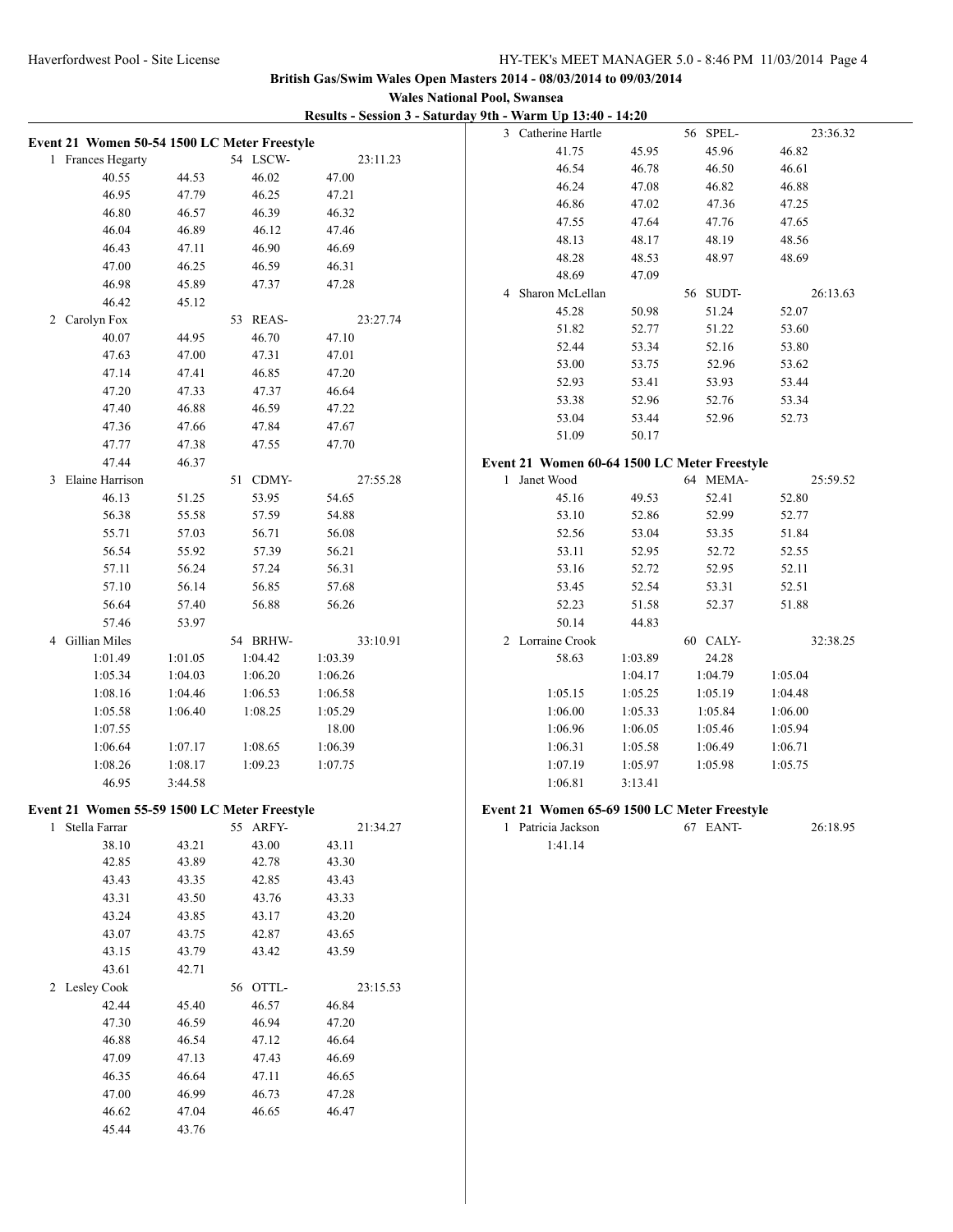**Wales National Pool, Swansea**

| Event 21 Women 70-74 1500 LC Meter Freestyle |         |          |         |          | Event 21 Men 40-44 1500 LC Meter Freestyle |         |          |          |  |
|----------------------------------------------|---------|----------|---------|----------|--------------------------------------------|---------|----------|----------|--|
| 1 Helen Hughes                               |         | 72 ARFY- |         | 30:21.59 | 1 Les Church                               |         | 42 CAAN- | 18:49.40 |  |
| 56.18                                        | 1:01.10 | 1:01.35  | 1:00.68 |          |                                            |         | 37.50    | 37.53    |  |
| 1:00.99                                      | 1:00.63 | 1:01.04  | 1:00.90 |          |                                            |         | 37.37    | 37.51    |  |
| 1:01.08                                      | 1:01.39 | 1:01.39  | 1:01.21 |          | 36.73                                      | 34.88   |          |          |  |
| 1:01.31                                      | 1:01.48 | 1:01.24  | 1:01.53 |          | 2 Richard Symons                           |         | 40 TMBN- | 19:46.92 |  |
| 1:01.20                                      | 1:01.11 | 1:00.94  | 1:01.67 |          | 35.61                                      | 38.50   | 38.91    | 38.89    |  |
| 1:01.72                                      | 1:00.77 | 1:00.24  | 1:01.36 |          | 38.76                                      | 38.99   | 39.10    | 38.56    |  |
| 1:01.15                                      | 1:00.28 | 59.84    | 1:00.12 |          | 39.06                                      | 39.16   | 39.22    | 39.88    |  |
| 59.85                                        | 57.84   |          |         |          | 39.83                                      | 39.85   | 39.84    | 40.17    |  |
|                                              |         |          |         |          | 40.21                                      | 40.13   | 40.21    | 40.58    |  |
| Event 21 Women 75-79 1500 LC Meter Freestyle |         |          |         |          | 40.42                                      | 40.37   | 40.28    | 40.72    |  |
| 1 Ann Humphris                               |         | 77 BARW- |         | 41:48.57 | 39.86                                      | 40.55   | 39.77    | 40.55    |  |
| 1:15.09                                      | 1:18.65 | 1:21.69  | 1:23.92 |          | 39.82                                      | 39.12   |          |          |  |
| 1:23.15                                      | 1:21.54 | 1:22.32  | 1:22.99 |          | 3 Samuel Webster                           |         | 40 SWAY- | 22:25.92 |  |
| 1:22.77                                      | 1:24.22 | 1:23.58  | 1:23.64 |          |                                            |         | 45.21    |          |  |
| 1:22.91                                      | 1:24.93 | 1:21.89  | 1:24.63 |          |                                            |         |          | 45.66    |  |
| 1:25.30                                      | 1:23.69 | 1:25.38  | 1:26.34 |          | 45.29                                      | 45.50   | 45.28    | 45.39    |  |
| 1:23.70                                      | 1:20.76 | 1:25.27  | 1:27.54 |          | 45.71                                      | 45.61   | 45.58    | 45.52    |  |
| 1:29.25                                      | 1:24.61 | 1:24.56  | 1:24.51 |          | 45.33                                      | 45.32   | 55.49    | 34.32    |  |
| 1:26.96                                      | 1:22.78 |          |         |          | 44.89                                      | 44.96   | 45.31    | 44.60    |  |
|                                              |         |          |         |          | 44.68                                      | 14.16   |          |          |  |
| Event 21 Men 18-24 1500 LC Meter Freestyle   |         |          |         |          | 2:14.46                                    | 41.89   |          |          |  |
| 1 Kieran Mackenzie                           |         | 20 LLTY- |         | 17:41.92 | 4 Allan Cresswell                          |         | 43 FISY- | 25:24.50 |  |
| 31.02                                        | 34.09   | 35.07    | 34.97   |          | 43.67                                      |         |          | 31.53    |  |
| 34.83                                        | 34.98   | 35.33    | 35.00   |          | 51.18                                      | 51.17   | 51.24    | 51.50    |  |
| 35.53                                        | 34.86   | 35.44    | 35.53   |          | 20.17                                      |         |          | 50.69    |  |
| 35.80                                        | 35.41   | 36.22    | 35.34   |          | 50.74                                      | 50.58   | 50.52    | 50.84    |  |
| 35.99                                        | 35.68   | 35.70    | 35.65   |          | 51.07                                      | 50.44   | 51.18    | 51.96    |  |
| 36.35                                        | 35.76   | 36.60    | 35.54   |          |                                            |         | 50.51    | 52.25    |  |
| 36.39                                        | 35.61   | 36.43    | 36.34   |          | 52.65                                      |         |          |          |  |
| 35.81                                        | 34.65   |          |         |          |                                            | 45.36   |          |          |  |
| Event 21 Men 30-34 1500 LC Meter Freestyle   |         |          |         |          | 5 Robin Baker                              |         | 44 FISY- | 30:49.09 |  |
| 1 Pip Bennett                                |         | 33 OTTL- |         | 19:20.89 | 48.87                                      | 56.03   | 57.58    | 1:00.12  |  |
| 33.06                                        | 36.88   | 37.91    | 37.91   |          | 1:01.72                                    | 1:02.45 | 1:02.89  | 1:03.04  |  |
| 38.57                                        | 38.17   | 38.90    | 38.78   |          | 1:03.45                                    | 1:03.64 | 1:01.67  | 1:02.61  |  |
|                                              |         |          |         |          | 1:01.55                                    | 1:03.96 | 1:01.73  | 1:03.09  |  |
| 39.68                                        | 38.76   | 38.95    | 38.90   |          | 1:00.84                                    | 1:03.24 | 1:01.61  | 1:03.31  |  |
| 39.00                                        | 38.85   | 39.11    | 38.66   |          | 1:01.58                                    | 1:03.60 | 1:02.65  | 1:02.61  |  |
| 39.64                                        | 38.93   | 39.82    | 39.20   |          | 1:03.95                                    | 1:04.88 | 1:02.96  | 1:04.27  |  |
| 38.84                                        | 39.10   | 39.28    | 39.27   |          | 1:01.18                                    | 58.01   |          |          |  |
| 39.75                                        | 39.09   | 39.51    | 39.50   |          |                                            |         |          |          |  |
| 38.84                                        | 38.03   |          |         |          | Event 21 Men 50-54 1500 LC Meter Freestyle |         |          |          |  |
| Event 21 Men 35-39 1500 LC Meter Freestyle   |         |          |         |          | 1 Jonathan Hopkins                         |         | 54 CDMY- | 20:40.35 |  |
| 1 Colin Prescott                             |         | 38 LEDA- |         | 19:03.55 | 34.95                                      | 38.98   | 39.46    | 40.49    |  |
| 34.66                                        | 37.58   | 38.32    | 38.01   |          | 40.28                                      | 41.00   | 40.11    | 40.87    |  |
| 38.13                                        | 38.62   | 38.26    | 38.46   |          | 40.82                                      | 40.87   | 41.04    | 41.59    |  |
| 38.54                                        |         |          | 38.08   |          | 41.44                                      | 41.74   | 41.92    | 42.23    |  |
| 37.85                                        | 38.50   | 37.96    | 38.39   |          | 42.23                                      | 42.54   | 42.00    | 42.25    |  |
| 37.75                                        | 38.48   |          |         |          | 42.54                                      | 42.38   | 42.66    | 42.82    |  |
| 12.96                                        | 38.53   | 37.82    | 38.58   |          | 42.17                                      | 42.89   | 42.47    | 42.24    |  |
|                                              |         |          | 39.24   |          | 42.43                                      | 40.94   |          |          |  |
| 38.24                                        | 38.93   | 38.36    |         |          |                                            |         |          |          |  |
| 38.36                                        | 1:53.77 |          |         |          |                                            |         |          |          |  |
|                                              |         |          |         |          |                                            |         |          |          |  |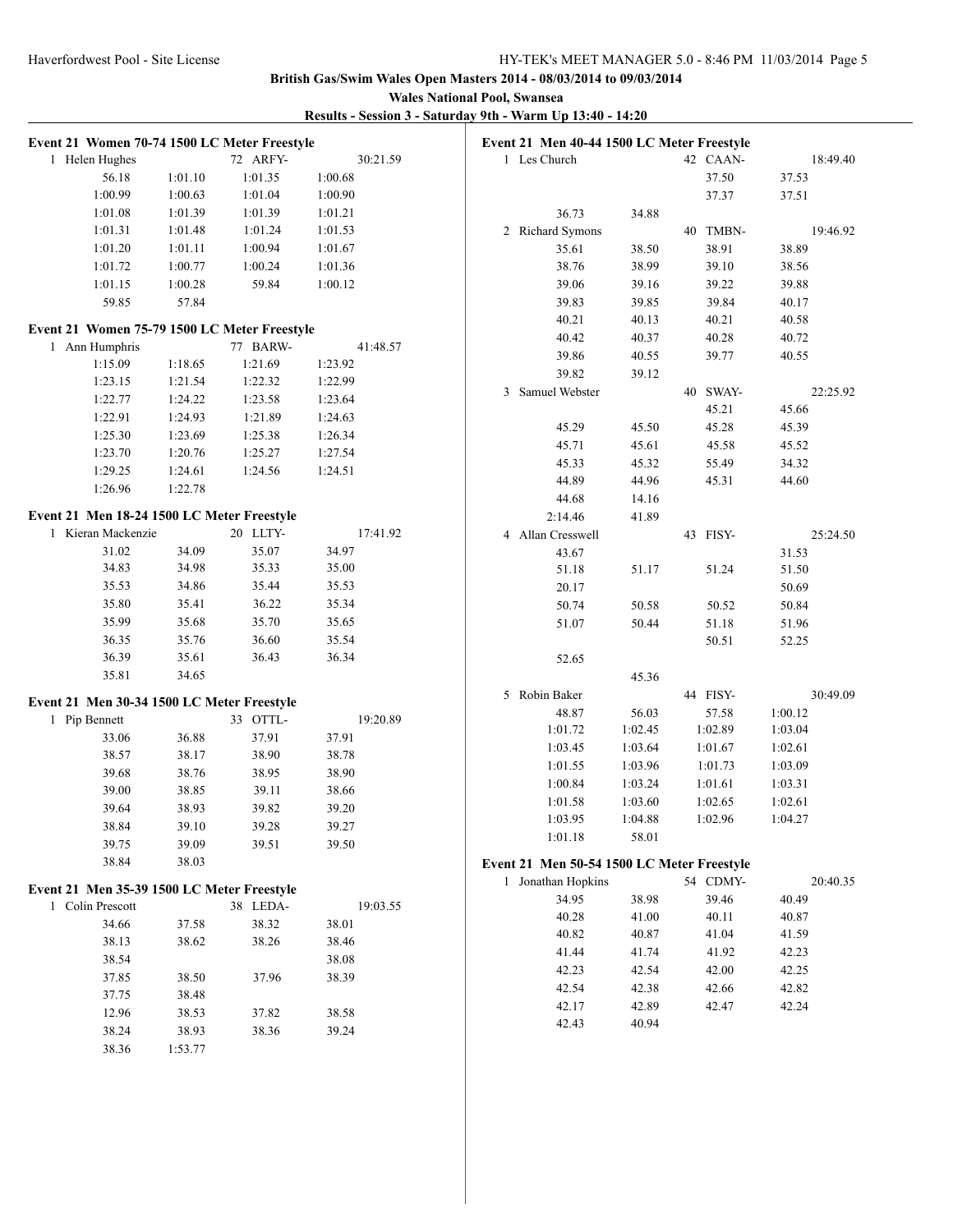**Wales National Pool, Swansea**

| (Event 21 Men 50-54 1500 LC Meter Freestyle) |         |          |          |                                                             |         |           |          |
|----------------------------------------------|---------|----------|----------|-------------------------------------------------------------|---------|-----------|----------|
| 2 Ewan Ellis-Williams                        |         | 54 CMMY- | 25:12.72 | Event 21 Men 65-69 1500 LC Meter Freestyle                  |         |           |          |
| 44.25                                        | 48.04   | 50.05    | 50.83    | 1 James Arthur                                              |         | 66 CEDY-  | 23:03.70 |
| 50.22                                        | 51.14   | 50.37    | 51.58    | 39.18                                                       | 42.82   | 45.32     | 45.45    |
| 51.00                                        | 51.33   | 50.36    | 50.55    | 45.65                                                       | 45.64   | 46.07     | 45.75    |
| 51.17                                        | 51.12   | 51.78    | 50.97    | 46.20                                                       | 45.47   | 46.41     | 45.58    |
| 51.46                                        | 51.24   |          |          | 46.66                                                       | 46.27   | 47.25     | 46.47    |
| 14.31                                        | 51.13   |          |          | 46.84                                                       | 46.72   | 48.65     | 47.03    |
| 51.16                                        | 50.51   |          |          | 48.00                                                       | 46.67   | 47.92     | 47.64    |
| 3:16.96                                      |         |          |          | 47.09                                                       | 47.66   | 46.80     | 46.62    |
| 3 Nicholas Chilton                           |         | 50 FISY- | 29:28.05 | 47.20                                                       | 42.67   |           |          |
| 48.54                                        | 54.86   | 56.15    | 58.77    | 2 Stuart McLellan                                           |         | 65 SUDT-  | 23:32.33 |
| 58.62                                        | 1:00.34 | 59.09    | 1:00.05  | 41.77                                                       | 45.94   | 47.98     | 47.49    |
| 1:01.55                                      | 59.63   | 59.71    | 59.90    | 48.04                                                       | 47.33   | 47.85     | 47.47    |
| 59.05                                        | 1:00.47 | 59.81    | 1:00.62  | 47.65                                                       | 46.63   | 47.83     | 46.74    |
| 1:00.10                                      | 1:00.83 | 1:00.48  | 1:01.45  | 47.14                                                       | 46.43   | 47.56     | 46.90    |
| 1:01.40                                      | 58.06   | 59.02    | 59.22    |                                                             |         | 47.02     | 46.55    |
| 59.86                                        | 59.35   | 58.73    | 1:00.07  | 47.65                                                       | 47.08   | 47.38     | 47.17    |
| 57.13                                        | 55.19   |          |          | 47.68                                                       | 47.35   | 48.03     |          |
|                                              |         |          |          |                                                             | 1:37.15 |           |          |
| Event 21 Men 55-59 1500 LC Meter Freestyle   |         |          |          | 3 Terence Mansi                                             |         | 65 SUDT-  | 25:51.72 |
| 1 Michael Battersby                          |         | 56 CDMY- | 22:38.32 | 43.51                                                       | 49.82   | 52.38     | 51.82    |
| 1:30.34                                      |         |          |          | 52.15                                                       | 51.54   | 53.01     | 52.05    |
| 2 Antony Scott                               |         | 55 BBFS- | 22:56.91 | 52.68                                                       | 51.60   | 53.44     | 50.28    |
| 1:27.34                                      |         |          |          | 53.91                                                       | 52.34   | 53.59     | 51.09    |
| 3 Keith Williams                             |         | 56 GLMW- | 27:19.71 | 52.40                                                       | 52.07   | 53.62     | 50.69    |
| 49.33                                        |         |          | 56.02    | 54.27                                                       | 51.06   | 52.74     | 51.26    |
| 55.83                                        | 55.09   | 55.50    |          | 53.90                                                       | 50.40   | 52.84     | 50.61    |
|                                              | 55.57   | 54.63    | 55.75    | 52.84                                                       | 47.81   |           |          |
| 54.67                                        | 55.31   | 55.02    | 55.62    |                                                             |         |           |          |
| 54.94                                        | 55.79   | 54.76    | 54.31    | Event 21 Men 70-74 1500 LC Meter Freestyle<br>1 Paul Clarke |         | 72 LUTT-  | 33:48.54 |
| 55.97                                        | 55.43   | 55.46    | 54.93    | 2:13.88                                                     |         |           |          |
| 56.03                                        | 53.64   | 53.82    | 51.77    |                                                             |         |           |          |
| 55.35                                        | 50.46   |          |          | Event 21 Men 75-79 1500 LC Meter Freestyle                  |         |           |          |
|                                              |         |          |          | 1 Geoff Stokes                                              |         | 75 RURS-  | 24:39.19 |
|                                              |         |          |          | 43.41                                                       | 49.40   | 48.86     | 49.81    |
|                                              |         |          |          | 49.35                                                       | 49.46   | 49.29     | 50.39    |
|                                              |         |          |          | 49.52                                                       | 50.04   | 49.52     | 50.46    |
|                                              |         |          |          | 49.98                                                       | 51.04   | 50.13     | 50.70    |
|                                              |         |          |          | 50.03                                                       | 50.17   | $50.20\,$ | 50.45    |
|                                              |         |          |          | 49.62                                                       | 50.55   | 49.57     | 49.57    |
|                                              |         |          |          | 49.71                                                       | 50.29   | 48.33     | 48.47    |
|                                              |         |          |          | 47.59                                                       | 43.28   |           |          |
|                                              |         |          |          |                                                             |         |           |          |
|                                              |         |          |          |                                                             |         |           |          |
|                                              |         |          |          |                                                             |         |           |          |
|                                              |         |          |          |                                                             |         |           |          |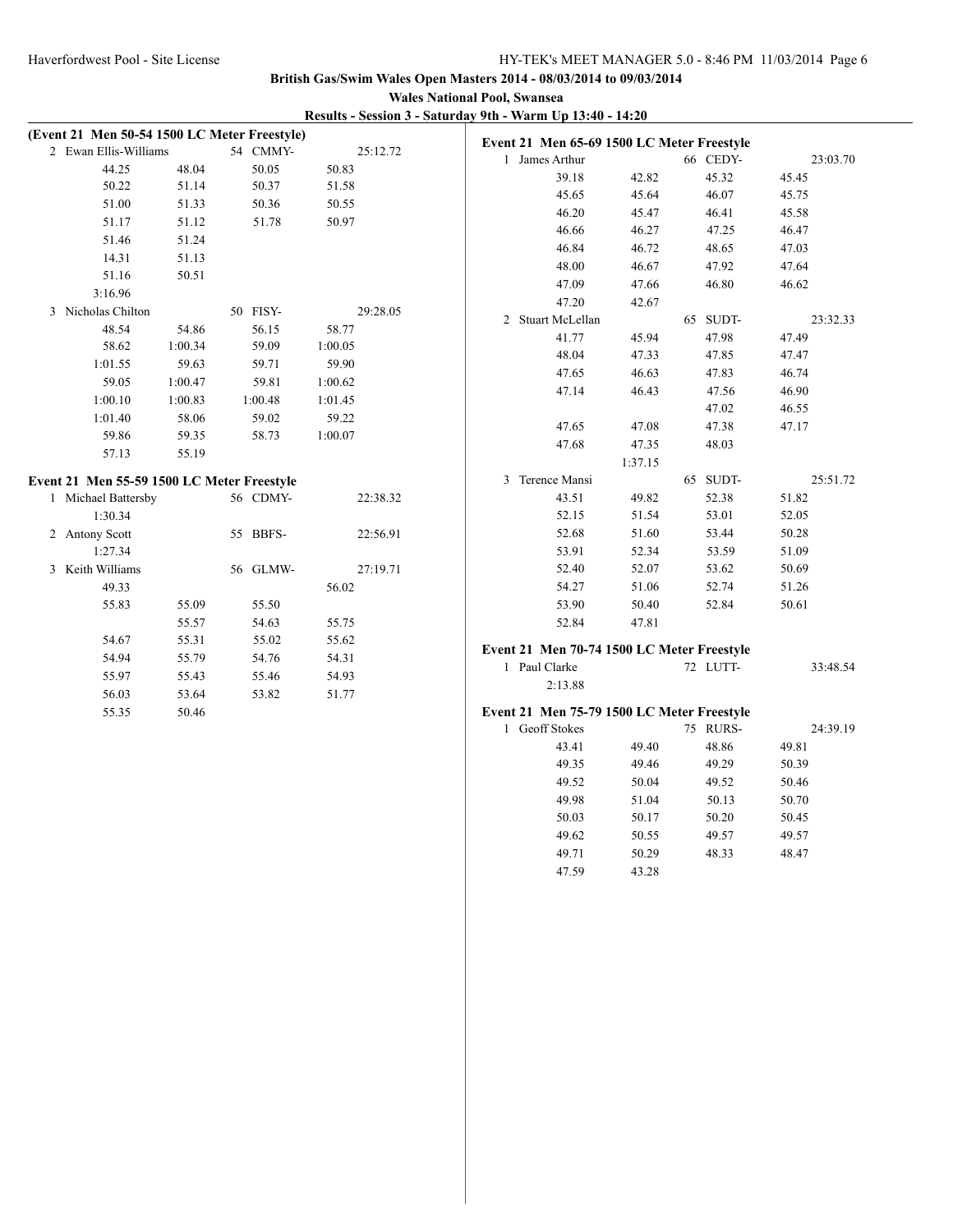# **Wales National Pool, Swansea**

|              |         |         | (Event 21 Men 75-79 1500 LC Meter Freestyle) |          |
|--------------|---------|---------|----------------------------------------------|----------|
| 2 John Perks |         |         | TEWW-<br>79                                  | 33:01.19 |
|              | 53.73   | 1:02.73 | 1:06.93                                      |          |
|              |         | 1:08.07 | 1:07.24                                      | 1:09.32  |
|              | 1:06.56 | 1:08.27 | 1:06.49                                      |          |
|              |         |         |                                              | 1:06.92  |
|              | 1:06.32 |         |                                              |          |
|              |         | 1:07.76 | 1:07.17                                      |          |
|              |         | 1:07.43 | 1:02.83                                      | 1:05.51  |
|              | 1:05.15 | 59.11   |                                              |          |
|              |         |         |                                              |          |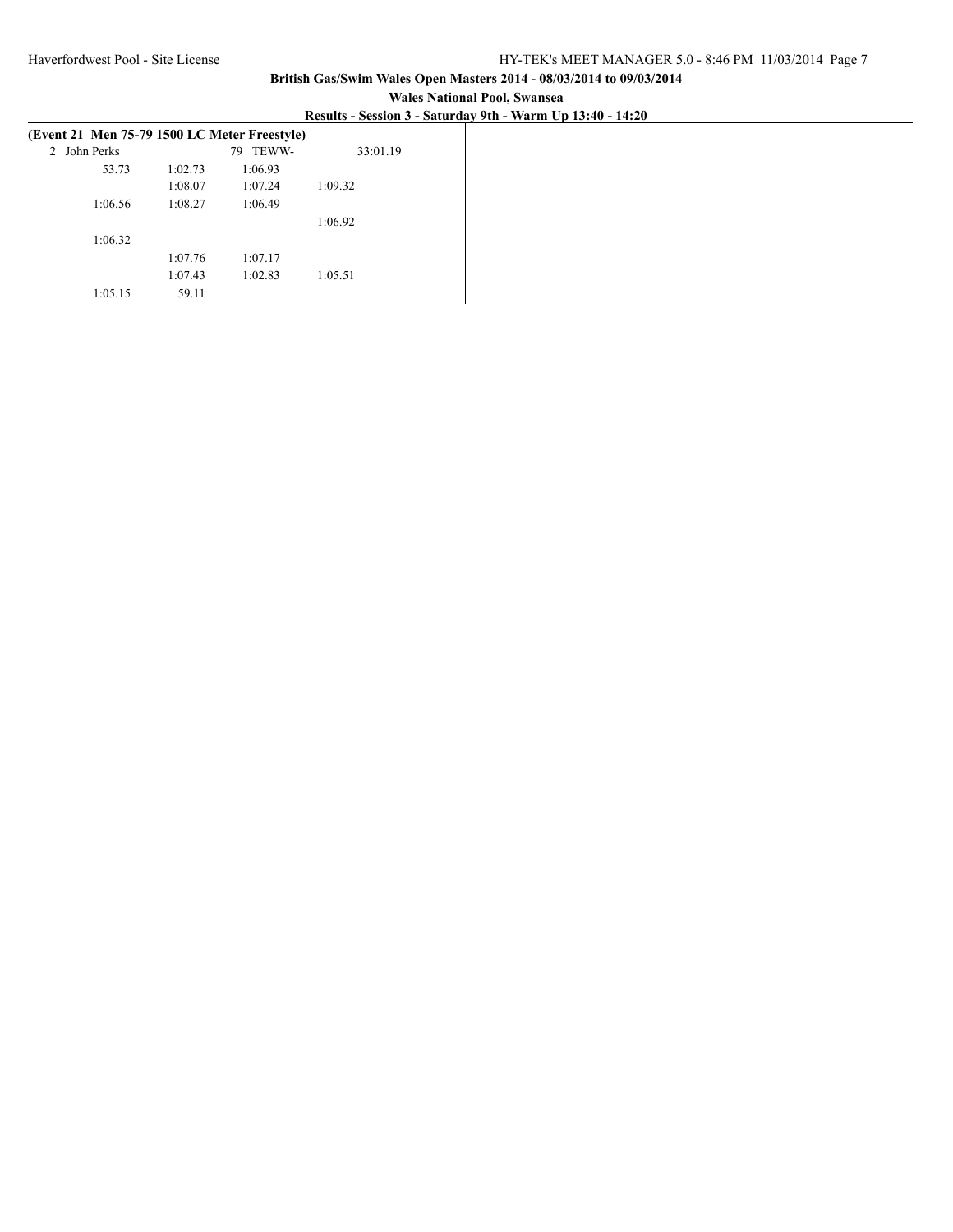**Wales National Pool, Swansea**

**Results - Session 4 - Sunday 10th Warm Up 09:00 -09:40**

| Event 22 Women 35-39 400 LC Meter IM |         |             |         |         | Event 22 Men 65-69 400 LC Meter IM          |         |             |         |         |
|--------------------------------------|---------|-------------|---------|---------|---------------------------------------------|---------|-------------|---------|---------|
| 1 Jessica Wooddisse                  |         | 39 SMCN-    |         | 5:39.69 | 1 Stuart McLellan                           |         | 65 SUDT-    |         | 7:04.44 |
| 1:03.17                              | 14.08   | 45.09       | 44.96   |         | 43.71                                       | 52.14   | 56.03       | 55.31   |         |
|                                      |         | 37.49       | 36.97   |         | 1:02.42                                     | 1:02.66 | 47.21       | 44.96   |         |
|                                      |         |             |         |         | 2 Keith Rothwell                            |         | 65 ARFY-    |         | 7:42.21 |
| Event 22 Women 40-44 400 LC Meter IM |         |             |         |         | 47.14                                       | 57.83   |             |         |         |
| 1 Nicola Latty                       |         | 43 SMCN-    |         | 5:32.33 | 1:01.55                                     | 1:01.14 | 51.07       | 50.20   |         |
| 35.30                                | 39.49   | 45.07       | 44.54   |         |                                             |         |             |         |         |
| 46.86                                | 47.83   | 38.47       | 34.77   |         | Event 22 Men 70-74 400 LC Meter IM          |         |             |         |         |
| 2 Helen Gorman                       |         | 42 LEDA-    |         | 5:32.46 | 1 Paul Clarke                               |         | 72 LUTT-    |         | 9:13.11 |
|                                      |         | 28.20       |         |         | 1:02.72                                     | 1:08.46 | 1:19.87     | 1:11.50 |         |
|                                      |         |             | 34.61   |         | 1:14.37                                     | 1:10.65 | 1:04.50     | 1:01.04 |         |
|                                      |         |             |         |         |                                             |         |             |         |         |
| Event 22 Women 45-49 400 LC Meter IM |         |             |         |         | Event 23 Women 18-24 200 LC Meter Freestyle |         |             |         |         |
| 1 Ana Paula Grilo                    |         | 45 NDCO-POR |         | 6:09.33 | 1 Rachael Gorman                            |         | 23 TMBN-    |         | 2:26.76 |
| 41.55                                | 46.37   | 48.41       | 47.45   |         | 32.97                                       | 36.96   | 38.63       | 38.20   |         |
| 55.24                                | 53.88   | 39.10       | 37.33   |         | Event 23 Women 25-29 200 LC Meter Freestyle |         |             |         |         |
| 2 Karen Bassett                      |         | 46 BRKS-    |         | 6:32.96 | 1 Alexandra Christie                        |         | 26 REAS-    |         | 2:36.34 |
| 40.46                                | 52.01   | 47.24       | 58.16   |         | 42.43                                       | 31.50   | 55.16       | 27.25   |         |
| 53.11                                | 57.29   | 42.13       | 42.56   |         | 2 Camille Vrain                             |         | 26 HAPL-    |         | 2:45.45 |
| 3 Sonja Haglund                      |         | 48 KSSW-SWE |         | 7:49.68 | 36.97                                       | 40.26   | 43.80       | 44.42   |         |
| 48.31                                |         |             | 1:05.83 |         |                                             |         |             |         |         |
| 1:02.95                              | 1:05.81 | 51.88       | 50.53   |         | Event 23 Women 30-34 200 LC Meter Freestyle |         |             |         |         |
|                                      |         |             |         |         | 1 Laure Kearns                              |         | 31 TEDL-    |         | 2:22.30 |
| Event 22 Women 50-54 400 LC Meter IM |         |             |         |         | 33.52                                       | 35.71   | 36.54       | 36.53   |         |
| 1 Kathleen Anne Raymond              |         | 51 CROL-    |         | 7:21.73 | 2 Rhiannon Berrill                          |         | 34 CDMY-    |         | 3:07.10 |
|                                      |         | 1:37.43     |         |         |                                             |         | 50.11       | 47.33   |         |
| 2 Lesley Davies                      |         | 54 OTTL-    |         | 8:44.81 |                                             |         |             |         |         |
| 1:01.76                              | 1:09.30 | 1:12.21     | 1:12.63 |         | Event 23 Women 35-39 200 LC Meter Freestyle |         |             |         |         |
| 1:07.76                              | 1:07.56 | 57.31       | 56.28   |         | 1 Gina Hobson                               |         | 37 OTTL-    |         | 2:20.72 |
|                                      |         |             |         |         | 32.75                                       | 35.87   | 36.72       | 35.38   |         |
| Event 22 Women 60-64 400 LC Meter IM |         |             |         |         | 2 Michelle Senecal                          |         | 37 OTTL-    |         | 2:23.61 |
| 1 Lorraine Crook                     |         | 60 CALY-    |         | 9:10.80 | 33.61                                       | 36.27   | 37.81       | 35.92   |         |
| 1:03.35                              | 1:46.88 | 39.67       |         |         |                                             |         |             |         |         |
|                                      | 3:13.16 |             |         |         | Event 23 Women 40-44 200 LC Meter Freestyle |         |             |         |         |
| Event 22 Women 65-69 400 LC Meter IM |         |             |         |         | 1 Penny Skyrme                              |         | 44 CMMY-    |         | 2:52.97 |
| 1 Patricia Jackson                   |         | 67 EANT-    |         | 7:42.24 | 37.61                                       | 44.07   | 45.87       | 45.42   |         |
| 49.62                                | 1:00.33 | 1:01.55     | 1:02.38 |         | 2 Helen Cassidy                             |         | 42 UNAT-    |         | 2:53.48 |
| 1:04.55                              | 1:04.76 | 49.25       | 49.80   |         | 38.90                                       | 43.50   | 46.40       | 44.68   |         |
|                                      |         |             |         |         | 3 Zoe Sadler                                |         | 41 REAS-    |         | 3:12.34 |
| Event 22 Men 30-34 400 LC Meter IM   |         |             |         |         | 42.71                                       | 48.31   | 52.10       | 49.22   |         |
| 1 Pip Bennett                        |         | 33 OTTL-    |         | 5:27.24 | Event 23 Women 45-49 200 LC Meter Freestyle |         |             |         |         |
| 33.17                                | 40.23   | 43.42       | 42.53   |         | 1 Marja Haglund                             |         | 46 KSSW-SWE |         | 2:34.82 |
| 47.81                                | 48.32   | 37.24       | 34.52   |         | 36.16                                       | 40.24   | 40.27       | 38.15   |         |
|                                      |         |             |         |         |                                             |         |             |         |         |
| Event 22 Men 40-44 400 LC Meter IM   |         |             |         |         | 2 Marie Holmberg                            |         | 45 SIMM-SWE |         | 2:35.48 |
| 1 Richard Symons                     |         | 40 TMBN-    |         | 5:27.51 | 36.27                                       | 39.82   | 40.60       | 38.79   |         |
| 33.19                                | 38.89   | 45.02       | 42.90   |         | 3 Karen Bassett                             |         | 46 BRKS-    |         | 2:46.84 |
| 48.74                                | 48.57   | 36.67       | 33.53   |         | 38.06                                       | 42.27   | 43.76       | 42.75   |         |
| 2 Stuart Colston                     |         | 43 CDMY-    |         | 6:02.50 | 4 Rhian Andrews                             |         | 45 CDMY-    |         | 2:52.85 |
| 36.12                                | 41.40   | 50.03       | 48.29   |         | 40.48                                       | 43.93   | 45.50       | 42.94   |         |
| 50.09                                | 50.47   | 43.19       | 42.91   |         | 5 Geertje Van Keulen                        |         | 45 SWAY-    |         | 2:54.09 |
|                                      |         |             |         |         | 37.68                                       | 44.31   | 46.64       | 45.46   |         |
| Event 22 Men 55-59 400 LC Meter IM   |         |             |         |         | 6 Denise Cuer                               |         | 46 CALY-    |         | 3:29.43 |
| 1 Michael Battersby                  |         | 56 CDMY-    |         | 6:35.49 | 46.21                                       |         |             | 52.64   |         |
| 41.47                                | 49.96   | 57.30       |         |         |                                             |         |             |         |         |
|                                      | 41.20   |             |         |         | Event 23 Women 50-54 200 LC Meter Freestyle |         |             |         |         |
|                                      |         |             |         |         | 1 Carolyn Fox                               |         | 53 REAS-    |         | 2:56.75 |
|                                      |         |             |         |         | 40.05                                       | 45.06   | 45.84       | 45.80   |         |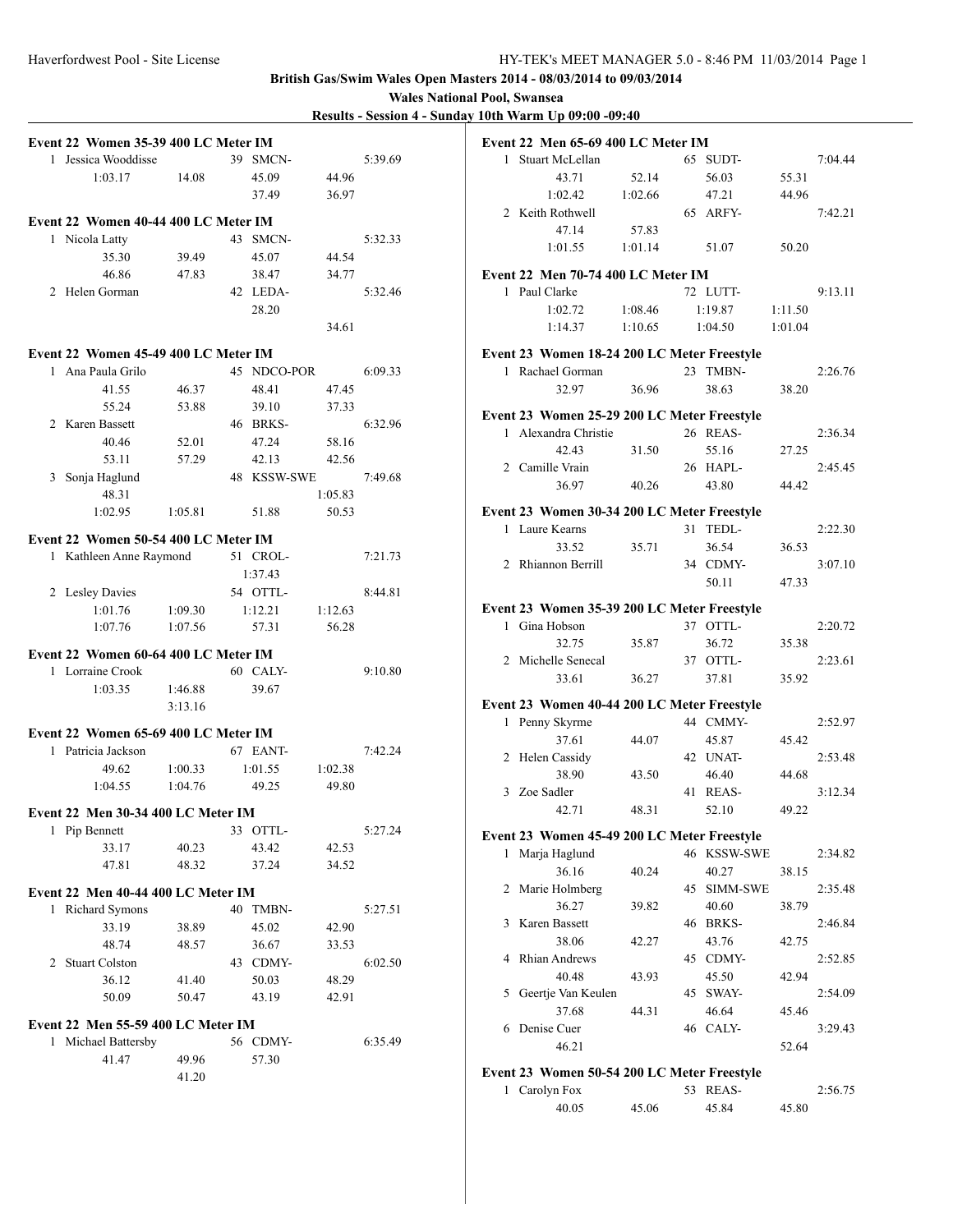**British Gas/Swim Wales Open Masters 2014 - 08/03/2014 to 09/03/2014**

**Wales National Pool, Swansea**

| (Event 23 Women 50-54 200 LC Meter Freestyle) |         |          |         | 3 Swen Schub    |
|-----------------------------------------------|---------|----------|---------|-----------------|
| 2 Gillian Miles                               |         | 54 BRHW- | 3:57.84 | 35.56           |
| 56.47                                         | 1:00.05 | 1:02.98  | 58.34   | Event 24 Men 40 |
| Event 23 Women 55-59 200 LC Meter Freestyle   |         |          |         | 1 Gary Dresse   |
| 1 Caryn Kiellor                               |         | 55 CDMY- | 2:40.99 | 29.71           |
| 37.16                                         | 40.42   | 41.86    | 41.55   | 2 David Stann   |
| 2 Helen Kula-Przezwanski                      |         | 55 SHWM- | 2.4544  | 31.44           |

| 2 Helen Kula-Przezwanski |       | 55 SHWM- |       | 2:45.44 |
|--------------------------|-------|----------|-------|---------|
| 37.87                    | 42.22 | 43.09    | 42.26 |         |
| 3 Catherine Hartle       |       | 56 SPEL- |       | 2:52.49 |
|                          |       | 44.84    | 47.37 |         |
| 4 Clare Parry            |       | 56 CDMY- |       | 2:52.54 |
|                          |       | 1:31.25  |       |         |
| 5 Sharon McLellan        |       | 56 SUDT- |       | 3:09.90 |

### **Event 23 Women 60-64 200 LC Meter Freestyle**

| Susan Haigh      |       | 62 TIVW- |       | 2:42.85 |
|------------------|-------|----------|-------|---------|
| 38.10            | 41.22 | 42.70    | 40.83 |         |
| 2 Gillian Ferris |       | 60 GLMW- |       | 3:10.66 |
| 46.69            | 48.76 | 1:35.21  |       |         |
| Janet Wood       |       | 64 MEMA- |       | 3:11.01 |
| 41.38            | 47.54 | 51.14    | 50.95 |         |

44.98 48.48 49.49 46.95

# **Event 23 Women 65-69 200 LC Meter Freestyle** 1 Esther Murray 67 GLMW- 4:06.85 2:06.26 **Event 23 Women 70-74 200 LC Meter Freestyle** 1 Jean Howard-Jones 71 SPEL- 3:07.78 41.13 47.91 50.75 47.99

# **Event 23 Women 75-79 200 LC Meter Freestyle** 1 Ann Humphris 77 BARW- 5:01.74 1:08.25 1:20.59 1:15.48 1:17.42 **Event 24 Men 18-24 200 LC Meter Freestyle**

|  | 1 Daniel Shorthouse |       | 22 SPCY- |       | 1:58.18 |
|--|---------------------|-------|----------|-------|---------|
|  | 27.68               | 30.25 | 29.90    | 30.35 |         |
|  | 2 Kieran Mackenzie  |       | 20 LLTY- |       | 2:07.50 |
|  |                     |       | 33.24    | 32.42 |         |
|  | 3 Dan Lee           |       | 23 SPCY- |       | 2:14.61 |
|  | 30.47               | 33.42 | 35.02    | 35.70 |         |
|  |                     |       |          |       |         |

|   | Event 24 Men 25-29 200 LC Meter Freestyle |       |            |       |         |
|---|-------------------------------------------|-------|------------|-------|---------|
| 1 | Gareth Cocks                              |       | 25 CDMY-   |       | 2:06.66 |
|   | 28.44                                     | 31.67 | 33.40      | 33.15 |         |
|   | 2 Gareth Jones                            |       | 28 CMMY-   |       | 2:40.60 |
|   | 34.41                                     | 40.98 | 43.54      | 41.67 |         |
|   | Event 24 Men 30-34 200 LC Meter Freestyle |       |            |       |         |
| 1 | Richard Royal                             |       | $34$ HAPL- |       | 2:50.47 |
|   |                                           |       | 1:33.36    |       |         |
|   | Event 24 Men 35-39 200 LC Meter Freestyle |       |            |       |         |
| 1 | Matt Leach                                |       | 38 LEDA-   |       | 2:15.51 |
|   |                                           |       | 1:10.81    |       |         |
|   | 2 Colin Prescott                          |       | 38 LEDA-   |       | 2:21.57 |
|   | 32.14                                     | 35.26 | 36.55      | 37.62 |         |

|         | Results - Session 4 - Sunday 10th Warm Up 09:00 -09:40 |                                              |         |          |         |         |
|---------|--------------------------------------------------------|----------------------------------------------|---------|----------|---------|---------|
| ?)      |                                                        | 3 Swen Schubert                              |         | 37 SVB-  |         | 2:40.35 |
|         | 3:57.84                                                | 35.56                                        | 41.49   | 43.58    | 39.72   |         |
| 58.34   |                                                        |                                              |         |          |         |         |
|         |                                                        | Event 24 Men 40-44 200 LC Meter Freestyle    |         |          |         |         |
|         |                                                        | 1 Gary Dressel                               |         | 43 BRKS- |         | 2:14.03 |
|         | 2:40.99                                                | 29.71                                        | 34.46   | 35.39    | 34.47   |         |
| 41.55   |                                                        | 2 David Stannard                             |         | 43 REAS- |         | 2:16.06 |
|         | 2:45.44                                                | 31.44                                        | 34.77   | 34.76    | 35.09   |         |
| 42.26   |                                                        |                                              |         |          |         |         |
|         | 2:52.49                                                | Event 24 Men 45-49 200 LC Meter Freestyle    |         |          |         |         |
| 47.37   |                                                        | 1 Dylan Tanner                               |         | 48 HAPL- |         | 2:33.47 |
|         | 2:52.54                                                | 34.02                                        | 38.49   | 42.18    | 38.78   |         |
|         |                                                        |                                              |         |          |         |         |
|         |                                                        | Event 24 Men 50-54 200 LC Meter Freestyle    |         |          |         |         |
|         | 3:09.90                                                | 1 Brian Armstrong                            |         | 52 GLMW- |         | 2:34.72 |
| 46.95   |                                                        | 36.27                                        | 39.05   | 41.13    | 38.27   |         |
|         |                                                        | 2 Daryl Lynch                                |         | 52 HOVY- |         | 3:05.47 |
|         | 2:42.85                                                | 40.46                                        | 45.49   | 1:39.52  |         |         |
| 40.83   |                                                        | Event 24 Men 55-59 200 LC Meter Freestyle    |         |          |         |         |
|         | 3:10.66                                                | 1 Michael Battersby                          |         | 56 CDMY- |         | 2:51.07 |
|         |                                                        |                                              |         | 45.81    |         |         |
|         |                                                        | 36.62                                        | 44.75   |          | 43.89   |         |
|         | 3:11.01                                                | Event 24 Men 65-69 200 LC Meter Freestyle    |         |          |         |         |
| 50.95   |                                                        | 1 Terence Mansi                              |         | 65 SUDT- |         | 2:53.47 |
|         |                                                        | 38.08                                        | 43.79   | 47.74    | 43.86   |         |
|         | 4:06.85                                                |                                              |         |          |         |         |
|         |                                                        | Event 24 Men 75-79 200 LC Meter Freestyle    |         |          |         |         |
|         |                                                        | 1 Geoff Stokes                               |         | 75 RURS- |         | 2:51.57 |
|         |                                                        | 40.70                                        | 44.00   | 45.46    | 41.41   |         |
|         | 3:07.78                                                | 2 Richard Skerrett                           |         | 79 CMMY- |         | 5:28.72 |
| 47.99   |                                                        | 1:14.04                                      | 1:25.50 | 1:27.01  | 1:22.17 |         |
|         |                                                        |                                              |         |          |         |         |
|         |                                                        | Event 25 Women 18-24 100 LC Meter Backstroke |         |          |         |         |
|         | 5:01.74                                                | 1 Rebecca Cole                               |         | 20 LCLA- |         | 1:06.53 |
| 1:17.42 |                                                        | 32.61                                        | 33.92   |          |         |         |
|         |                                                        | 2 Philippa Audley                            |         | 20 FOXM- |         | 1:19.14 |
|         | 1:58.18                                                | Event 25 Women 25-29 100 LC Meter Backstroke |         |          |         |         |
| 30.35   |                                                        | 1 Jenny Page                                 |         | 27 SSHM- |         | 1:15.74 |
|         | 2:07.50                                                | 37.69                                        | 38.05   |          |         |         |
| 32.42   |                                                        |                                              |         |          |         |         |
|         | 2:14.61                                                | Event 25 Women 35-39 100 LC Meter Backstroke |         |          |         |         |
|         |                                                        | 1 Gina Hobson                                |         | 37 OTTL- |         | 1:13.52 |
| 35.70   |                                                        | 35.74                                        | 37.78   |          |         |         |
|         |                                                        | 2 Friederike Schmidt                         |         | 37 FISY- |         | 1:16.21 |
|         | 2:06.66                                                | 36.99                                        | 39.22   |          |         |         |
| 33.15   |                                                        | 3 Ceri Rees                                  |         | 36 CMMY- |         | 1:23.62 |
|         | 2:40.60                                                | 39.50                                        | 44.12   |          |         |         |
| 41.67   |                                                        |                                              |         |          |         |         |
|         |                                                        | Event 25 Women 40-44 100 LC Meter Backstroke |         |          |         |         |
|         |                                                        | 1 Nicola Latty                               |         | 43 SMCN- |         | 1:16.80 |
|         | 2:50.47                                                | 37.68                                        | 39.12   |          |         |         |
|         |                                                        | 2 Helen Cassidy                              |         | 42 UNAT- |         | 1:37.73 |
|         |                                                        | 48.06                                        | 49.67   |          |         |         |
|         |                                                        | 3 Zoe Sadler                                 |         | 41 REAS- |         | 1:48.04 |
|         | 2:15.51                                                | 50.96                                        | 57.08   |          |         |         |
|         |                                                        |                                              |         |          |         |         |
|         | 2:21.57                                                | Event 25 Women 45-49 100 LC Meter Backstroke |         |          |         |         |
| 37.62   |                                                        | 1 Allie Price                                |         | 49 CDMY- |         | 1:16.80 |
|         |                                                        | 2 Geertje Van Keulen                         |         | 45 SWAY- |         | 1:27.18 |

43.36 43.82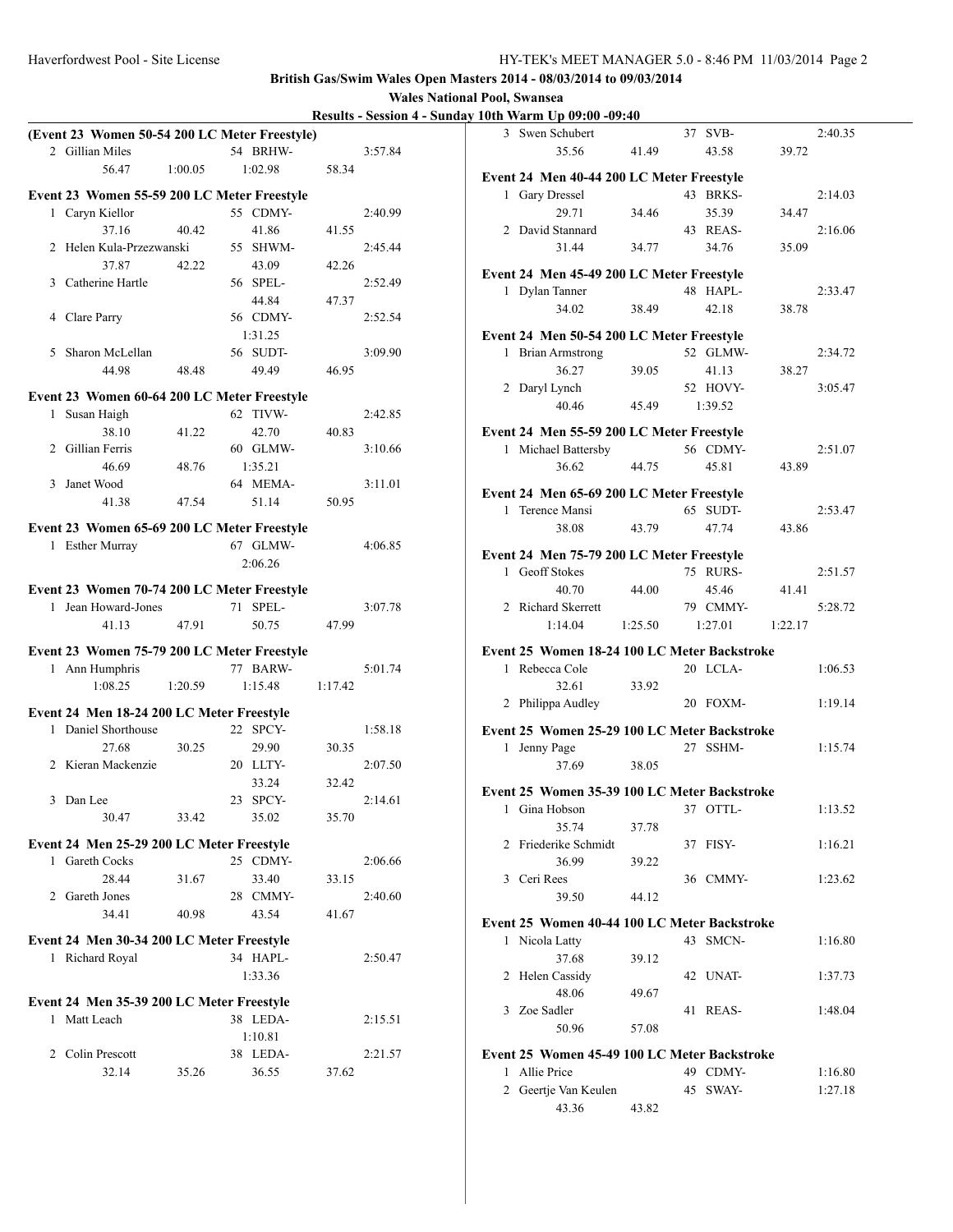#### **Wales National Pool, Swansea**

**Results - Session 4 - Sunday 10th Warm Up 09:00 -09:40**

|                                                                   |                         |         | Results - Session 4 - Sunday 10th Warm Up 09:00 -09:40 |                                         |
|-------------------------------------------------------------------|-------------------------|---------|--------------------------------------------------------|-----------------------------------------|
| Event 25 Women 50-54 100 LC Meter Backstroke                      |                         |         | Event 27 Women 280-319 200 LC Meter Freestyle Relay    |                                         |
| 1 Rebecca Jenkinson<br>39.50<br>41.24                             | 51 EXCW-                | 1:20.74 | 1 SPEL<br>1) Diane Ford W71                            | A<br>2:52.09<br>2) Muriel Hitchcock W76 |
| 2 Carolyn Fox                                                     | 53 REAS-                | 1:36.52 | 3) Janet Brown W73                                     | 4) Jean Howard-Jones W71                |
| 3 Bridget Edwards                                                 | 54 ARFY-                | 2:02.09 |                                                        | 1:20.59                                 |
| 58.53<br>1:03.56                                                  |                         |         |                                                        |                                         |
| Event 25 Women 55-59 100 LC Meter Backstroke                      |                         |         |                                                        |                                         |
| 1 Helen Kula-Przezwanski                                          | 55 SHWM-                | 1:29.94 |                                                        |                                         |
| 44.66<br>45.28                                                    |                         |         |                                                        |                                         |
| Event 25 Women 60-64 100 LC Meter Backstroke                      |                         |         |                                                        |                                         |
| 1 Pauline Inwood                                                  | 62 DERA-                | 1:33.65 |                                                        |                                         |
| 46.56<br>47.09                                                    |                         |         |                                                        |                                         |
| 2 Gillian Ferris                                                  | 60 GLMW-                | 1:36.79 |                                                        |                                         |
| 49.45<br>47.34                                                    |                         |         |                                                        |                                         |
| Event 25 Women 70-74 100 LC Meter Backstroke                      |                         |         |                                                        |                                         |
| 1 Janet Brown                                                     | 73 SPEL-                | 1:44.22 |                                                        |                                         |
| 50.62<br>53.60                                                    |                         |         |                                                        |                                         |
| 2 Helen Hughes                                                    | 72 ARFY-                | 1:49.34 |                                                        |                                         |
| Event 26 Men 30-34 100 LC Meter Backstroke                        |                         |         |                                                        |                                         |
| 1 Pip Bennett                                                     | 33 OTTL-                | 1:17.17 |                                                        |                                         |
| Event 26 Men 35-39 100 LC Meter Backstroke                        |                         |         |                                                        |                                         |
| 1 Swen Schubert                                                   | 37 SVB-                 | 1:26.46 |                                                        |                                         |
| 42.38<br>44.08                                                    |                         |         |                                                        |                                         |
| Event 26 Men 40-44 100 LC Meter Backstroke                        |                         |         |                                                        |                                         |
| 1 Allan Cresswell                                                 | 43 FISY-                | 1:29.65 |                                                        |                                         |
| Event 26 Men 55-59 100 LC Meter Backstroke                        |                         |         |                                                        |                                         |
| 1 Keith Williams                                                  | 56 GLMW-                | 2:00.66 |                                                        |                                         |
| 59.07<br>1:01.59                                                  |                         |         |                                                        |                                         |
| Event 26 Men 70-74 100 LC Meter Backstroke                        |                         |         |                                                        |                                         |
| 1 Nigel Salsbury                                                  | 74 SPEL-                | 1:37.18 |                                                        |                                         |
| 46.16<br>51.02                                                    |                         |         |                                                        |                                         |
| 2 Paul Clarke                                                     | 72 LUTT-                | 2:04.70 |                                                        |                                         |
| Event 26 Men 75-79 100 LC Meter Backstroke                        |                         |         |                                                        |                                         |
| 1 Richard Skerrett                                                | 79 CMMY-                | 2:41.84 |                                                        |                                         |
| 1:21.17<br>1:20.67                                                |                         |         |                                                        |                                         |
|                                                                   |                         |         |                                                        |                                         |
| Event 27 Women 160-199 200 LC Meter Freestyle Relay<br>1 CMMY-GBR | A                       | 2:29.63 |                                                        |                                         |
| 1) Penny Skyrme W44                                               | 2) Jane Norris-Hill W49 |         |                                                        |                                         |
| 3) Gillian Ellis-Williams W49                                     | 4) Ceri Rees W36        |         |                                                        |                                         |
| 34.51<br>45.82                                                    | 36.11                   | 33.19   |                                                        |                                         |
| Event 27 Women 200-239 200 LC Meter Freestyle Relay               |                         |         |                                                        |                                         |
| 1 CDMY                                                            | A                       | 2:15.11 |                                                        |                                         |
| 1) Caryn Kiellor W55                                              | 2) Clare Parry W56      |         |                                                        |                                         |
| 3) Rhian Andrews W45                                              | 4) Allie Price W49      |         |                                                        |                                         |
| 33.12<br>35.10                                                    | 1:06.89                 |         |                                                        |                                         |
| 2 CALY                                                            | A                       | 3:16.71 |                                                        |                                         |
| 1) Denise Cuer W46                                                | 2) Karen Chadwick W47   |         |                                                        |                                         |
| 3) Alison Varley W62                                              | 4) Lorraine Crook W60   | 54.56   |                                                        |                                         |
|                                                                   |                         |         |                                                        |                                         |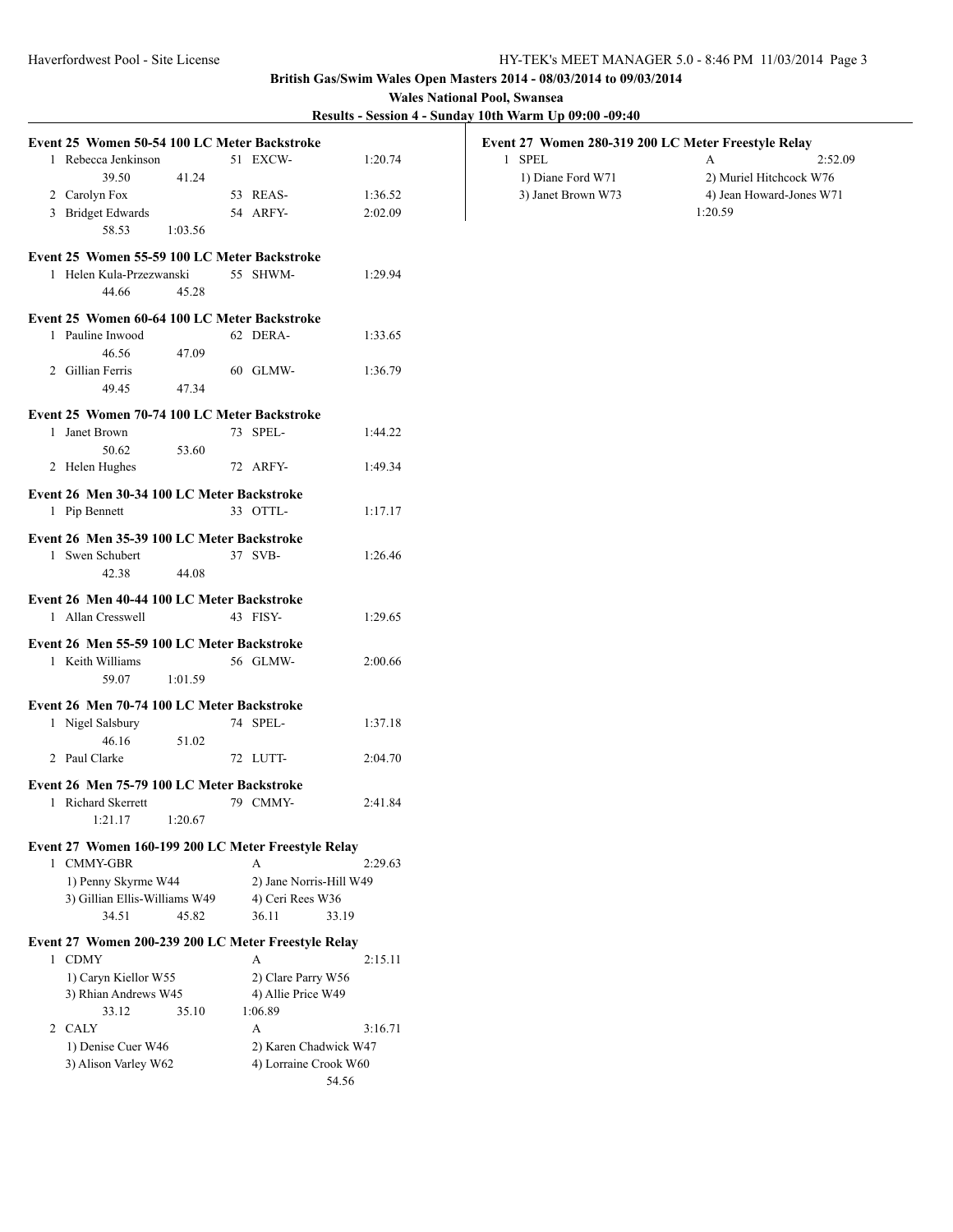| Results - Session 5 - Sunday 10th Warm Up 11:20 - 12:00 |  |  |  |  |
|---------------------------------------------------------|--|--|--|--|
|                                                         |  |  |  |  |

|              |                                                |         |            |         | Results - Session 5 |
|--------------|------------------------------------------------|---------|------------|---------|---------------------|
|              | Event 29 Women 18-24 200 LC Meter Breaststroke |         |            |         |                     |
|              | 1 Rachael Gorman                               |         | 23 TMBN-   |         | 3:27.78             |
|              |                                                |         | 1:49.64    |         |                     |
|              |                                                |         |            |         |                     |
|              | Event 29 Women 30-34 200 LC Meter Breaststroke |         |            |         |                     |
|              | 1 Rhiannon Berrill                             |         | 34 CDMY-   |         | 3:35.15             |
|              |                                                |         | 1:51.45    |         |                     |
|              |                                                |         |            |         |                     |
|              | Event 29 Women 35-39 200 LC Meter Breaststroke |         |            |         |                     |
|              | 1 Jessica Wooddisse                            |         | 39 SMCN-   |         | 3:13.90             |
|              | 45.69                                          | 48.95   | 49.73      | 49.53   |                     |
|              | Event 29 Women 40-44 200 LC Meter Breaststroke |         |            |         |                     |
|              | 1 Helen Gorman                                 |         | 42 LEDA-   |         | 2:49.07             |
|              | 38.57                                          | 42.38   | 44.10      | 44.02   |                     |
| 2            | Quirina Zumbach                                |         | 44 SVB-SAM |         | 3:48.07             |
|              | 52.13                                          | 58.93   | 59.05      | 57.96   |                     |
| 3            | Jane Jones                                     |         | 40 CDMY-   |         | 4:13.66             |
|              |                                                |         |            |         |                     |
|              |                                                |         | 2:11.91    |         |                     |
|              | Event 29 Women 45-49 200 LC Meter Breaststroke |         |            |         |                     |
|              | 1 Sharon Lock                                  |         | 45 MEMA-   |         | 2:58.81             |
|              | 40.61                                          | 45.99   | 47.20      | 45.01   |                     |
|              | 2 Y Carpenter-Warren                           |         | 46 TAVW-   |         | 3:19.25             |
|              | 44.19                                          | 51.92   | 52.63      | 50.51   |                     |
| 3            | Joanna Collins                                 |         | 48 CHIY-   |         | 3:25.88             |
|              | 45.68                                          | 52.41   | 54.32      | 53.47   |                     |
|              | 4 Gillian Ellis-Williams                       |         | 49 CMMY-   |         | 3:48.01             |
|              | 52.92                                          | 57.91   | 59.36      | 57.82   |                     |
| 5            | Jane Norris-Hill                               |         | 49 CMMY-   |         | 3:51.01             |
|              | 54.56                                          |         | 58.22      | 58.44   |                     |
|              |                                                | 59.79   |            |         |                     |
|              | 6 Karen Chadwick                               |         | 47 CALY-   |         | 5:01.05             |
|              | 1:07.43                                        | 1:16.15 | 1:21.41    | 1:16.06 |                     |
|              | Event 29 Women 50-54 200 LC Meter Breaststroke |         |            |         |                     |
| 1            | Kathleen Anne Raymond                          |         | 51 CROL-   |         | 3:34.95             |
|              | 49.59                                          | 55.39   | 56.58      | 53.39   |                     |
|              | 2 Carolyn Fox                                  |         | 53 REAS-   |         | 3:39.39             |
|              | 50.46                                          |         |            | 56.23   |                     |
|              | 3 Lesley Davies                                |         | 54 OTTL-   |         | 4:08.88             |
|              | 58.16                                          | 1:02.21 | 1:05.83    | 1:02.68 |                     |
| 4            | Bridget Edwards                                |         | 54 ARFY-   |         | 4:39.49             |
|              |                                                |         | 2:23.76    |         |                     |
|              |                                                |         |            |         |                     |
|              | Event 29 Women 55-59 200 LC Meter Breaststroke |         |            |         |                     |
|              | 1 Anne Williams                                |         | 57 INDY-   |         | 3:46.24             |
|              | 50.39                                          | 58.61   | 1:00.31    | 56.93   |                     |
|              | 2 Frances Wilson                               |         | 56 CROL-   |         | 4:36.14             |
|              | 1:05.59                                        | 1:13.54 | 1:11.84    | 1:05.17 |                     |
|              | Event 29 Women 60-64 200 LC Meter Breaststroke |         |            |         |                     |
|              | 1 Gillian Ferris                               |         | 60 GLMW-   |         | 3:44.82             |
|              |                                                |         |            |         |                     |
|              |                                                |         | 3:25.96    |         |                     |
|              | Event 30 Men 40-44 200 LC Meter Breaststroke   |         |            |         |                     |
| $\mathbf{1}$ | <b>Stuart Colston</b>                          |         | 43 CDMY-   |         | 3:08.84             |
|              | 42.61                                          | 48.20   | 50.71      | 47.32   |                     |
|              |                                                |         |            |         |                     |
|              | Event 30 Men 45-49 200 LC Meter Breaststroke   |         |            |         |                     |
| 1            | Michael Hodgson                                |         | 47 GUIS-   |         | 2:42.58             |
|              |                                                |         | 42.66      | 40.13   |                     |
|              |                                                |         |            |         |                     |

|              | <u>UTH WALKED 11.20 - 12.00</u>                                 |         |                 |       |         |
|--------------|-----------------------------------------------------------------|---------|-----------------|-------|---------|
|              | 2 Henik Holmberg                                                |         | 45 KSSW-SWE     |       | 3:16.87 |
|              | 44.97                                                           | 49.14   | 52.07           | 50.69 |         |
|              | 3 Oggy East                                                     |         | 47 ARFY-        |       | 3:54.51 |
|              | 52.36                                                           | 58.42   | 1:04.66         | 59.07 |         |
|              | Event 30 Men 65-69 200 LC Meter Breaststroke                    |         |                 |       |         |
|              | 1 Keith Rothwell                                                |         | 65 ARFY-        |       | 3:41.47 |
|              | 50.09                                                           | 56.59   | 58.94           | 55.85 |         |
|              | 2 Stuart McLellan                                               |         | 65 SUDT-        |       | 3:41.78 |
|              | 49.81                                                           | 55.84   | 59.59           | 56.54 |         |
|              | Event 30 Men 75-79 200 LC Meter Breaststroke                    |         |                 |       |         |
|              | 1 Richard Skerrett                                              |         | 79 CMMY-        |       | 5:57.58 |
|              |                                                                 |         | 3:00.43         |       |         |
|              |                                                                 |         |                 |       |         |
|              | Event 31 Women 18-24 100 LC Meter Butterfly                     |         |                 |       |         |
|              | 1 Jennifer Jones                                                |         | 24 CDMY-        |       | 1:15.48 |
|              | 34.34                                                           | 41.14   |                 |       |         |
|              | Event 31 Women 25-29 100 LC Meter Butterfly                     |         |                 |       |         |
|              | 1 Gabriella Maine                                               |         | 26 CDMY-        |       | 1:20.19 |
|              | 35.65                                                           | 44.54   |                 |       |         |
|              | Event 31 Women 35-39 100 LC Meter Butterfly                     |         |                 |       |         |
| $\mathbf{1}$ | Friederike Schmidt                                              |         | 37 FISY-        |       | 1:12.91 |
|              | 33.77                                                           | 39.14   |                 |       |         |
|              | 2 Ceri Rees                                                     |         | 36 CMMY-        |       | 1:24.24 |
|              | 39.09                                                           | 45.15   |                 |       |         |
|              | Event 31 Women 40-44 100 LC Meter Butterfly                     |         |                 |       |         |
|              | 1 Penny Skyrme                                                  |         | 44 CMMY-        |       | 1:30.23 |
|              | 37.73                                                           | 52.50   |                 |       |         |
|              |                                                                 |         |                 |       |         |
|              | Event 31 Women 45-49 100 LC Meter Butterfly                     |         |                 |       |         |
|              | 1 Allie Price                                                   |         | 49 CDMY-        |       | 1:13.78 |
|              | 2 Marie Holmberg                                                |         | 45 SIMM-SWE     |       | 1:19.04 |
|              | 36.83<br>3 Catherine Shearn                                     | 42.21   | 45 BBFS-        |       | 1:24.96 |
|              |                                                                 |         |                 |       |         |
|              | Event 31 Women 50-54 100 LC Meter Butterfly                     |         |                 |       |         |
|              | 1 Frances Hegarty                                               |         | 54 <b>LSCW-</b> |       | 1:35.77 |
|              | Event 31 Women 55-59 100 LC Meter Butterfly                     |         |                 |       |         |
| 1            | Caryn Kiellor                                                   |         | 55 CDMY-        |       | 1:21.86 |
|              | 39.87                                                           | 41.99   |                 |       |         |
|              |                                                                 |         |                 |       |         |
|              | Event 31 Women 60-64 100 LC Meter Butterfly<br>1 Lorraine Crook |         | 60 CALY-        |       | 2:09.46 |
|              | 1:02.43                                                         | 1:07.03 |                 |       |         |
|              |                                                                 |         |                 |       |         |
|              | Event 31 Women 65-69 100 LC Meter Butterfly                     |         |                 |       |         |
| $\mathbf{1}$ | Patricia Jackson                                                |         | 67 EANT-        |       | 1:41.15 |
|              | 46.23                                                           | 54.92   |                 |       |         |
|              | Event 31 Women 70-74 100 LC Meter Butterfly                     |         |                 |       |         |
| 1            | Helen Hughes                                                    |         | 72 ARFY-        |       | 2:15.39 |
|              | Event 32 Men 18-24 100 LC Meter Butterfly                       |         |                 |       |         |
|              | 1 Aden King                                                     |         | 21 NEPA-        |       | 1:03.59 |
|              | 29.02                                                           | 34.57   |                 |       |         |
| $\mathbf{2}$ | Dan Lee                                                         |         | 23 SPCY-        |       | 1:07.52 |
|              | 31.50                                                           | 36.02   |                 |       |         |
|              |                                                                 |         |                 |       |         |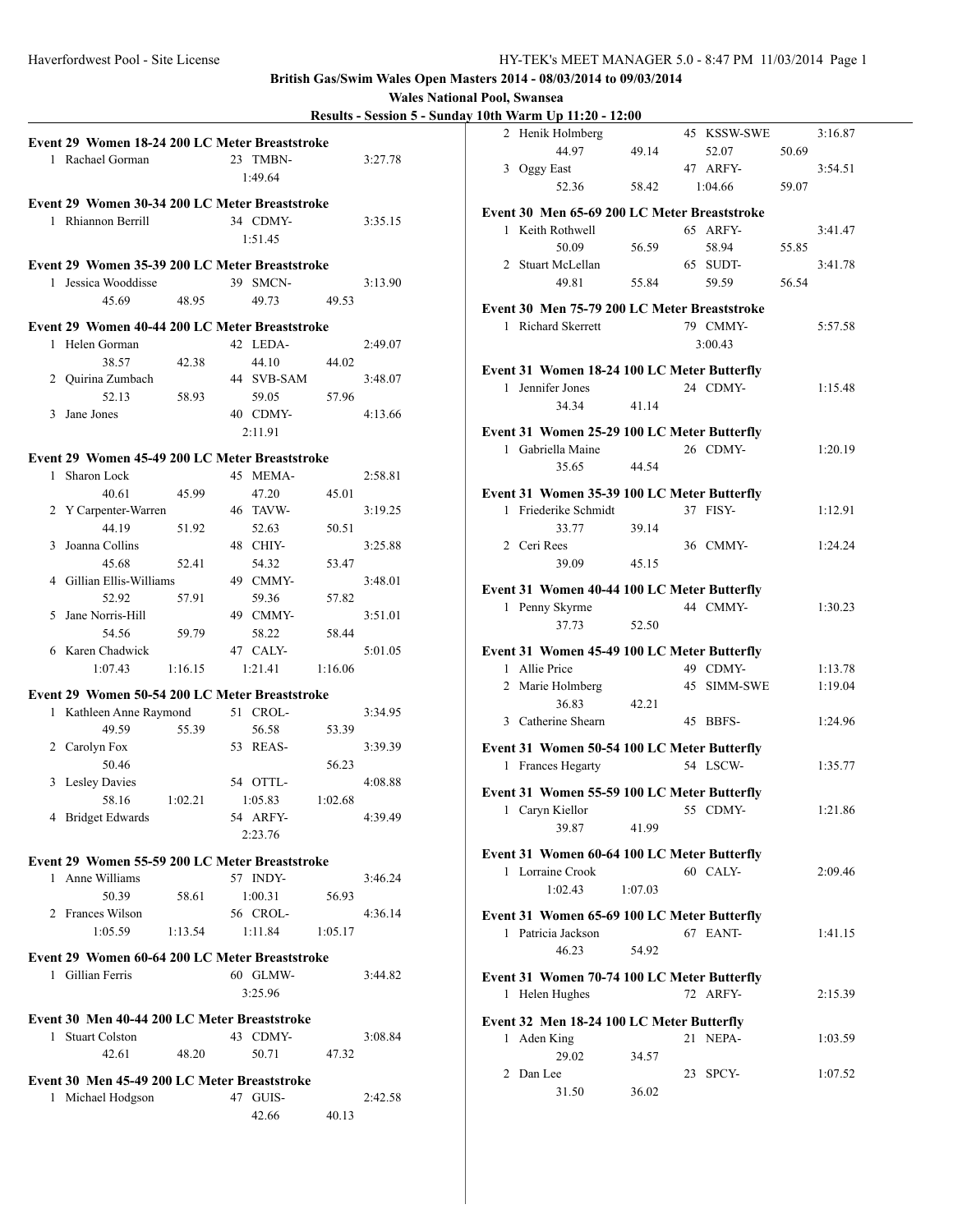| <b>Results - Session 5 - Sunday 10th Warm Up 11:20 - 12:00</b> |
|----------------------------------------------------------------|
|----------------------------------------------------------------|

| Event 32 Men 25-29 100 LC Meter Butterfly                       |             |         |
|-----------------------------------------------------------------|-------------|---------|
| 1 Gareth Cocks                                                  | 25 CDMY-    | 59.60   |
| 27.82<br>31.78                                                  |             |         |
| 2 Gareth Jones                                                  | 28 CMMY-    | 1:17.83 |
| 41.24<br>36.59                                                  |             |         |
|                                                                 |             |         |
| Event 32 Men 35-39 100 LC Meter Butterfly                       |             |         |
| 1 Matt Leach                                                    | 38 LEDA-    | 1:07.42 |
| 36.37<br>31.05                                                  |             |         |
| Event 32 Men 40-44 100 LC Meter Butterfly                       |             |         |
| 1 David Stannard                                                | 43 REAS-    | 1:13.27 |
|                                                                 |             |         |
| Event 32 Men 55-59 100 LC Meter Butterfly                       |             |         |
| 1 John Anderson                                                 | 55 GLMW-    | 1:25.38 |
| 40.49<br>44.89                                                  |             |         |
| Event 32 Men 60-64 100 LC Meter Butterfly                       |             |         |
| 1 Graeme Milne                                                  | 60 STAW-    | 1:09.22 |
| 32.35<br>36.87                                                  |             |         |
|                                                                 |             |         |
| Event 32 Men 65-69 100 LC Meter Butterfly                       |             |         |
| 1 Keith Rothwell                                                | 65 ARFY-    | 1:50.14 |
| Event 32 Men 70-74 100 LC Meter Butterfly                       |             |         |
| 1 Paul Clarke                                                   | 72 LUTT-    | 2:05.18 |
| 59.63<br>1:05.55                                                |             |         |
|                                                                 |             |         |
| Event 33 Women 18-24 50 LC Meter Freestyle                      |             |         |
| 1 Rebecca Cole                                                  | 20 LCLA-    | 28.10   |
| 2 Philippa Audley                                               | 20 FOXM-    | 29.73   |
| 3 Jennifer Jones                                                | 24 CDMY-    | 30.13   |
|                                                                 |             |         |
| Event 33 Women 25-29 50 LC Meter Freestyle<br>1 Gabriella Maine | 26 CDMY-    | 32.61   |
|                                                                 |             |         |
| Event 33 Women 30-34 50 LC Meter Freestyle                      |             |         |
| 1 Laure Kearns                                                  | 31 TEDL-    | 30.25   |
| 2 Rhiannon Berrill                                              | 34 CDMY-    | 36.15   |
|                                                                 |             |         |
| Event 33 Women 35-39 50 LC Meter Freestyle                      | 37 OTTL-    | 28.91   |
| 1 Gina Hobson                                                   |             |         |
| 2 Olatz Beitia                                                  | $35$ HAPL-  | 46.37   |
| Event 33 Women 40-44 50 LC Meter Freestyle                      |             |         |
| 1 Penny Skyrme                                                  | 44 CMMY-    | 33.80   |
| 2 Helen Cassidy                                                 | 42 UNAT-    | 36.20   |
| $\overline{3}$<br>Rhian Evans                                   | 41 HOVY-    | 36.45   |
| 4 Jane Jones                                                    | 40 CDMY-    | 55.18   |
|                                                                 |             |         |
| Event 33 Women 45-49 50 LC Meter Freestyle                      |             |         |
| Marja Haglund<br>1                                              | 46 KSSW-SWE | 30.37   |
| Sharon Lock<br>$\mathbf{2}$                                     | 45 MEMA-    | 33.05   |
| $\mathbf{3}$<br>Joanna Collins                                  | 48 CHIY-    | 33.76   |
| 4 Denise Cuer                                                   | 46 CALY-    | 41.20   |
| Event 33 Women 50-54 50 LC Meter Freestyle                      |             |         |
| 1 Rebecca Jenkinson                                             | 51 EXCW-    | 30.43   |
| $\overline{2}$<br>Kathleen Anne Raymond                         | 51 CROL-    | 37.73   |
| <b>Bridget Edwards</b><br>3                                     | 54 ARFY-    | 48.17   |
| <b>Gillian Miles</b><br>$\overline{4}$                          | 54<br>BRHW- | 48.75   |
|                                                                 |             |         |

| Event 33 Women 55-59 50 LC Meter Freestyle          |                      |          |
|-----------------------------------------------------|----------------------|----------|
| Helen Kula-Przezwanski<br>1                         | 55<br>SHWM-          | 32.63    |
| 2 Frances Wilson                                    | 56 CROL-             | 42.78    |
| Event 33 Women 60-64 50 LC Meter Freestyle          |                      |          |
| Susan Haigh<br>1                                    | 62 TIVW-             | 34.14    |
| 2 Alison Varley                                     | 62 CALY-             | 46.12    |
| 3 Lorraine Crook                                    | 60 CALY-             | 51.79    |
|                                                     |                      |          |
| Event 33 Women 70-74 50 LC Meter Freestyle          |                      |          |
| Jean Howard-Jones<br>$\mathbf{1}$                   | 71 SPEL-             | 35.17    |
| Event 34 Men 30-34 50 LC Meter Freestyle            |                      |          |
| 1 Stephen Barton                                    | 32 LPLN-             | 27.32    |
| 2 Richard Royal                                     | 34 HAPL-             | 30.07    |
| Event 34 Men 40-44 50 LC Meter Freestyle            |                      |          |
| 1 Paul Clemence 44 ELEE-                            |                      | $24.91*$ |
| Event 34 Men 45-49 50 LC Meter Freestyle            |                      |          |
| 1 Michael Hodgson                                   | 47 GUIS-             | 25.76    |
| Tim Howells<br>$\overline{2}$                       | 45 CMMY-             | 33.28    |
|                                                     |                      |          |
| 3 Oggy East                                         | 47 ARFY-             | 34.87    |
| Event 34 Men 50-54 50 LC Meter Freestyle            |                      |          |
| 1 Daryl Lynch                                       | 52 HOVY-             | 35.29    |
| Event 34 Men 55-59 50 LC Meter Freestyle            |                      |          |
| John Anderson<br>$\mathbf{1}$                       | 55 GLMW-             | 31.08    |
|                                                     |                      |          |
| Event 34 Men 65-69 50 LC Meter Freestyle            |                      |          |
| James Arthur<br>$\mathbf{1}$                        | 66 CEDY-             | 31.53    |
| 2 Keith Rothwell                                    | 65<br>ARFY-          | 37.88    |
| Event 34 Men 70-74 50 LC Meter Freestyle            |                      |          |
| Nigel Salsbury<br>1                                 | 74 SPEL-             | 35.35    |
|                                                     |                      |          |
| Event 35 Mixed 120-159 200 LC Meter Freestyle Relay |                      |          |
| 1 CMMY-GBR                                          | A                    | 2:16.10  |
| 1) Ceri Rees W36                                    | 2) Gareth Jones M28  |          |
| 3) Gillian Ellis-Williams W49                       | 4) Tim Howells M45   |          |
| 32.94                                               | 34.02                |          |
| Event 35 Mixed 160-199 200 LC Meter Freestyle Relay |                      |          |
| --- HAPL                                            | A                    | DO       |
| 1) Olatz Beitia W35                                 | 2) Charles Wahab M32 |          |
| 3) Camille Vrain W26                                | 4) Richard Royal M34 |          |
| 45.97<br>33.28                                      | 31.79<br>31.71       |          |
|                                                     |                      |          |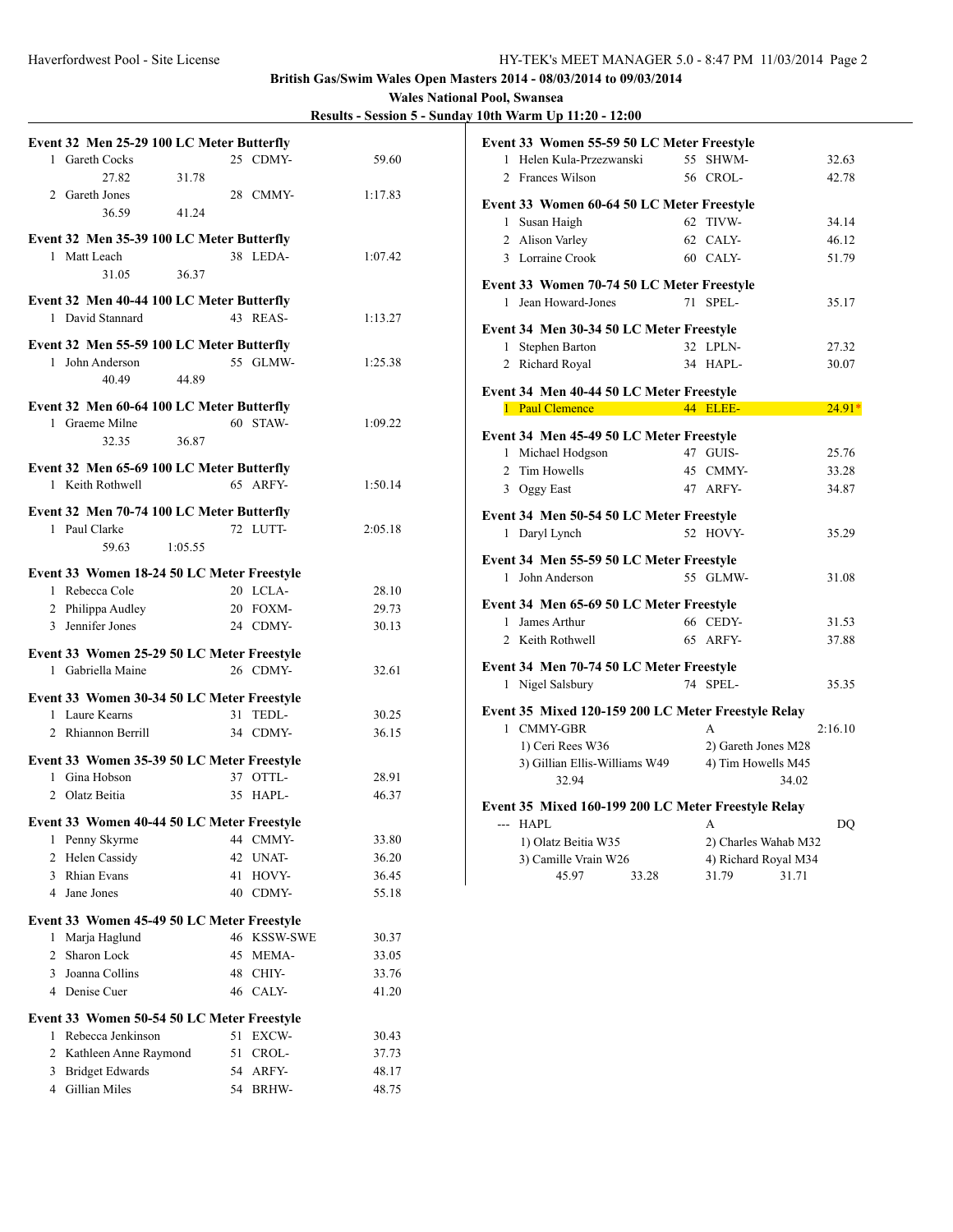| Results - Session 6 - Sunday 10th Warm Up 1:15pm - 1:55pm |  |  |
|-----------------------------------------------------------|--|--|
|                                                           |  |  |

|                                                                     |         |          |          | 2 Helen Kula-Przezwanski                    |         | 55 SHWM- | 12:10.13 |
|---------------------------------------------------------------------|---------|----------|----------|---------------------------------------------|---------|----------|----------|
| Event 36 Women 25-29 800 LC Meter Freestyle<br>1 Alexandra Christie |         | 26 REAS- | 11:22.02 | 39.22                                       | 43.85   | 46.17    | 45.47    |
|                                                                     |         |          |          | 1:13.08                                     | 19.83   | 47.03    | 46.74    |
| 36.52                                                               | 40.86   | 42.50    | 42.63    | 47.13                                       | 45.92   | 46.62    | 4.86     |
| 43.34                                                               | 43.43   | 44.21    | 43.80    |                                             |         | 46.71    | 2:16.65  |
| 44.22                                                               | 44.03   | 44.25    | 43.70    | 3 Sharon McLellan                           |         | 56 SUDT- | 13:40.96 |
| 43.91                                                               | 43.44   | 43.40    | 37.78    | 46.33                                       | 51.13   | 51.81    | 52.51    |
| Event 36 Women 40-44 800 LC Meter Freestyle                         |         |          |          | 52.38                                       | 51.80   | 51.41    | 51.53    |
| 1 Helen Cassidy                                                     |         | 42 UNAT- | 12:29.97 | 51.46                                       | 51.70   | 51.52    | 51.94    |
| 40.02                                                               | 45.81   |          |          | 52.19                                       | 52.12   | 51.50    | 49.63    |
| 46.63                                                               | 47.84   | 48.15    | 48.22    |                                             |         |          |          |
| 21.71                                                               | 1:15.01 | 47.79    | 47.99    | Event 36 Women 60-64 800 LC Meter Freestyle |         |          |          |
|                                                                     |         |          |          | 1 Alison Varley                             |         | 62 CALY- | 18:18.15 |
| 47.51                                                               | 48.06   | 47.23    | 45.25    | 56.62                                       | 1:04.99 | 1:10.02  | 1:10.12  |
| Event 36 Women 45-49 800 LC Meter Freestyle                         |         |          |          | 1:12.44                                     | 1:09.97 | 1:13.02  | 1:09.90  |
| 1 Allie Price                                                       |         | 49 CDMY- | 11:12.05 | 1:11.14                                     | 1:10.02 | 1:11.69  | 1:10.26  |
| 36.74                                                               | 40.90   | 42.12    | 42.71    | 1:11.06                                     | 1:09.55 | 1:07.09  | 1:00.26  |
| 43.00                                                               | 42.90   | 42.94    | 43.01    |                                             |         |          |          |
| 42.57                                                               | 42.87   | 42.68    | 42.88    | Event 36 Women 65-69 800 LC Meter Freestyle |         |          |          |
| 42.23                                                               | 42.37   | 41.65    | 40.48    | 1 Esther Murray                             |         | 67 GLMW- | 17:19.53 |
| 2 Catherine Shearn                                                  |         | 45 BBFS- | 11:52.88 | 1:02.61                                     | 1:04.98 | 1:07.13  | 1:07.94  |
| 39.52                                                               | 45.24   | 45.52    | 46.01    | 9.09                                        |         |          | 1:06.12  |
| 44.97                                                               |         | 44.71    | 45.64    | 1:08.06                                     | 33.81   |          |          |
|                                                                     | 46.14   |          |          | 1:06.91                                     | 1:03.62 | 1:04.13  | 5:16.90  |
| 45.15                                                               | 45.56   | 44.84    | 44.90    |                                             |         |          |          |
| 44.55                                                               | 45.12   | 43.59    | 41.42    | Event 36 Women 75-79 800 LC Meter Freestyle |         |          |          |
| 3 Y Carpenter-Warren                                                |         | 46 TAVW- | 12:25.02 | 1 Ann Humphris                              |         | 77 BARW- | 21:30.03 |
| 40.46                                                               | 45.51   | 47.18    | 47.62    | 1:10.93                                     | 1:25.49 | 1:17.67  | 1:24.35  |
| 46.97                                                               | 47.63   | 46.19    | 43.62    | 1:21.05                                     | 1:23.39 | 1:20.37  | 1:22.60  |
| Event 36 Women 50-54 800 LC Meter Freestyle                         |         |          |          | 1:19.78                                     | 1:21.20 | 1:22.36  | 1:20.22  |
| 1 Frances Hegarty                                                   |         | 54 LSCW- | 12:24.20 | 1:19.18                                     | 1:23.57 | 1:19.25  | 1:18.62  |
| 41.44                                                               | 45.70   | 47.26    | 47.43    |                                             |         |          |          |
| 48.13                                                               |         | 47.83    | 47.04    | Event 36 Men 30-34 800 LC Meter Freestyle   |         |          |          |
|                                                                     | 46.36   |          |          | 1 Charles Wahab                             |         | 32 HAPL- | 13:54.51 |
| 47.18                                                               | 46.49   | 47.45    | 47.09    | 44.04                                       | 49.34   | 50.53    | 51.35    |
| 47.38                                                               | 46.96   | 46.72    | 43.74    | 52.07                                       | 53.71   | 52.73    | 53.56    |
| 2 Gillian Miles                                                     |         | 54 BRHW- | 17:01.92 | 51.35                                       | 52.99   | 53.65    | 56.49    |
|                                                                     |         | 1:03.43  | 1:03.75  | 55.25                                       | 54.59   | 52.65    | 50.21    |
| 56.40                                                               | 1:13.74 | 1:04.99  |          | Event 36 Men 40-44 800 LC Meter Freestyle   |         |          |          |
|                                                                     | 26.94   | 1:08.44  | 1:03.67  | 1 David Stannard                            |         | 43 REAS- | 10:06.56 |
|                                                                     |         | 1:04.43  | 3:09.45  | 33.35                                       | 37.63   | 39.07    | 39.04    |
| 3 Bridget Edwards                                                   |         | 54 ARFY- | 18:32.21 | 38.95                                       | 38.61   | 38.74    | 37.98    |
| 54.05                                                               | 1:09.26 | 1:09.38  | 1:10.25  |                                             |         |          |          |
| 1:11.43                                                             | 1:09.78 | 1:11.45  | 1:11.18  | 38.44                                       | 37.94   | 38.48    | 37.81    |
| 1:13.87                                                             | 1:09.99 | 1:11.50  | 1:10.87  | 38.69                                       | 38.24   | 37.62    | 35.97    |
| 1:10.31                                                             | 1:11.71 | 1:09.53  | 1:07.65  | Event 36 Men 45-49 800 LC Meter Freestyle   |         |          |          |
|                                                                     |         |          |          | 1 Oggy East                                 |         | 47 ARFY- | 13:25.48 |
| Event 36 Women 55-59 800 LC Meter Freestyle                         |         |          |          | 44.28                                       | 48.10   | 50.45    | 51.06    |
| 1 Caryn Kiellor                                                     |         | 55 CDMY- | 11:49.71 | 52.20                                       | 51.14   | 52.28    | 51.24    |
| 39.32                                                               | 44.35   | 45.36    | 45.34    | 52.17                                       | 51.12   | 51.45    | 50.90    |
| 44.68                                                               | 44.67   | 44.54    | 44.81    | 51.14                                       | 51.01   | 50.12    | 46.82    |
| 44.98                                                               | 44.74   | 44.53    | 44.83    |                                             |         |          |          |
| 44.60                                                               | 45.43   | 43.85    | 43.68    | Event 36 Men 50-54 800 LC Meter Freestyle   |         |          |          |
|                                                                     |         |          |          | 1 Brian Armstrong                           |         | 52 GLMW- | 11:22.09 |
|                                                                     |         |          |          |                                             |         | 43.46    | 42.94    |
|                                                                     |         |          |          | 18.43                                       | 1:09.47 |          |          |
|                                                                     |         |          |          | 2:10.64                                     | 43.08   |          |          |
|                                                                     |         |          |          |                                             |         | 0.09     |          |
|                                                                     |         |          |          |                                             |         |          |          |
|                                                                     |         |          |          |                                             |         |          |          |